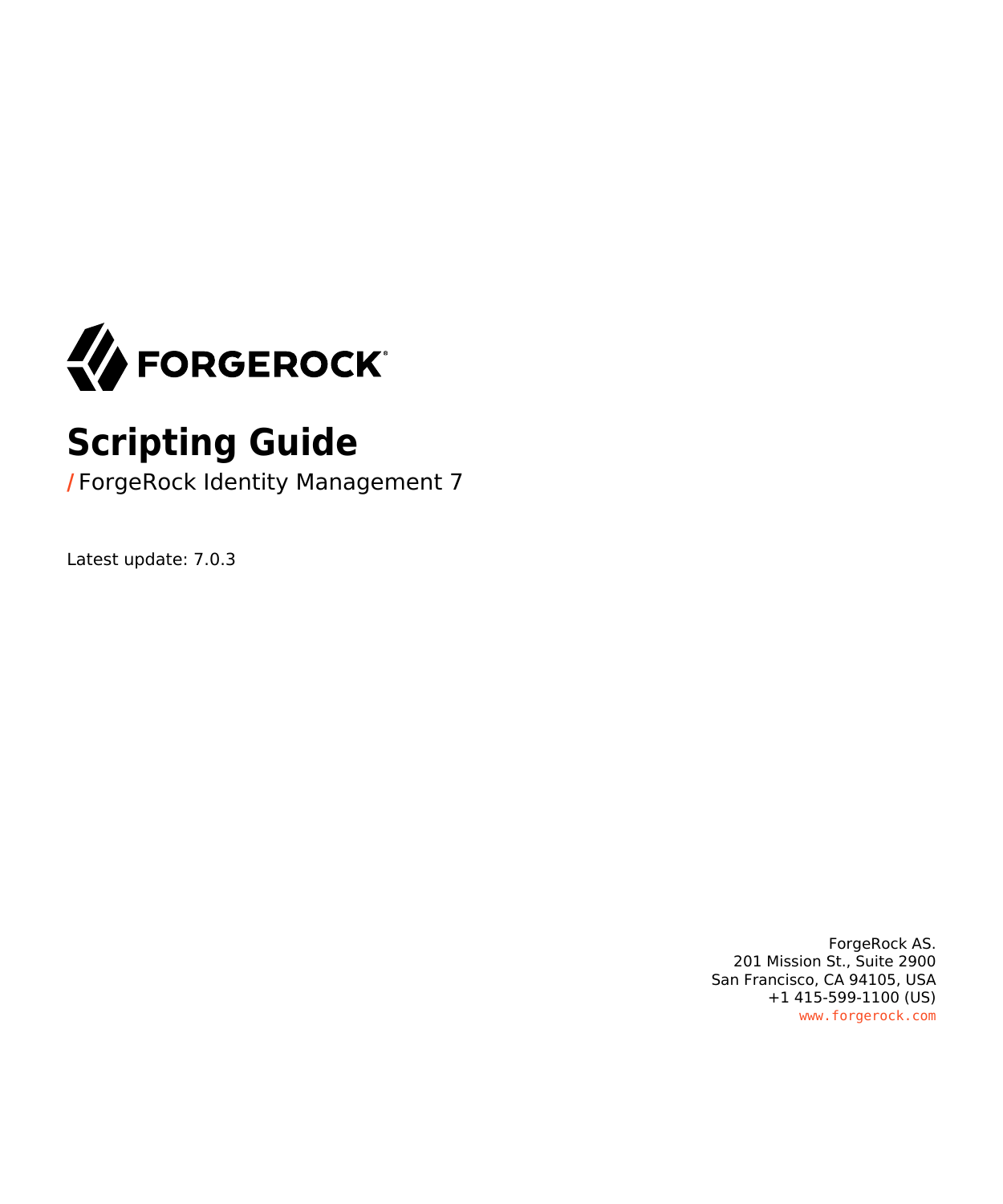#### Copyright © 2011-2021 ForgeRock AS.

#### **Abstract**

#### Guide to scripting for ForgeRock® Identity Management.



This work is licensed under the [Creative Commons Attribution-NonCommercial-NoDerivs 3.0 Unported License.](https://creativecommons.org/licenses/by-nc-nd/3.0/)

To view a copy of this license, visit <https://creativecommons.org/licenses/by-nc-nd/3.0/> or send a letter to Creative Commons, 444 Castro Street, Suite 900, Mountain View, California, 94041, USA.

ForgeRock® and ForgeRock Identity Platform™ are trademarks of ForgeRock Inc. or its subsidiaries in the U.S. and in other countries. Trademarks are the property of their respective owners.

UNLESS OTHERWISE MUTUALLY AGREED BY THE PARTIES IN WRITING, LICENSOR OFFERS THE WORK AS-IS AND MAKES NOTHERWISCOR WARRANTIES OF ANY KIND CONCERNING THE WORK, EXPRESS, THE WORK, EXPRESS, THE WORK, EXPRESS, THE WORK, AND MAK IMPLIED, STATUTORY OR OTHERWISE, INCLUDING, WITHOUT LIMITATION, WARRANTIES OF TITLE, MERCHANTABILITY, FITNESS FOR A PARTICULAR PURPOSE, NONINFRINGEMENT, OR THE ABSENCE OF LATENT<br>OR OTHER DEFECTS, ACCURACY, OR THE PRESENCE

EXCEPT TO THE EXTENT REQUIRED BY APPLICABLE LAW, IN NO EVENT WILL LICENSOR BE LIABLE TO YOU ON ANY LEGAL THEORY FOR ANY ISLOCKERT ALLOCATED TO THE STATE ON SERVENTIAL, PONCE OUR EXEMPLARY CONSEQUENTIAL, PONTIVE OR EXEMPLAR

DejaVu Fonts

Bitstream Vera Fonts Copyright

Copyright (c) 2003 by Bitstream, Inc. All Rights Reserved. Bitstream Vera is a trademark of Bitstream, Inc.

Permission is hereby granted, free of charge, to any person obtaining a copy of the fonts accompanying this license ("Fonts") and associated documentation files ("hent Font Software, including without instanded to do so, s conditions:

The above copyright and trademark notices and this permission notice shall be included in all copies of one or more of the Font Software typefaces.

The Font Software may be modified, altered, or added to, and in particular the designs of glyphs or characters in the Fonts may be modified and additional glyphs or characters may be added to the Fonts, only if the fonts a renamed to names not containing either the words "Bitstream" or the word "Vera".

This License becomes null and void to the extent applicable to Fonts or Font Software that has been modified and is distributed under the "Bitstream Vera" names.

The Font Software may be sold as part of a larger software package but no copy of one or more of the Font Software typefaces may be sold by itself.

THE FONT SOFTWARE IS PROVIDED "AS IS", WITHOUT WARRANTY OF ANY KNO. EXPRESS OR IMPLIED, MANUTHED TO ANY WARRANTES OF MERCHANTABILITY, FITNESS FOR A PARTICULARY INCOLLED THE SURFACT AND THE SURFACT AND NOT A THE SURFACT AND

Except as contained in this notice, the names of Gnome, the Gnome Foundation, and Bitstream Inc., shall not be used in advertising or otherwise to promote the sale, use or other dealings in this Font Software without prior

Arev Fonts Copyright

Copyright (c) 2006 by Tavmjong Bah. All Rights Reserved.

Permission is hereby granted, free of charge, to any person obtaining a copy of the fonts accompanying this license ("Fonts") and associated documentation files (the "Font Software"), to reproduce and distribute the modifi to the Bitstream Vera Font Software, including without limitation the rights to use, copy, merge, publish, distribute, and/or sell copies of the Font Software, and to permit persons to whom the Font Software is furnished t subject to the following conditions:

The above copyright and trademark notices and this permission notice shall be included in all copies of one or more of the Font Software typefaces.

The Font Software may be modified, altered, or added to, and in particular the designs of glyphs or characters in the Fonts may be modified and additional glyphs or characters may be added to the Fonts, only if the fonts a

This License becomes null and void to the extent applicable to Fonts or Font Software that has been modified and is distributed under the "Tavmjong Bah Arev" names.

The Font Software may be sold as part of a larger software package but no copy of one or more of the Font Software typefaces may be sold by itself.

THE FONT SOFTWARE IS PROVIDED "AS IS", WITHOUT WARRANTY OF ANY KIND, EXPRESS OR IMPLIED, INCLUDING BUT NOT LIMITED TO ANY WARRANTIES OF MERCHANTABILITY, FITNESS FOR A PARTICULAR PURPOSE AND NONINFRINGEMENT OF COPYRIGHT, TRADEMARK, OR OTHER RIGHT. IN NO EVENT SHAL TAVMJONG BAH BE LIABLE FOR ANY CLAM, DAMAGES OR OTHER LIABILITY, INCLUDING ANY MELL THE TOT THE USE OR INABILITY TO USE THE FONT<br>GENERAL SOFTWARE OR FROM OTHER DEALINGS IN THE FONT SOFTWARE.

Except as contained in this notice, the name of Taymjong Bah shall not be used in advertising or otherwise to promote the sale, use or other dealings in this Font Software without prior written authorization from Taymjong For further information, contact: tavmjong @ free . i

FontAwesome Copyright

Copyright (c) 2017 by Dave Gandy, [https://fontawesome.com/.](https://fontawesome.com/)

This Font Software is licensed under the SIL Open Font License, Version 1.1. See<https://opensource.org/licenses/OFL-1.1>.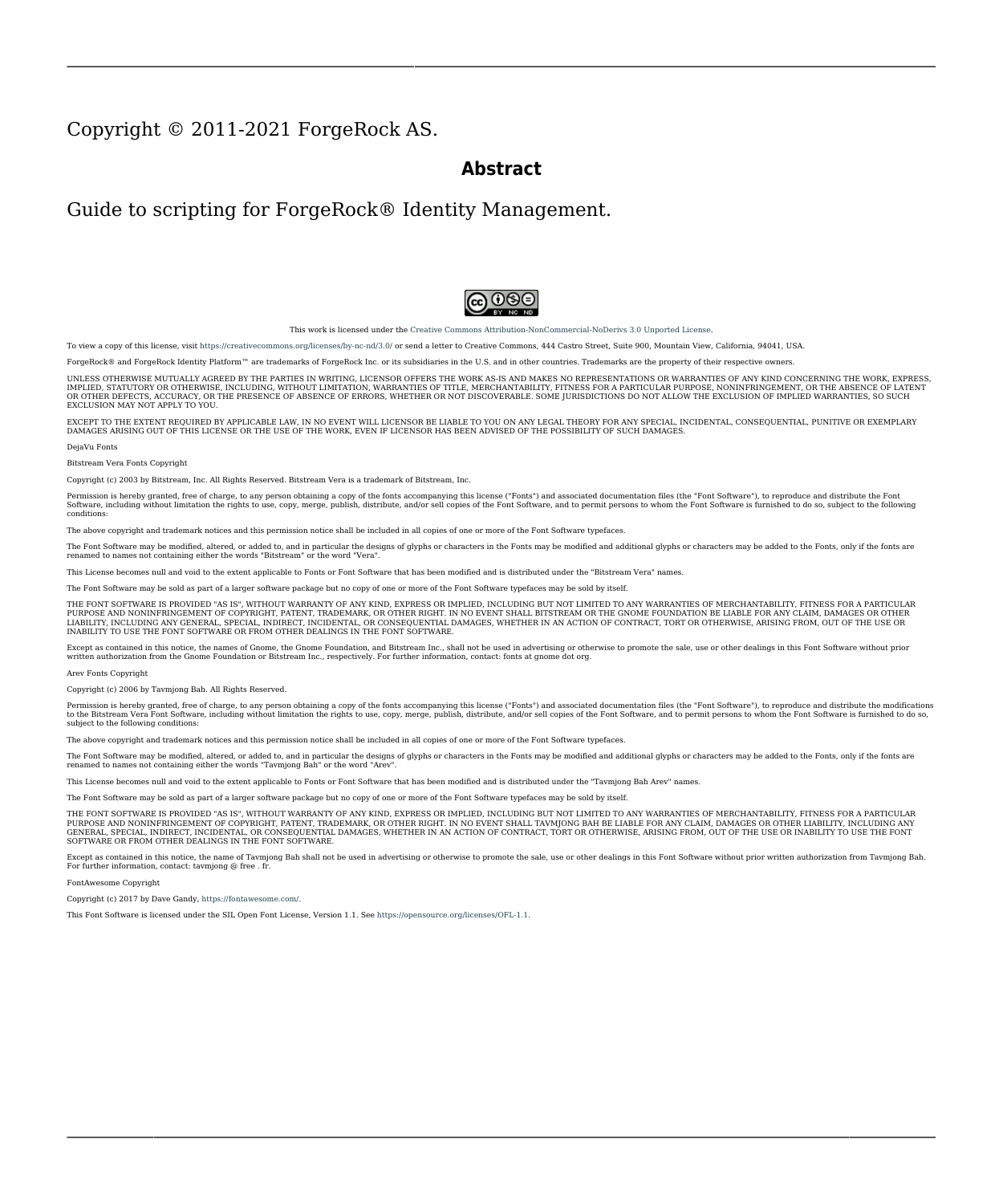# **Table of Contents**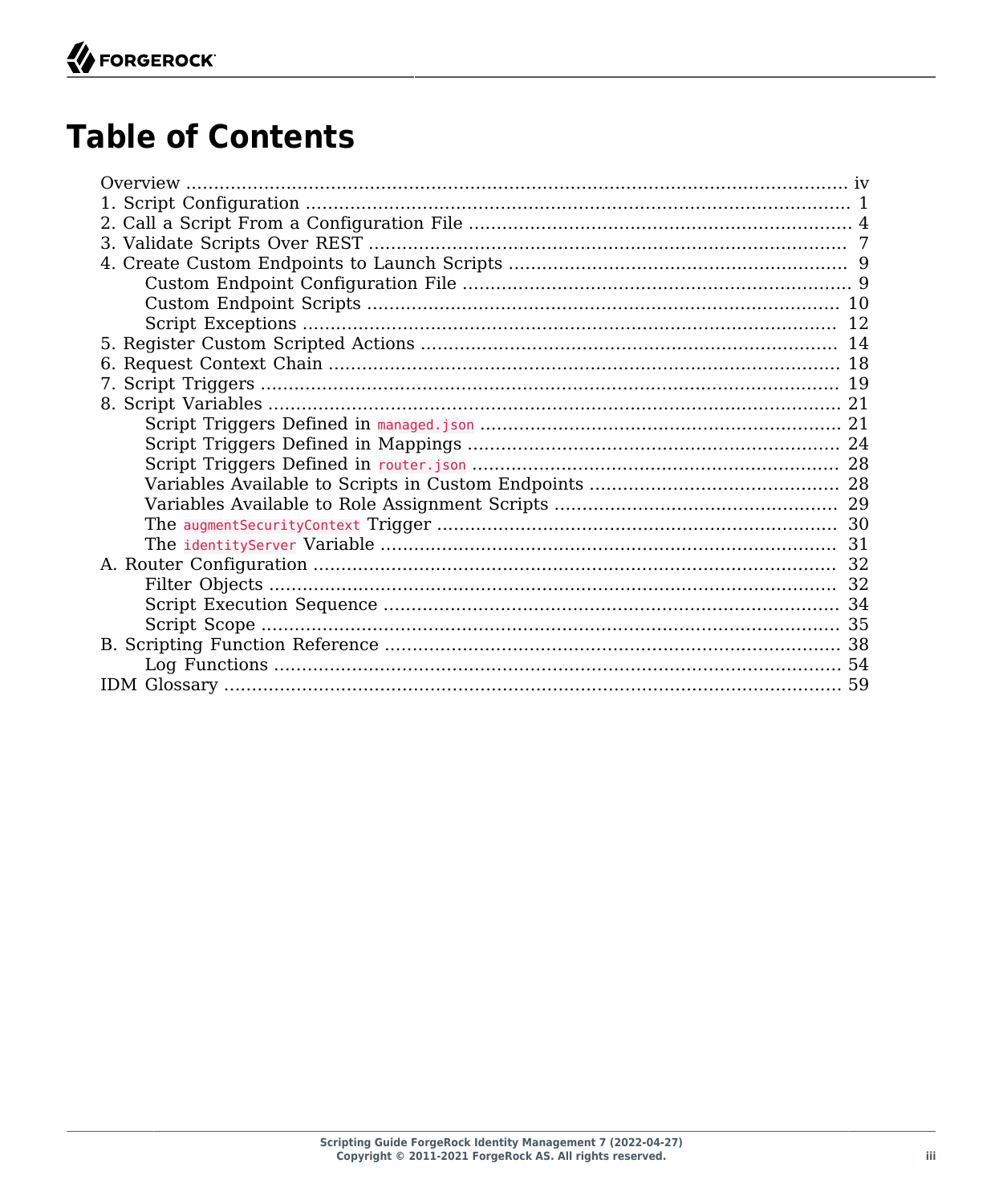# <span id="page-3-0"></span>**Overview**

Scripting lets you extend IDM functionality. For example, you can provide custom logic between source and target mappings, define correlation rules, filters, triggers, and so on. This guide shows you how to use scripts in IDM and provides reference information on the script engine.



IDM supports scripts written in JavaScript and Groovy and uses the following libraries:

• Rhino version 1.7.12 to run JavaScript.

#### **Note**

Rhino has limited support for ES6 / ES2015 (JavaScript version 1.7). For more information, see [Rhino ES2015](https://mozilla.github.io/rhino/compat/engines.html) [Support](https://mozilla.github.io/rhino/compat/engines.html).

- Groovy version 3.0.4 for Groovy script support.
- Lodash 3.10.1 and Handlebars 4.7.6 for Rhino scripting.

#### **Note**

Using Handlebars JS in server-side JS scripts requires *synchronization*; for example: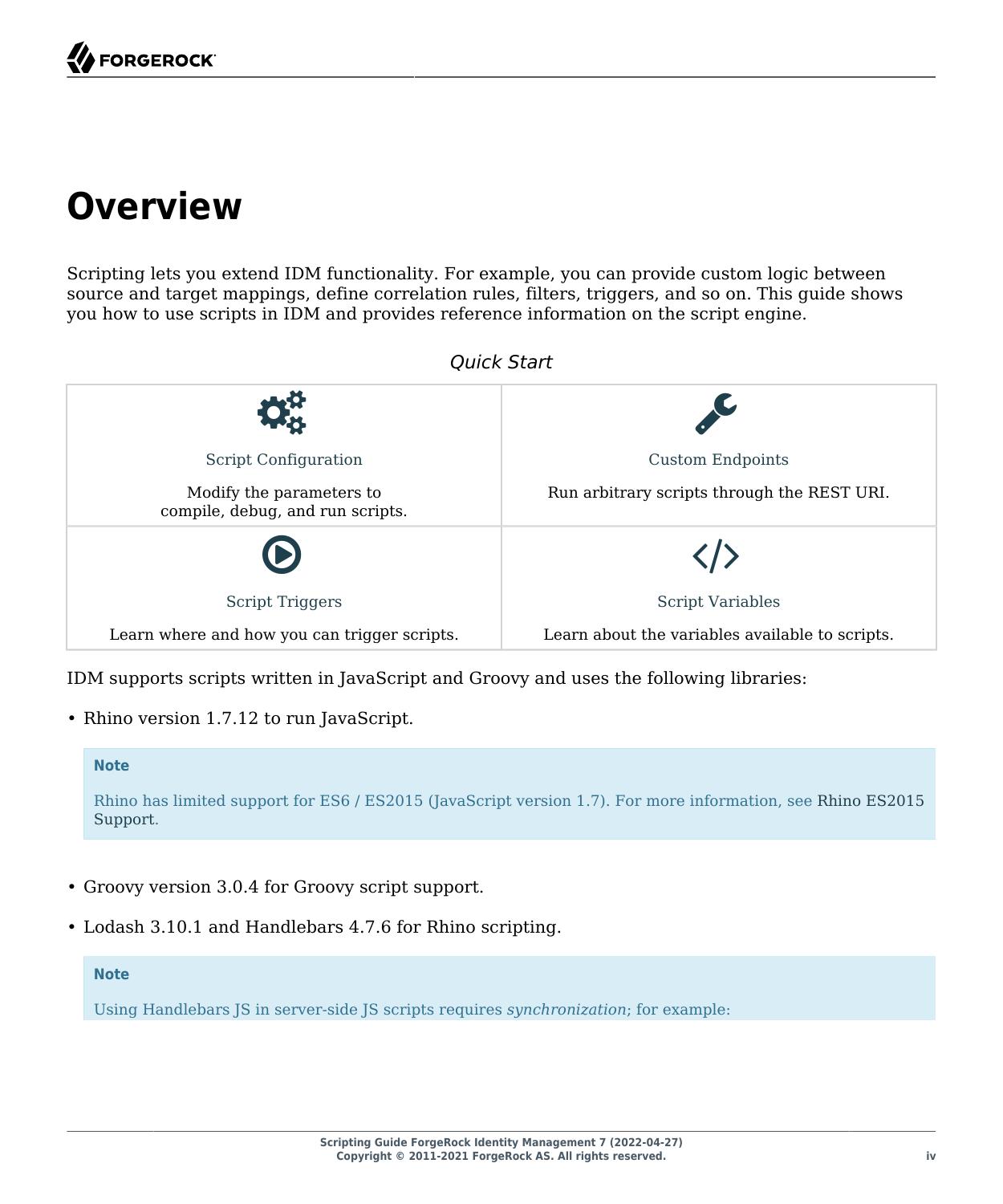```
var Handlebars = require("lib/handlebars");
var result = new Packages.org.mozilla.javascript.Synchronizer(function() {
  var template = Handlebars.compile("Handlebars {{doesWhat}}");
  return template({ doesWhat: "rocks!" });
}, Handlebars)();
console.log(result);
```
#### • BouncyCastle 1.67 for signing JWTs.

#### **Caution**

The BouncyCastle .JAR file that is bundled with IDM includes the org.bouncycastle.asn1.util.Dump commandline utility. Although this utility is not used directly by IDM, it is possible to reference the utility in your scripts. Due to a security vulnerability in this utility, you should *not* reference it in your scripts. For more information, see the corresponding [BouncyCastle issue.](https://github.com/bcgit/bc-java/issues/634)

#### **Important**

Script options and locations are defined in conf/script.json. Default scripts are located in (/path/to/openidm/ bin/defaults/script/). Do not modify the scripts in this directory. Rather copy the default scripts to a different location, make the changes, and update the referenced scripts in the applicable conf/ file. You can put custom scripts in any of the locations referenced in the sources property in [conf/script.json](#page-5-0).

ForgeRock Identity Platform™ serves as the basis for our simple and comprehensive Identity and Access Management solution. We help our customers deepen their relationships with their customers, and improve the productivity and connectivity of their employees and partners. For more information about ForgeRock and about the platform, see <https://www.forgerock.com>.

The ForgeRock Common REST API works across the platform to provide common ways to access web resources and collections of resources.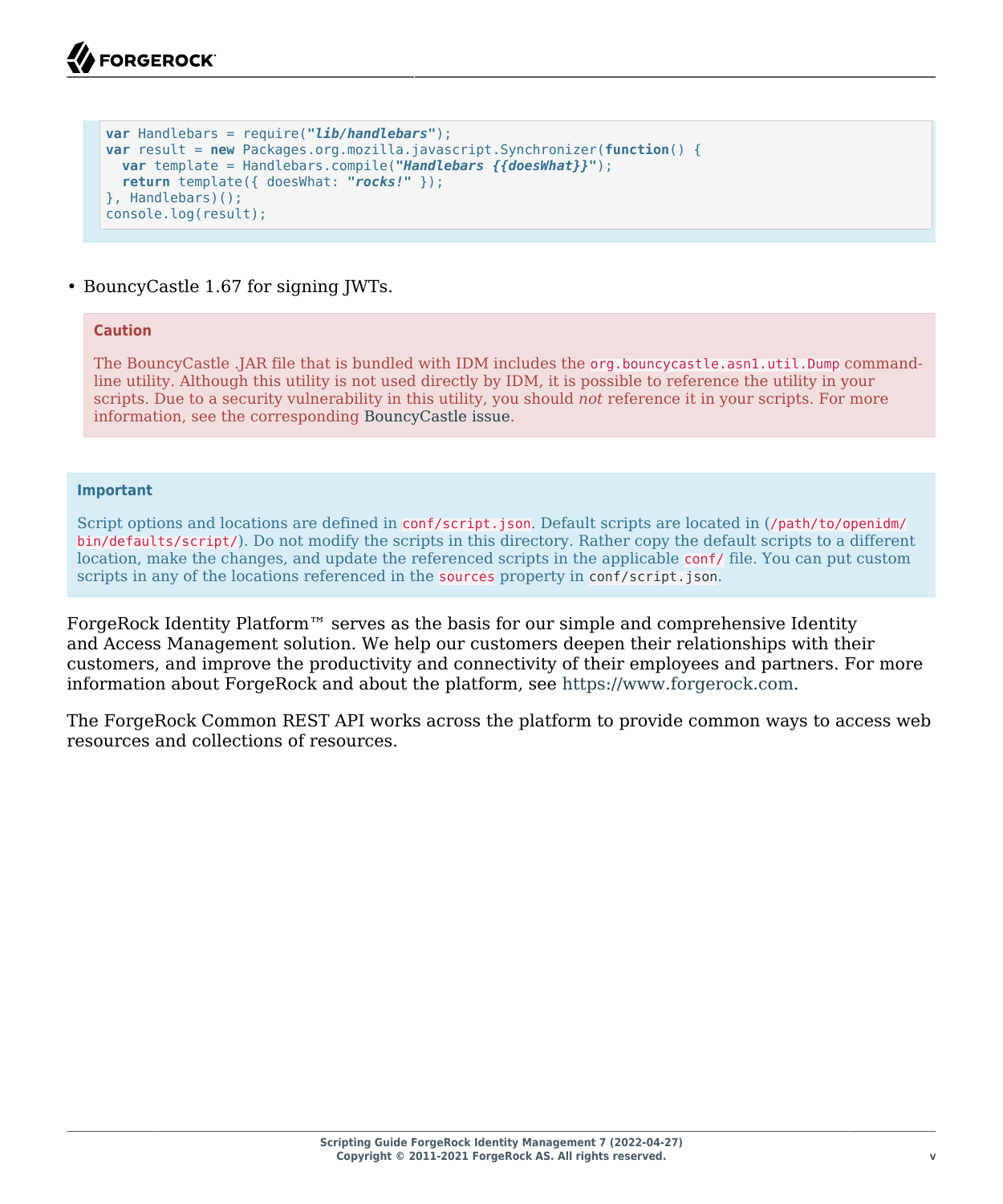

# <span id="page-5-0"></span>**Chapter 1** Script Configuration

To modify the parameters used for compiling, debugging, and running scripts, edit the script configuration file (conf/script.json).

#### *script.json Parameters*

#### **properties**

Any custom properties.

#### **ECMAScript**

JavaScript debug and compile options. JavaScript is an ECMAScript language.

• javascript.optimization.level - The current optimization level. Expected integer range is from -1 to 9. For more information about optimization level, see [Rhino Optimization.](https://developer.mozilla.org/en-US/docs/Mozilla/Projects/Rhino/Optimization)

The default value is 9.

• javascript.recompile.minimumInterval - The minimum time between script recompile.

The default value is 60000, or 60 seconds. This means that any changes made to scripts will not get picked up for up to 60 seconds. If you are developing scripts, reduce this parameter to around 100 (100 milliseconds).

If you set the javascript.recompile.minimumInterval to -1, or remove this property from the script.json file, IDM does not poll JavaScript files to check for changes.

#### **Groovy**

Compilation and debugging options related to Groovy scripts. Many of these options are commented out in the default script configuration file. Remove the comments to set these properties:

- groovy.warnings The Groovy script log level. Possible values are none, likely, possible, and paranoia.
- groovy.source.encoding The Groovy script encoding format. Possible values are UTF-8 and US-ASCII.
- groovy.target.directory The compiled Groovy class output directory. The default directory is *install-dir*/classes.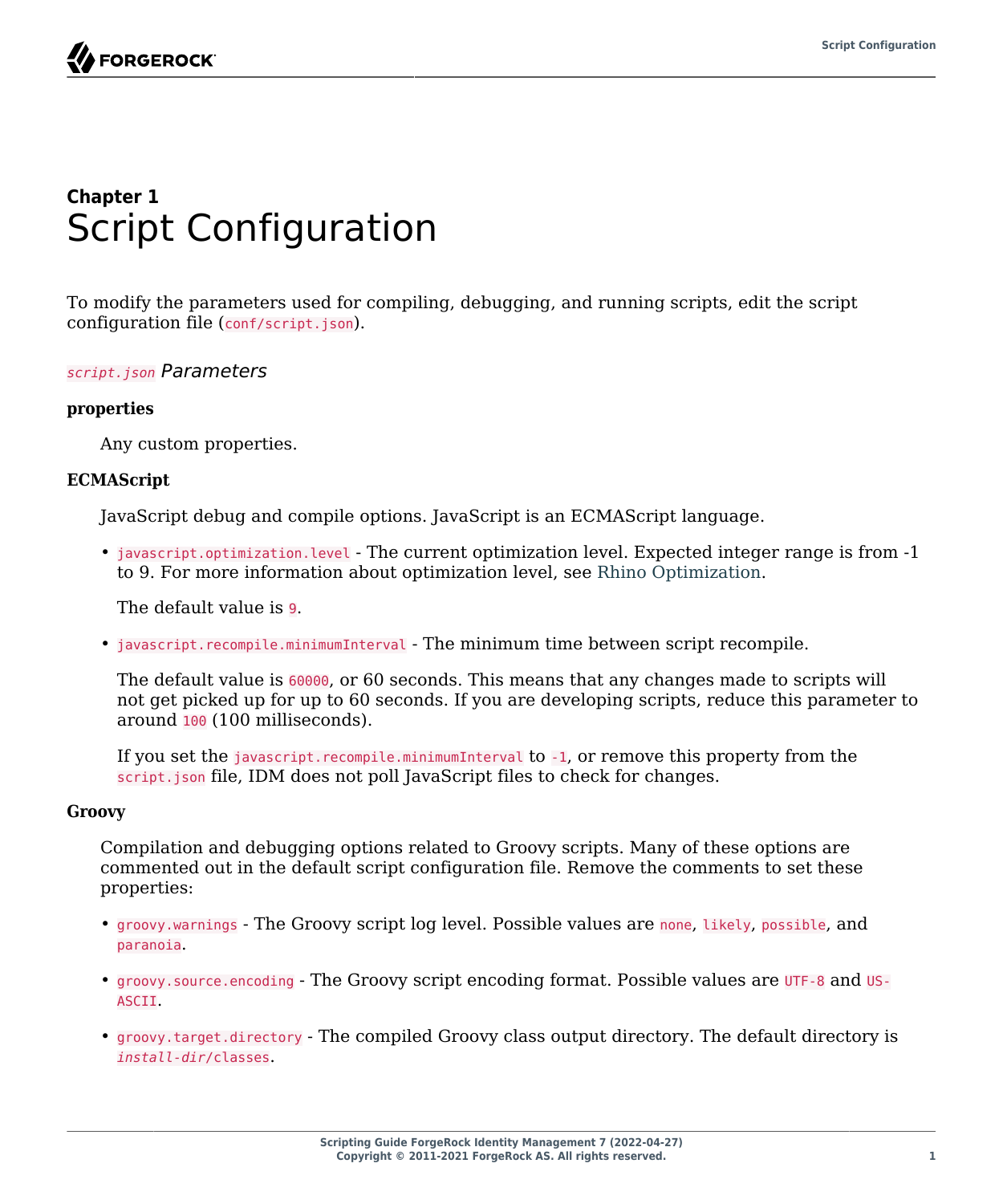- groovy.target.bytecode The Groovy script bytecode version. The default version is 1.5.
- groovy.classpath The directory where the compiler should look for compiled classes. The default classpath is *install-dir*/lib.

To call an external library from a Groovy script, you must specify the complete path to the .jar file or files, as a value of this property. For example:

```
"groovy.classpath" : "/&{idm.install.dir}/lib/http-builder-0.7.1.jar:
         /&{idm.install.dir}/lib/json-lib-2.3-jdk15.jar:
         /&{idm.install.dir}/lib/xml-resolver-1.2.jar:
         /&{idm.install.dir}/lib/commons-collections-3.2.1.jar",
```
#### **Note**

If you're deploying on Microsoft Windows, use a semicolon (;) instead of a colon to separate directories in the groovy.classpath.

- groovy.output.verbose Verbosity of stack traces. Boolean, true or false.
- groovy.output.debug Whether to output debug messages. Boolean, true or false.
- groovy.errors.tolerance The number of non-fatal errors that can occur before a compilation is aborted. The default is 10 errors.
- groovy.script.extension Groovy script file extension. The default is .groovy.
- groovy.script.base Groovy script base class. By default, any class extends groovy.lang.Script.
- groovy.recompile Whether scripts can be recompiled. Boolean, true or false, with default true.
- groovy.recompile.minimumInterval Groovy script minimum recompile interval.

The default value is 60000, or 60 seconds. Using the default value, any changes made to scripts may not be in effect for up to 60 seconds. If you are developing scripts, reduce this parameter to 100 (100 milliseconds).

- groovy.target.indy Whether to use a [Groovy indy test.](http://docs.groovy-lang.org/latest/html/documentation/invokedynamic-support.html) Boolean, true orfalse, with default true.
- groovy.disabled.global.ast.transformations A list of disabled Abstract Syntax Transformations (ASTs).

#### **sources**

The directories where IDM looks for referenced scripts.

Excerpt of script.json displaying default directories: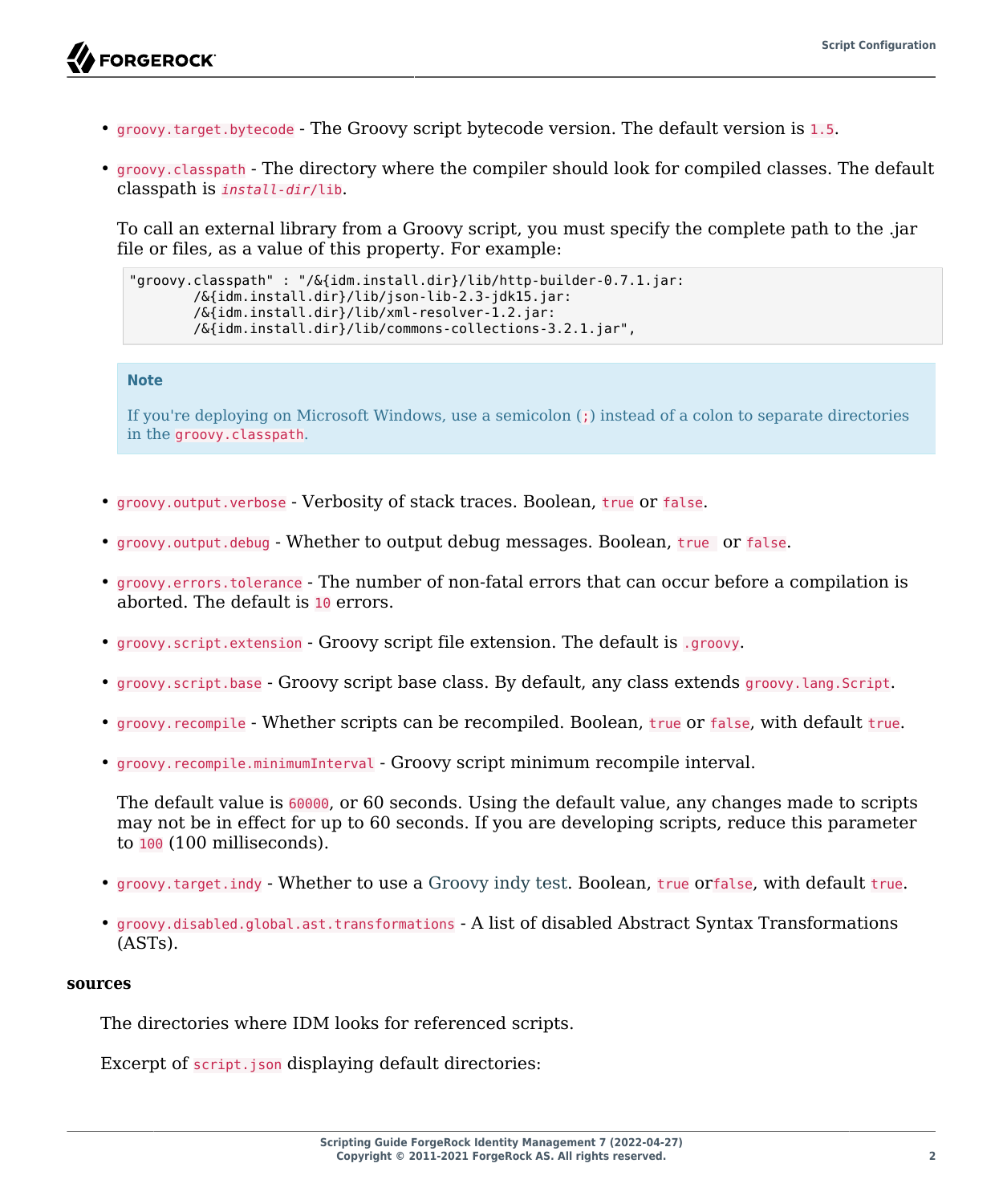```
"sources" : {
    "default" : {
        "directory" : "&{idm.install.dir}/bin/defaults/script"
 },
 "install" : {
        "directory" : "&{idm.install.dir}"
    },
    "project" : {
        "directory" : "&{idm.instance.dir}"
    },
    "project-script" : {
        "directory" : "&{idm.instance.dir}/script"
}
```
#### **Note**

IDM loads scripts from sources in reverse order (bottom to top).

#### **Note**

By default, debug information (for example, file name and line number) is excluded from JavaScript and Groovy exceptions. To troubleshoot script exceptions, you can include debug information by changing the following settings to true in resolver/boot.properties:

javascript.exception.debug.info=false groovy.exception.debug.info=false

Including debug information in a production environment is not recommended.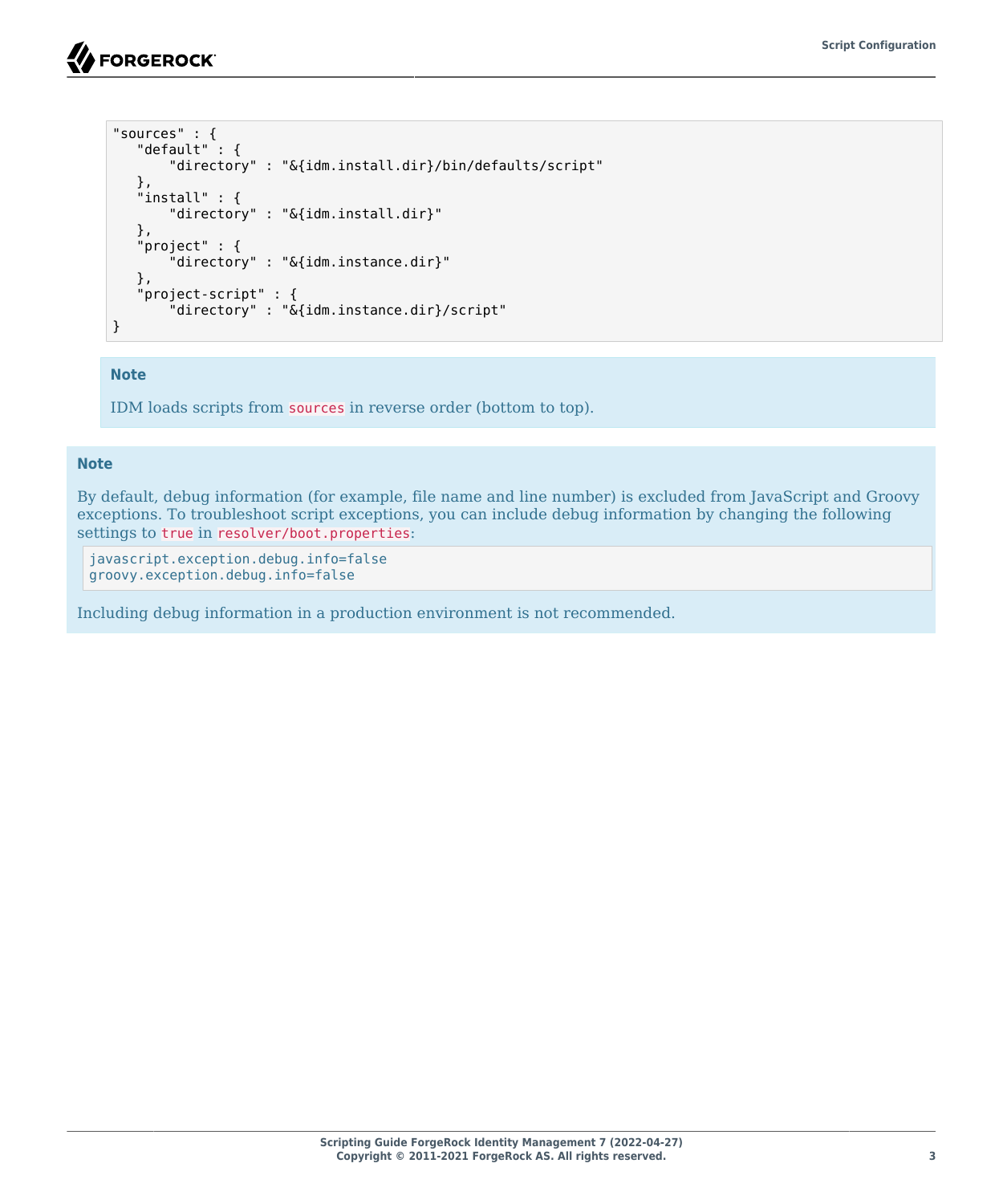

# <span id="page-8-0"></span>**Chapter 2** Call a Script From a Configuration File

To call a script from a configuration file, provide the script source or reference a file that contains the script source. For example:

```
{
     "type" : "text/javascript",
     "source": string
}
```
or

```
{
    "type" : "text/javascript",
    "file" : file location
}
```
Script variables are not necessarily simple key:value pairs, and can be any arbitrarily complex JSON object.

#### **type**

string, required

Specifies the type of script to be executed. Supported types include text/javascript and groovy.

#### **source**

string, required if file is not specified

Specifies the source code of the script to be executed.

#### **file**

string, required if source is not specified

Specifies the file containing the source code of the script to execute. The file path must be relative to *project-dir*. Absolute paths are not supported.

#### **Tip**

In general, you should namespace variables passed into scripts with the globals map. Passing variables in this way prevents collisions with the top-level reserved words for script maps, such as file, source, and type. The following example uses the globals map to namespace the variables passed in the previous example.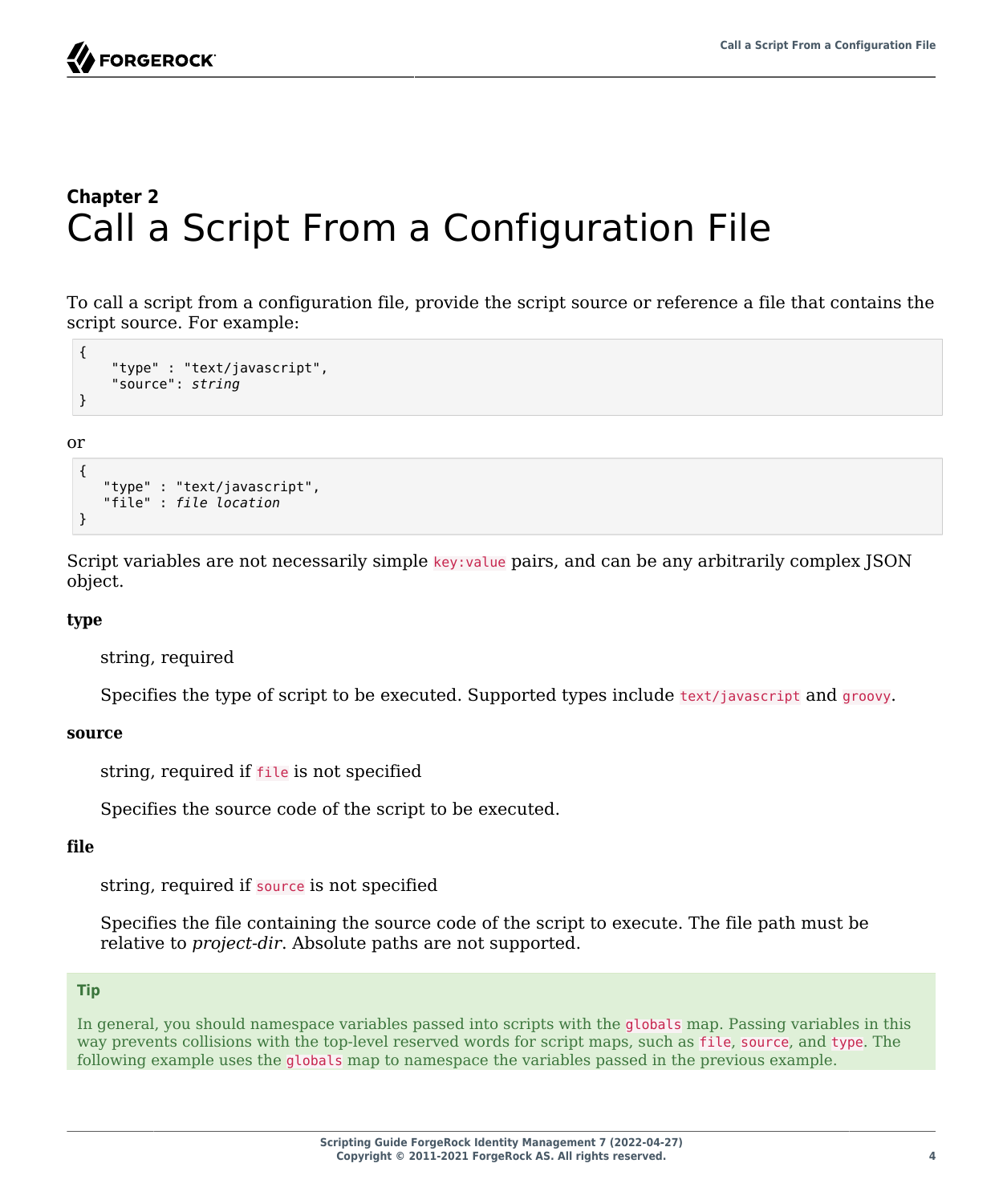```
"script": {
     "type" : "text/javascript",
     "file" : "script/triggerEmailNotification.js",
     "globals" : {
         "fromSender" : "admin@example.com",
         "toEmail" : "user@example.com"
     }
}
```
*+ Examples*

The following example script (included in sync.json) determines whether to include or ignore a target object in the reconciliation process based on an employeeType of true:

```
"validTarget" : {
 "type" : "text/javascript",
     "source" : "target.employeeType == 'external'"
}
```
The following example script (included in sync.json) sets the \_\_PASSWORD \_\_attribute to defaultpwd when IDM creates a target object:

```
"onCreate" : {
     "type" : "text/javascript",
    "source" : "target. PASSWORD = 'defaultpwd'"
}
```
The following example script (included in router.json) uses a trigger to create Solaris home directories using a script. The script is located in the file, *project-dir*/script/createUnixHomeDir.js :

```
{
    "filters" : [
        {
           "pattern" : "^system/solaris/account$",
           "methods" : [ "create" ],
           "onResponse" : {
 "type" : "text/javascript",
 "file" : "script/createUnixHomeDir.js"
 }
       }
    ]
}
```
Often, script files are reused in different contexts. You can pass variables to your scripts to provide these contextual details at runtime. You pass variables to the scripts that are referenced in configuration files by declaring the variable name in the script reference.

The following example of a scheduled task configuration calls a script named triggerEmailNotification.js. The example sets the sender and recipient of the email in the schedule configuration, rather than in the script itself: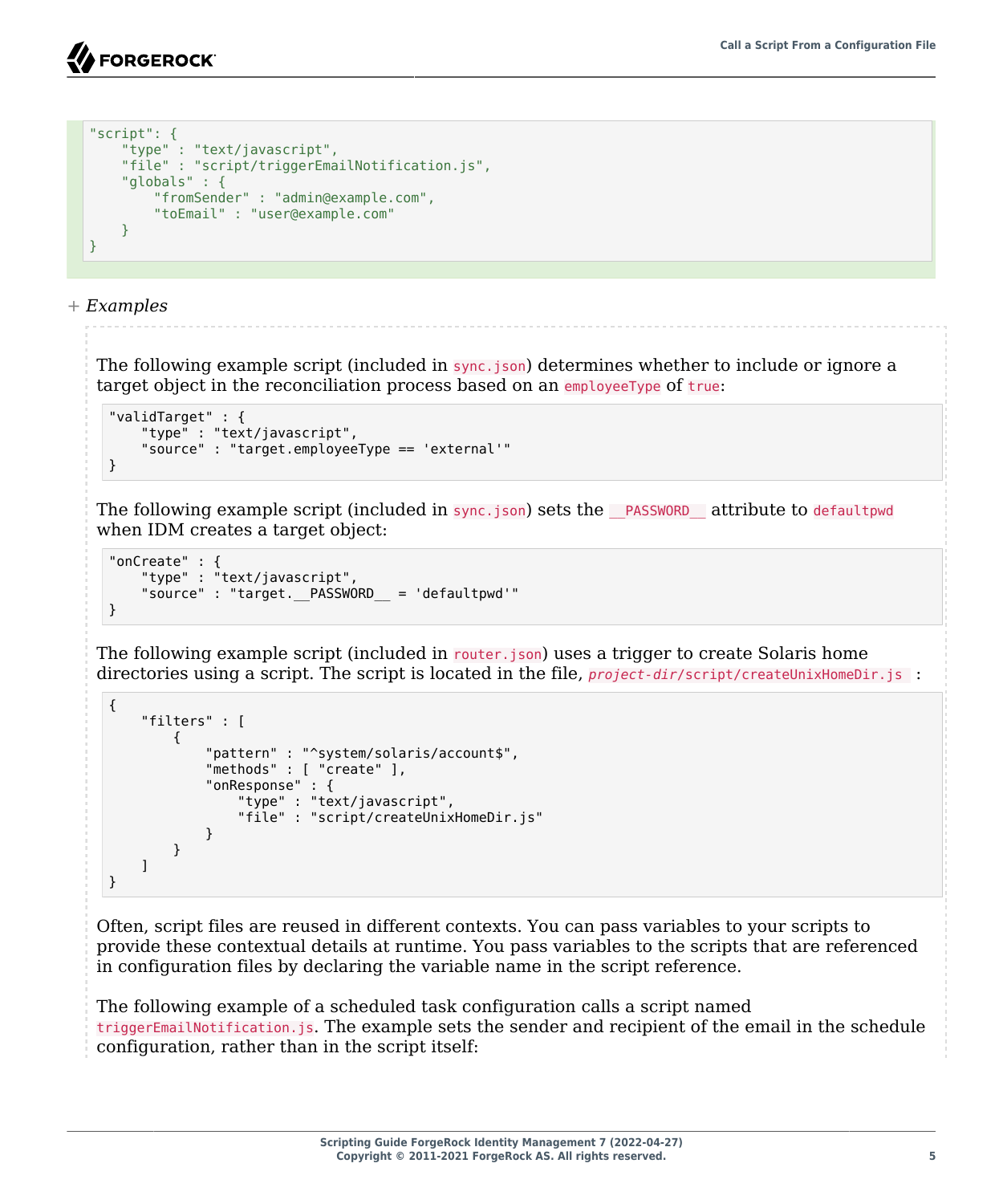```
{
    "enabled" : true,
    "type" : "cron",
 "schedule" : "0 0/1 * * * ?",
 "persisted" : true,
 "invokeService" : "script",
 "invokeContext" : {
        "script" : {
            "type" : "text/javascript",
            "file" : "script/triggerEmailNotification.js",
 "fromSender" : "admin@example.com",
 "toEmail" : "user@example.com"
        }
    }
}
```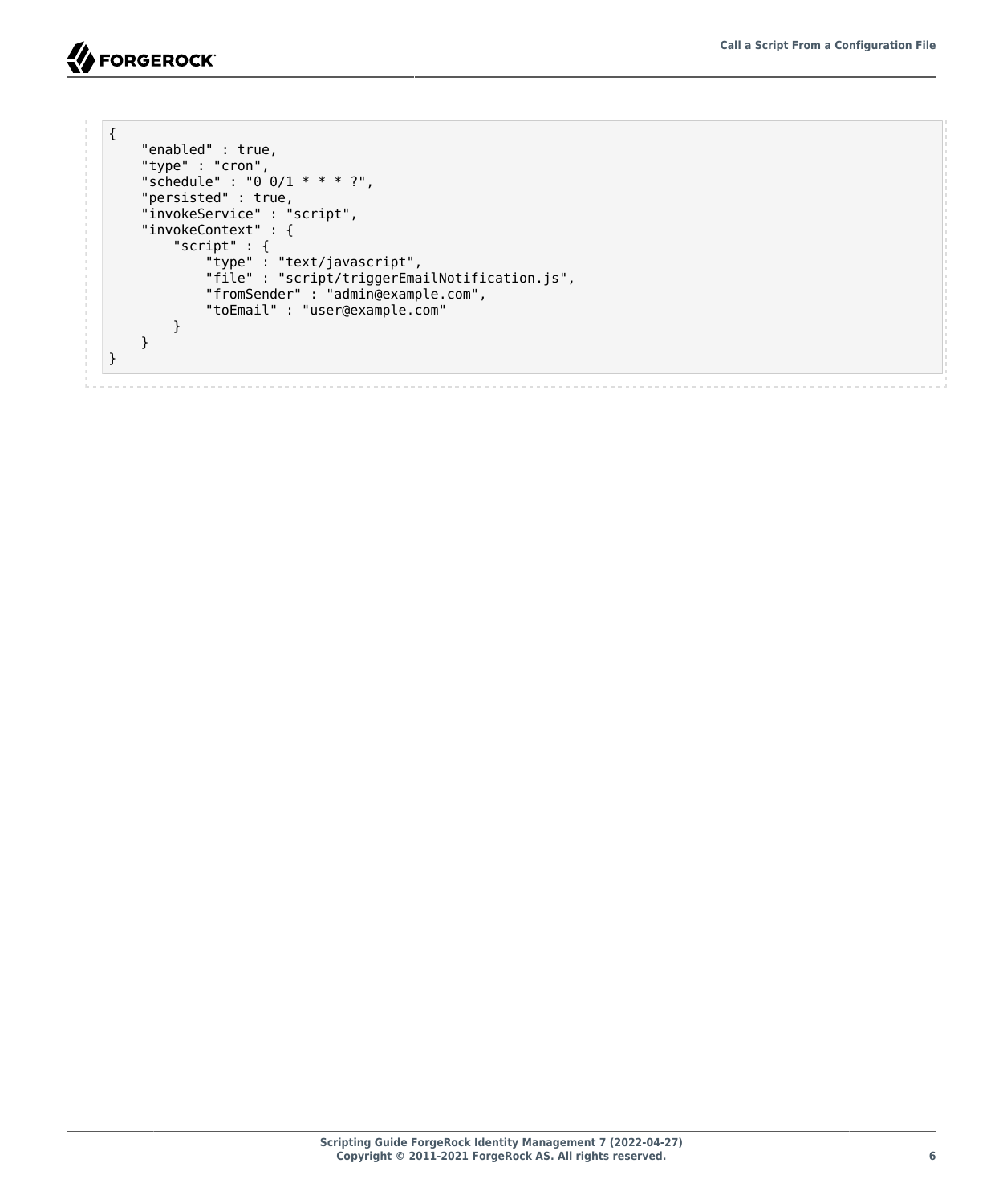# <span id="page-11-0"></span>**Chapter 3** Validate Scripts Over REST

IDM exposes a script endpoint over which scripts can be validated, by specifying the script parameters as part of the JSON payload. This functionality lets you test how a script will operate in your deployment, with complete control over the inputs and outputs. Testing scripts in this way can be useful in debugging.

In addition, the script registry service supports calls to other scripts. For example, you might have logic written in JavaScript, but also some code available in Groovy. Ordinarily, it would be challenging to interoperate between these two environments, but this script service lets you call one from the other on the IDM router.

The script endpoint supports two actions - eval and compile.

The eval action evaluates a script, by taking any actions referenced in the script, such as router calls to affect the state of an object. For JavaScript scripts, the last statement that is executed is the value produced by the script, and the expected result of the REST call.

The following REST call attempts to evaluate the autoPurgeAuditRecon. is script (provided in openidm/ bin/defaults/script/audit), but provides an incorrect purge type ("purgeByNumOfRecordsToKeep" instead of "purgeByNumOfReconsToKeep"). The error is picked up in the evaluation. The example assumes that the script exists in the directory reserved for custom scripts (openidm/script):

```
curl \
--header "X-OpenIDM-Username: openidm-admin" \
--header "X-OpenIDM-Password: openidm-admin" \
--header "Accept-API-Version: resource=1.0" \
--header "Content-Type: application/json" \
--request POST \
--data '{
   "type": "text/javascript",
   "file": "script/autoPurgeAuditRecon.js",
   "globals": {
     "input": {
       "mappings": ["%"],
       "purgeType": "purgeByNumOfRecordsToKeep",
       "numOfRecons": 1
     }
  }
}' \
"http://localhost:8080/openidm/script?_action=eval"
"Must choose to either purge by expired or number of recons to keep"
```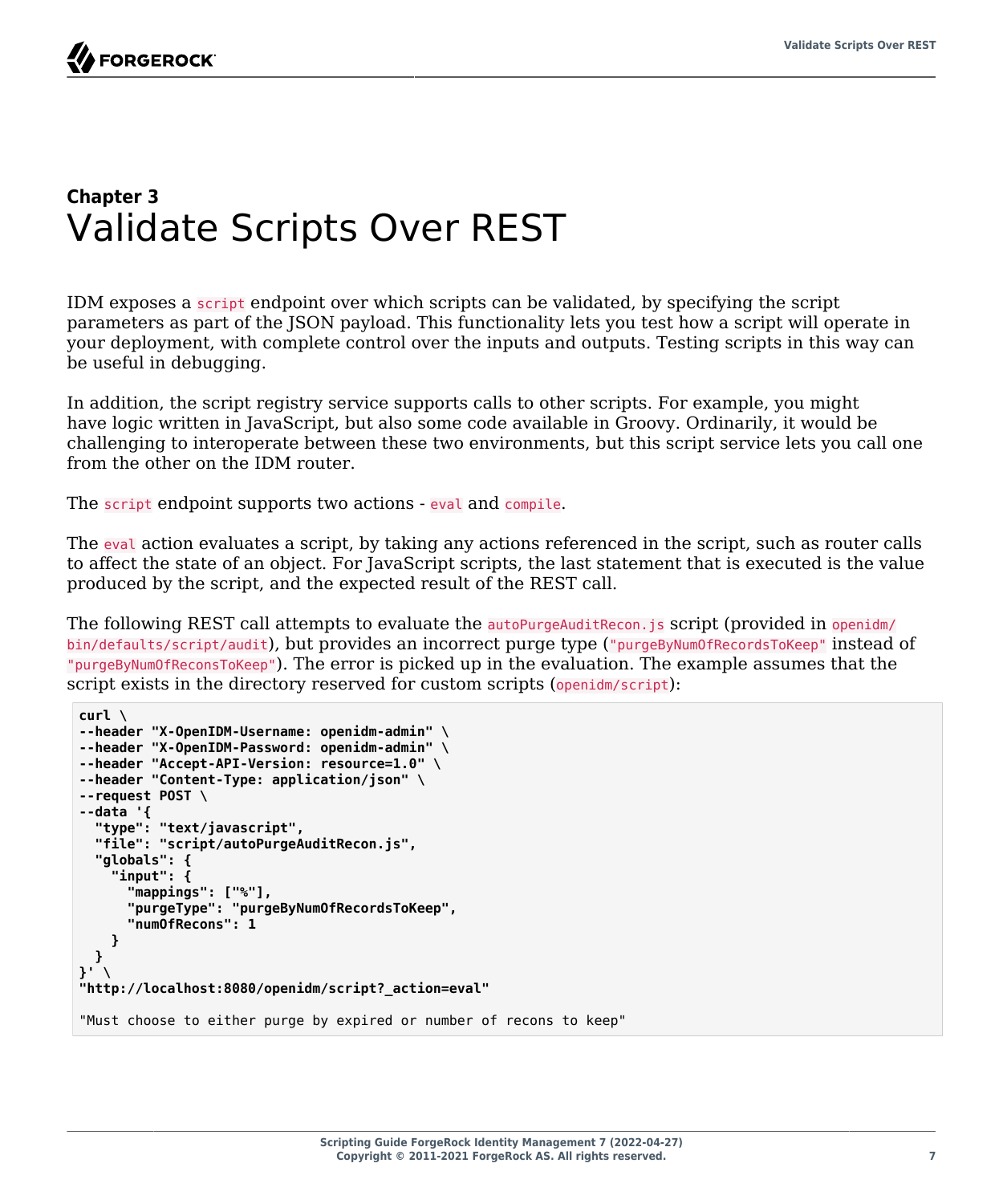#### **Tip**

The variables passed into this script are namespaced with the globals map. It is preferable to namespace variables passed into scripts in this way, to avoid collisions with the top-level reserved words for script maps, such as file, source, and type.

The compile action compiles a script, but does not execute it. A successful compilation returns true. An unsuccessful compilation returns the reason for the failure.

The following REST call tests whether a transformation script will compile:

```
curl \
--header "X-OpenIDM-Username: openidm-admin" \
--header "X-OpenIDM-Password: openidm-admin" \
--header "Accept-API-Version: resource=1.0" \
--header "Content-Type: application/json" \
--request POST \
--data '{
   "type":"text/javascript",
   "source":"source.mail ? source.mail.toLowerCase() : null"
}' \
"http://localhost:8080/openidm/script?_action=compile"
True
```
If the script is not valid, the action returns an indication of the error, for example:

```
curl \
--header "X-OpenIDM-Username: openidm-admin" \
--header "X-OpenIDM-Password: openidm-admin" \
--header "Accept-API-Version: resource=1.0" \
--header "Content-Type: application/json" \
--request POST \
--data '{
  "type":"text/javascript",
  "source":"source.mail ? source.mail.toLowerCase()"
}' \
"http://localhost:8080/openidm/script?_action=compile"
{
  "code": 400,
   "reason": "Bad Request",
  "message": "missing : in conditional expression (386...BF2#1)in 386...BF2 at line number 1 at column
 number 39"
}
```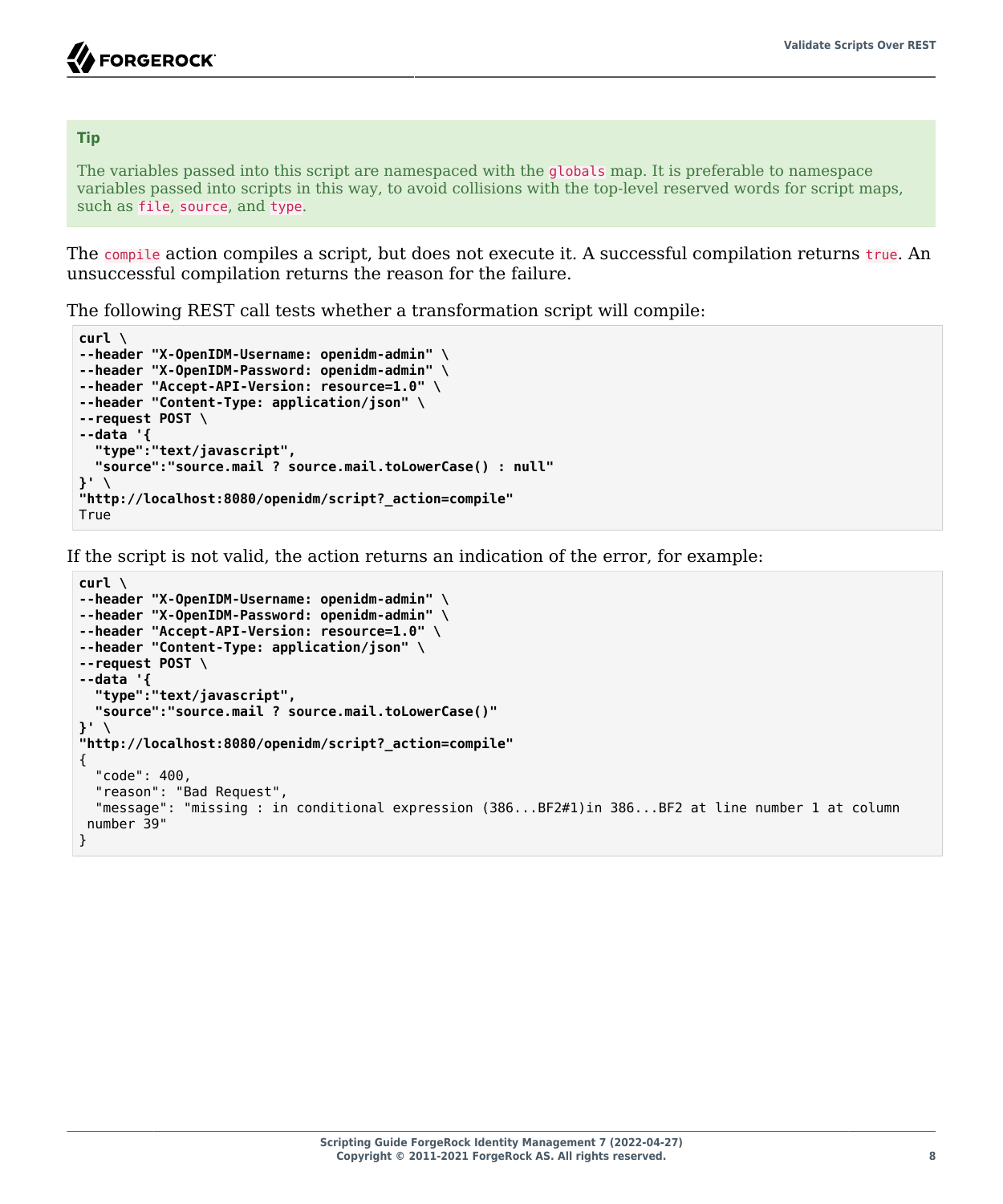# <span id="page-13-0"></span>**Chapter 4** Create Custom Endpoints to Launch Scripts

*Custom endpoints* let you run arbitrary scripts through the REST URI.

Custom endpoints are configured in files named conf/endpoint-*name*.json, where *name* generally describes the purpose of the endpoint. The endpoint configuration file includes an inline script or a reference to a script file, in either JavaScript or Groovy. The referenced script provides the endpoint functionality.

A sample custom endpoint configuration is provided in the openidm/samples/example-configurations/ custom-endpoint directory. The sample includes three files:

#### **conf/endpoint-echo.json**

Provides the configuration for the endpoint.

#### **script/echo.js**

Provides the endpoint functionality in JavaScript.

### **script/echo.groovy**

Provides the endpoint functionality in Groovy.

#### **Note**

<span id="page-13-1"></span>This sample endpoint is described in detail in "*Create a Custom Endpoint*" in the *Samples Guide*.

# Custom Endpoint Configuration File

An endpoint configuration file includes the following elements:

```
{
     "context" : "endpoint/linkedView/*",
     "type" : "text/javascript",
     "source" : "require('linkedView').fetch(request.resourcePath);"
}
```
**context**

string, optional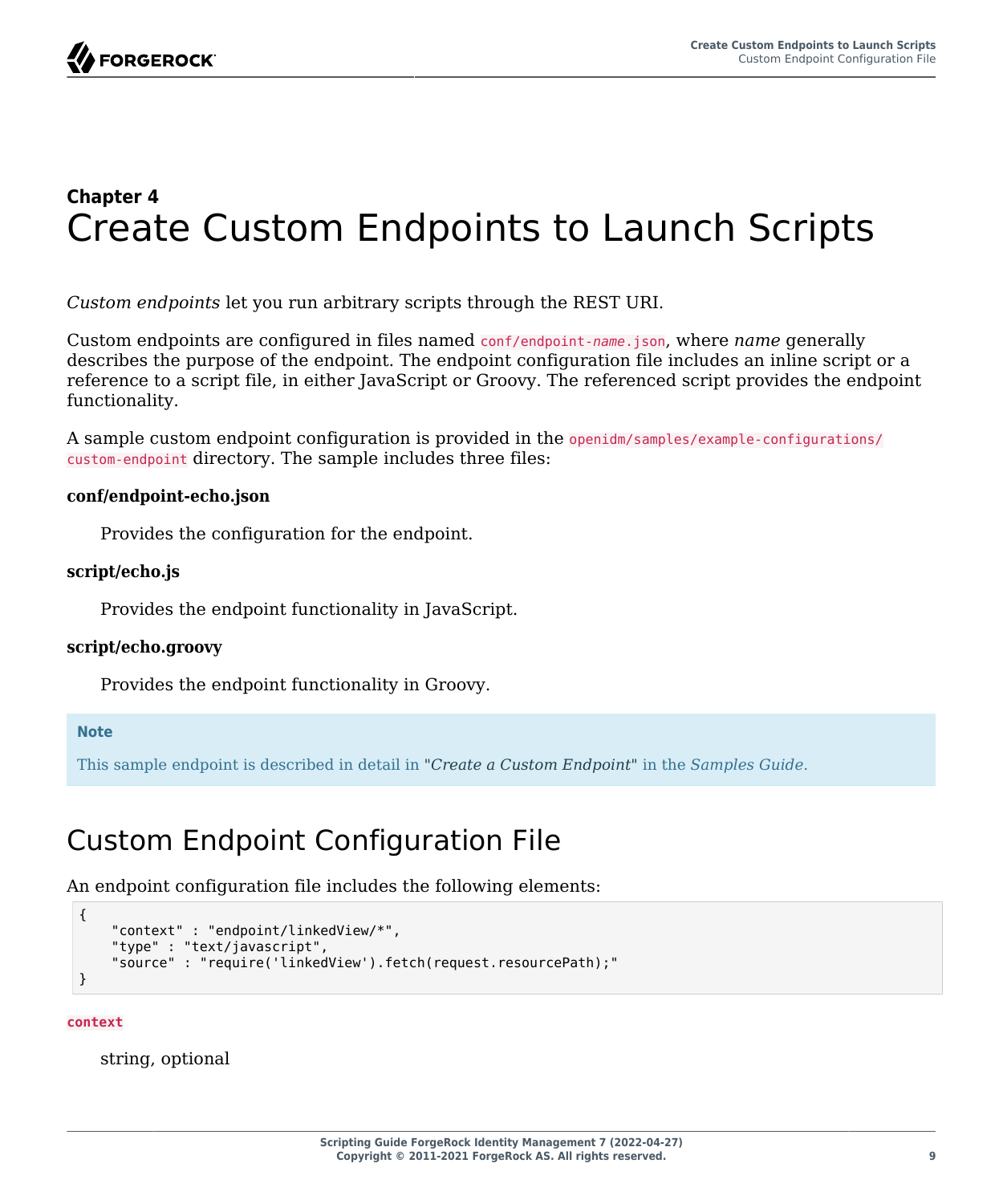The context path under which the custom endpoint is registered, in other words, the *route* to the endpoint. An endpoint with the context endpoint/test is addressable over REST at the URL http:// localhost:8080/openidm/endpoint/test or by using a script such as openidm.read("endpoint/test").

Endpoint contexts support wild cards, as shown in the preceding example. The endpoint/ linkedview/\* route matches the following patterns:

```
endpoint/linkedView/managed/user/bjensen
endpoint/linkedView/system/ldap/account/bjensen
endpoint/linkedView/
endpoint/linkedView
```
The context parameter is not mandatory in the endpoint configuration file. If you do not include a context, the route to the endpoint is identified by the name of the file. For example, in the sample endpoint configuration provided in openidm/samples/example-configurations/custom-endpoint/conf/ endpoint-echo.json, the route to the endpoint is endpoint/echo.

#### **Note**

This context path is not the same as the *context chain* of the request. For information about the request context chain, see "*[Request Context Chain](#page-22-0)*".

#### **type**

string, required

The type of script to be executed, either text/javascript or groovy.

#### **file or source**

The path to the script file, or the script itself, inline.

For example:

```
"file" : "workflow/gettasksview.js"
```
or

"source" : "require('linkedView').fetch(request.resourcePath);"

#### **Note**

You must set authorization for any custom endpoints that you add, for example, by restricting the methods to the appropriate roles. For more information, see"Authorization and Roles" in the *Security Guide*.

# <span id="page-14-0"></span>Custom Endpoint Scripts

The custom endpoint script files in the samples/example-configurations/custom-endpoint/script directory demonstrate all the HTTP operations that can be called by a script. Each HTTP operation is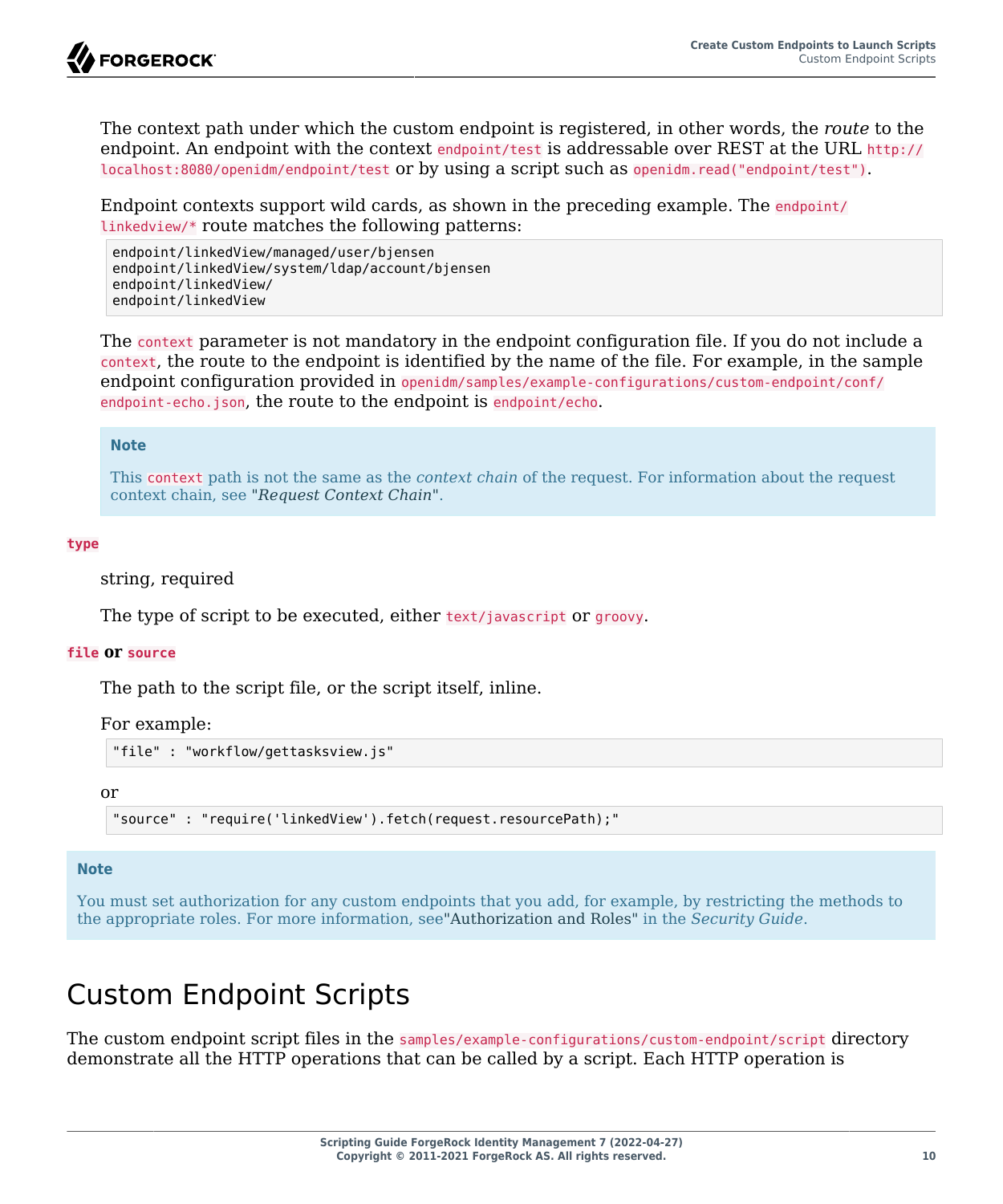

associated with a method - create, read, update, delete, patch, action, or query. Requests sent to the custom endpoint return a list of the variables available to each method.

All scripts are invoked with a global request variable in their scope. This request structure carries all the information about the request.

#### **Warning**

Read requests on custom endpoints must not modify the state of the resource, either on the client or the server, as this can make them susceptible to CSRF exploits.

The standard READ endpoints are safe from Cross Site Request Forgery (CSRF) exploits because they are inherently read-only. That is consistent with the *Guidelines for Implementation of REST*, from the US National Security Agency, as "... CSRF protections need only be applied to endpoints that will modify information in some way."

Custom endpoint scripts *must* return a JSON object. The structure of the return object depends on the method in the request.

The following example shows the create method in the echo. is file:

```
if (request.method === "create") {
     return {
         method: "create",
         resourceName: request.resourcePath,
         newResourceId: request.newResourceId,
         parameters: request.additionalParameters,
         content: request.content,
         context: context.current
     }
}
```
The following example shows the query method in the echo.groovy file:

```
else if (request instanceof QueryRequest) {
     // query results must be returned as a list of maps
     return [
\blacksquare method: "query",
             resourceName: request.resourcePath,
             pagedResultsCookie: request.pagedResultsCookie,
             pagedResultsOffset: request.pagedResultsOffset,
             pageSize: request.pageSize,
             queryId: request.queryId,
             queryFilter: request.queryFilter.toString(),
             parameters: request.additionalParameters,
             context: context.toJsonValue().getObject()
         ]
     ]
}
```
Depending on the method, the variables available to the script can include the following:

#### **resourceName**

The name of the resource, without the endpoint/ prefix, such as echo.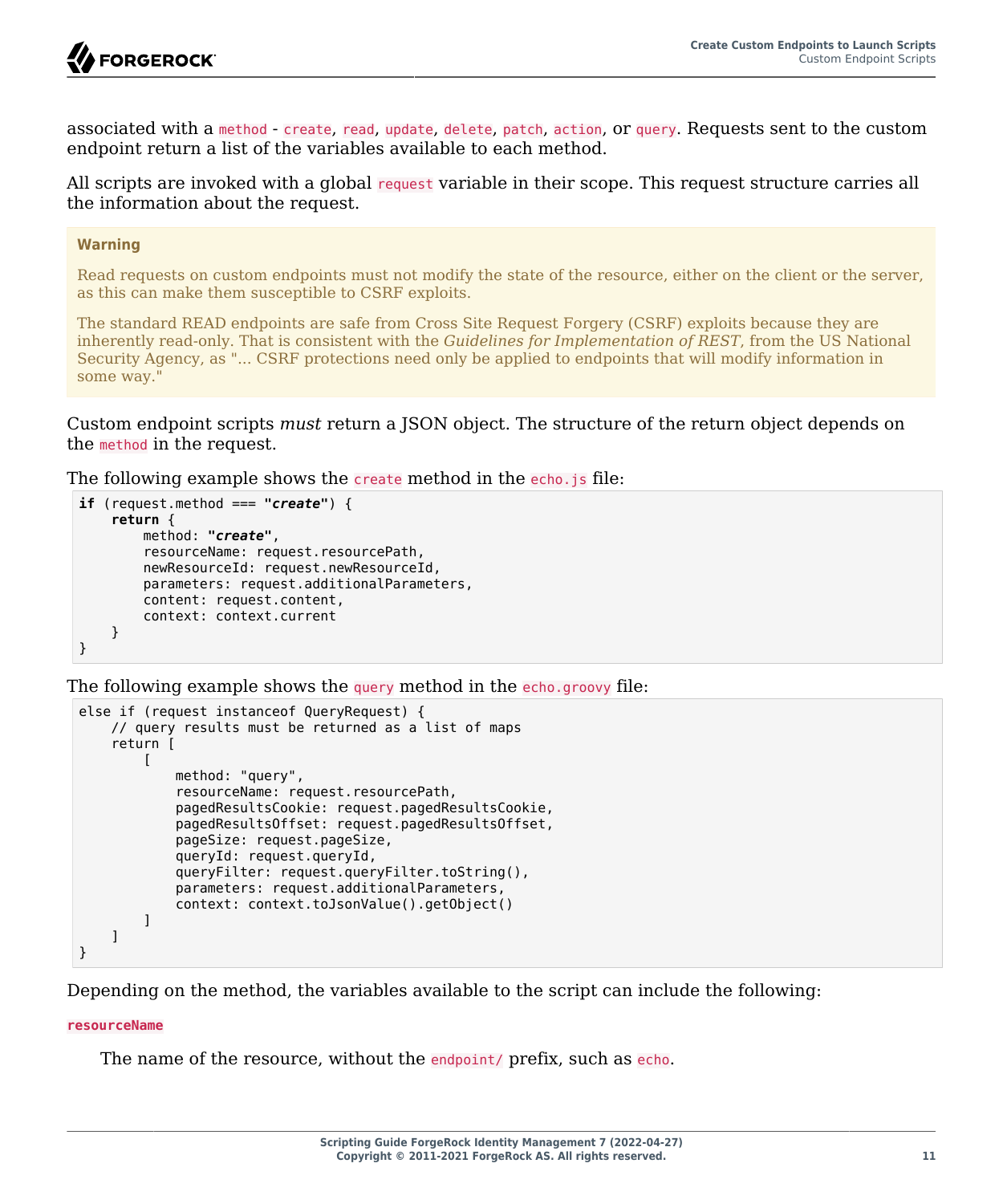

#### **newResourceId**

The identifier of the new object, available as the results of a create request.

#### **revision**

The revision of the object.

#### **parameters**

Any additional parameters provided in the request. The sample code returns request parameters from an HTTP GET with ?param=x, as "parameters":{"param":"x"}.

#### **content**

Content based on the latest revision of the object, using getObject.

#### **context**

The context of the request, including headers and security. For more information, see "*[Request](#page-22-0) [Context Chain](#page-22-0)*".

#### **Paging parameters**

The pagedResultsCookie, pagedResultsOffset, and pageSize parameters are specific to query methods. For more information see "Page Query Results" in the *Object Modeling Guide*.

#### **Query parameters**

The queryId and queryFilter parameters are specific to query methods. For more information see "Construct Queries" in the *Object Modeling Guide*.

# <span id="page-16-0"></span>Script Exceptions

Some custom endpoint scripts require exception-handling logic. To return meaningful messages in REST responses and in logs, you must comply with the language-specific method of throwing errors.

A script written in JavaScript should comply with the following exception format:

```
throw {
     "code": 400, // any valid HTTP error code
     "message": "custom error message",
     "detail" : {
          "var": parameter1,
          "complexDetailObject" : [
              "detail1",
              "detail2"
         \bf{l} }
}
```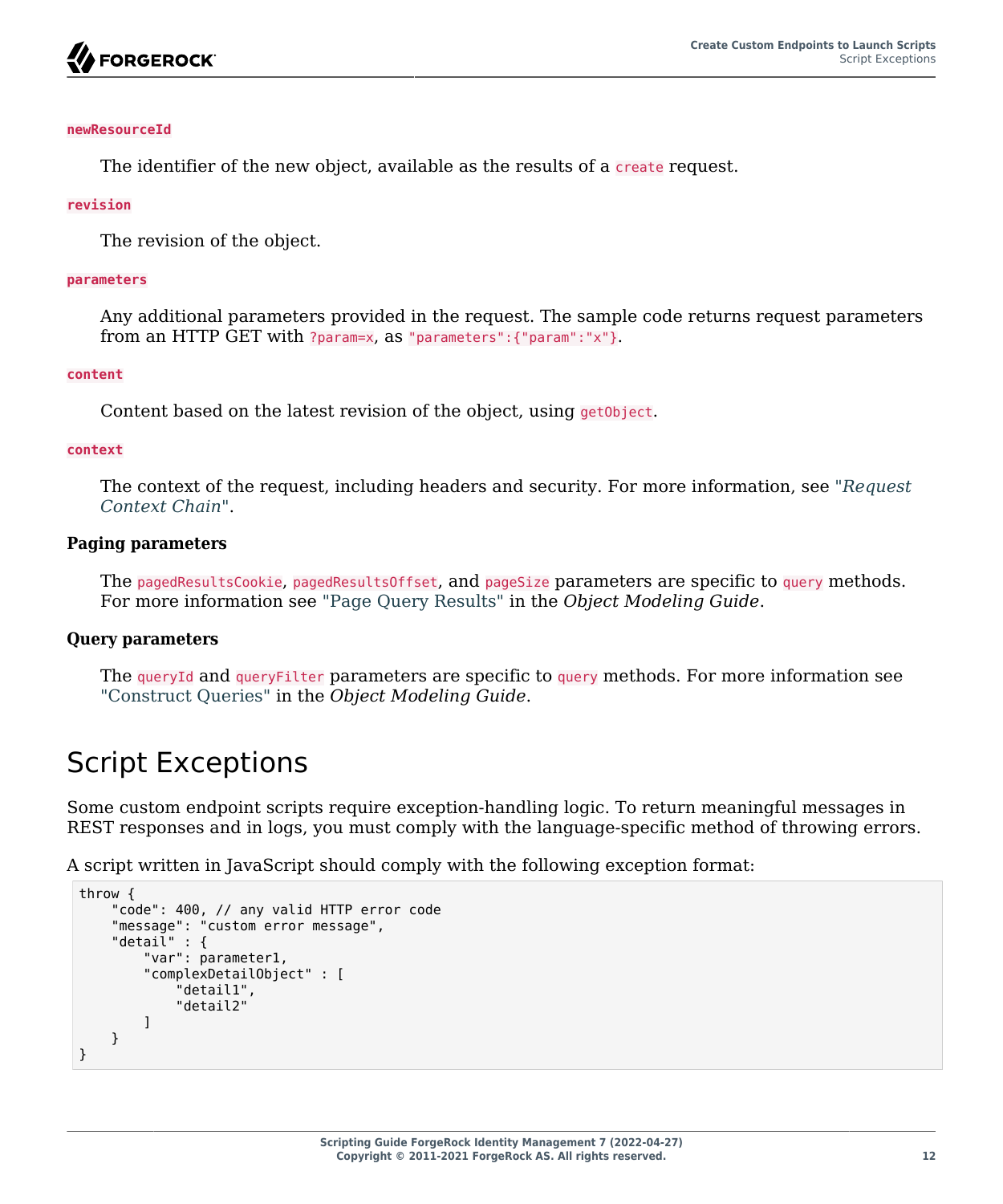

Any exceptions will include the specified HTTP error code, the corresponding HTTP error message, such as Bad Request, a custom error message that can help you diagnose the error, and any additional detail that you think might be helpful.

A script written in Groovy should comply with the following exception format:

```
import org.forgerock.json.resource.ResourceException
import org.forgerock.json.JsonValue
throw new ResourceException(404, "Your error message").setDetail(new JsonValue([
     "var": "parameter1",
     "complexDetailObject" : [
         "detail1",
         "detail2"
     ]
]))
```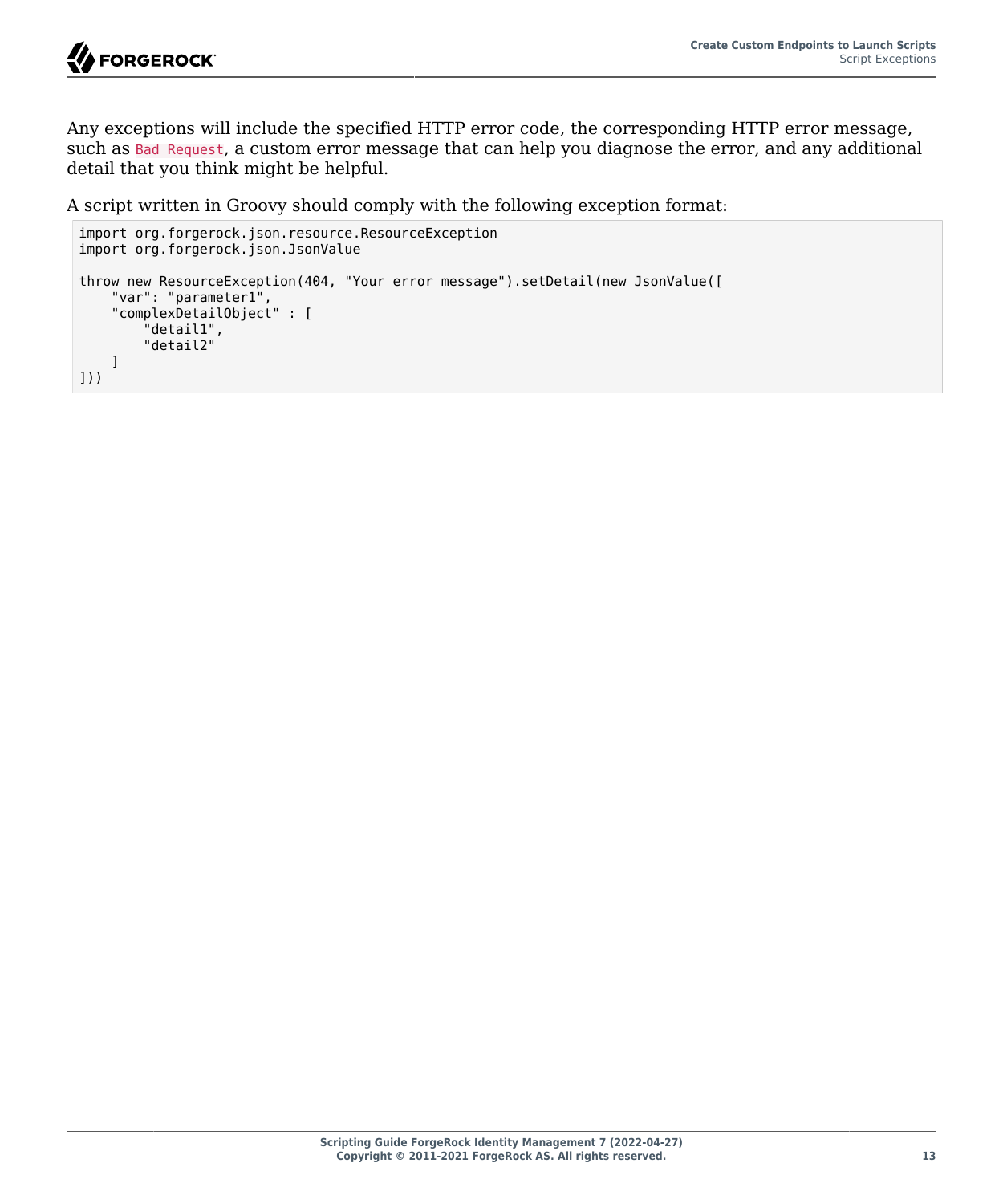FORGEROCK

# <span id="page-18-0"></span>**Chapter 5** Register Custom Scripted Actions

You can register custom scripts that initiate some arbitrary action on a managed object endpoint. You can declare any number of actions in your managed object schema and associate those actions with a script.

The return value of a custom scripted action is ignored. The managed object is returned as the response of the scripted action, whether that object has been updated by the script or not.

Custom scripted actions have access to the following variables:

- context
- request
- resourcePath
- object

#### *Example Scenario*

In this scenario, you want your managed users to have the option to receive update notifications. You can define an *action* that toggles the value of a specific property on the user object.

1. Add an updates property to the managed user schema (conf/managed.json):

```
"properties": {
 ...
     "updates": {
         "title": "Automatic Updates",
         "viewable": true,
         "type": "boolean",
         "searchable": true,
         "userEditable": true
     },
     ...
}
```
2. Add a toggleUpdates action to the managed user object definition: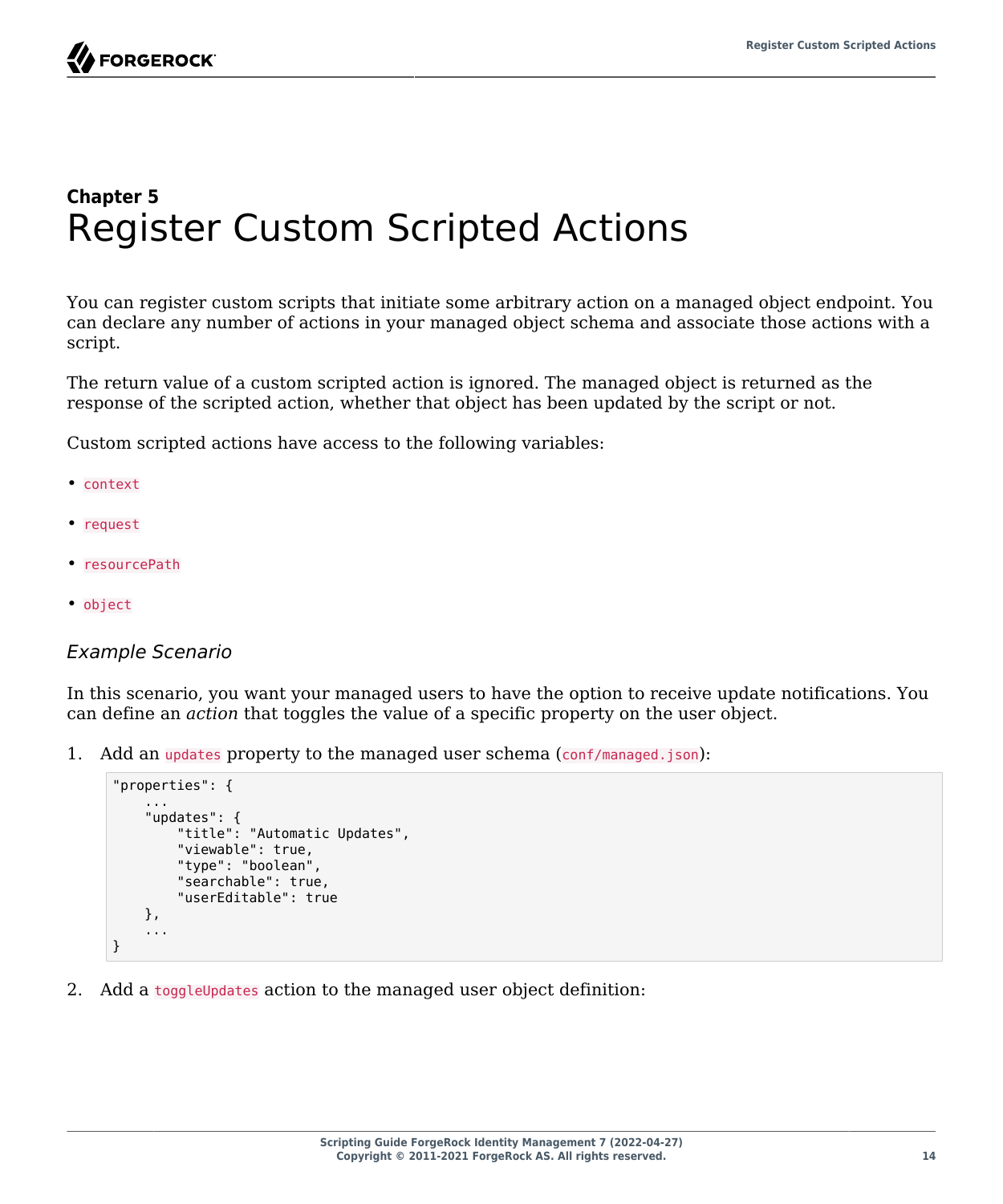# **SE FORGEROCK**

```
{
      "objects" : [
          {
               "name" : "user",
               "onCreate" : {
                    ...
               },
               ...
               "actions" : {
                    "toggleUpdates" : {
                        "type" : "text/javascript",
                        "source" : "openidm.patch(resourcePath, null, [{ 'operation' : 'replace',
  'field' : '/updates', 'value' : !object.updates }])"
}<sub>{\\particle}}}</sub>}
               },
               ...
          }
    \mathbf{I}}
```
#### **Note**

The toggleUpdates action calls a script that changes the value of the user's updates property.

3. To call the script, specify the ID of the action in a POST request on the user object:

```
curl \
--header "X-OpenIDM-Username: openidm-admin" \
--header "X-OpenIDM-Password: openidm-admin" \
--header "Accept-API-Version: resource=1.0" \
--request POST \
"http://localhost:8080/openidm/managed/user/ID?_actionId=toggleUpdate"
```
Now you can test the functionality.

4. Create a managed user, bjensen, with an updates property set to true: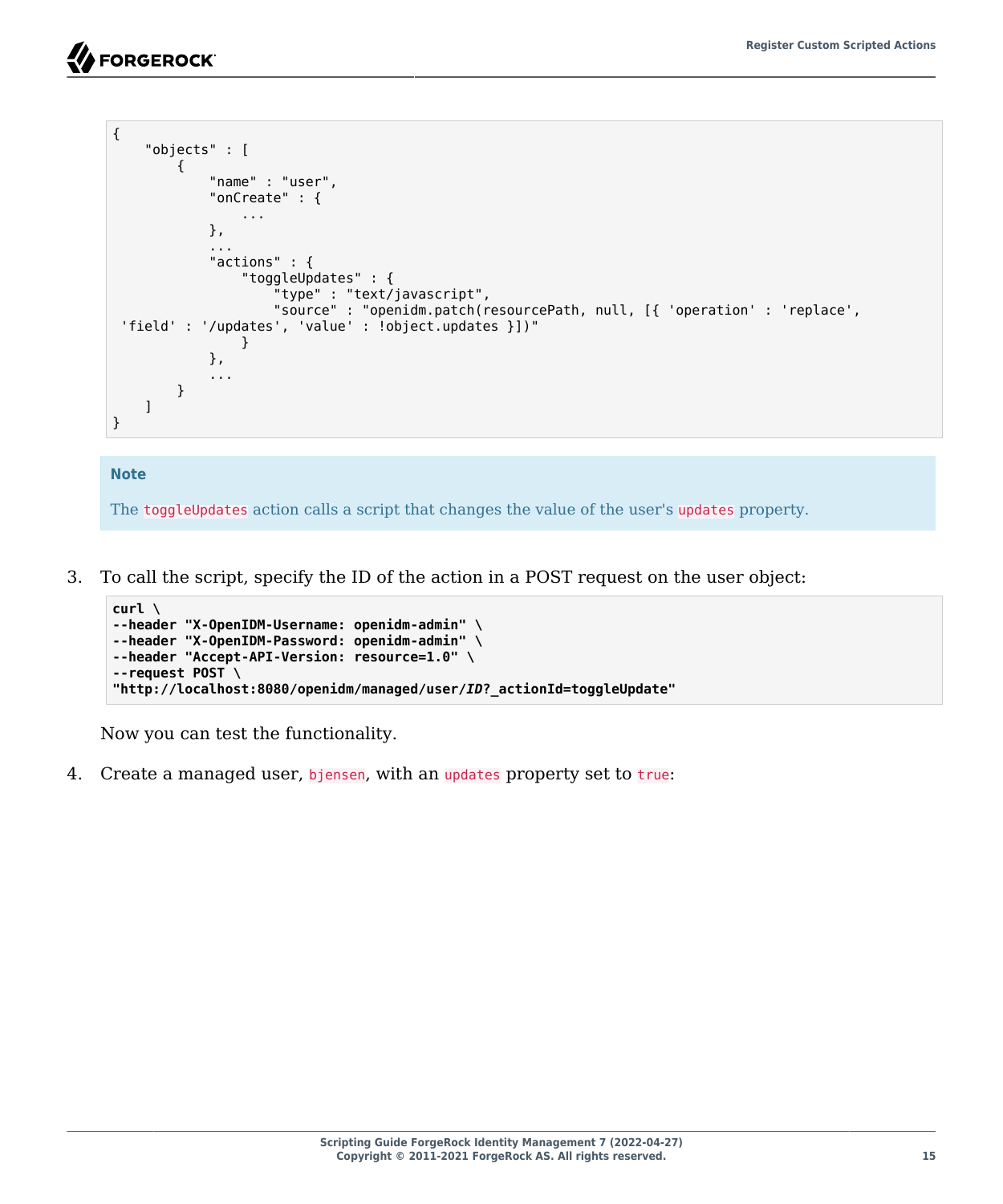```
curl \
--header "X-OpenIDM-Username: openidm-admin" \
--header "X-OpenIDM-Password: openidm-admin" \
--header "Accept-API-Version: resource=1.0" \
--header "Content-Type: application/json" \
--request POST \
--data '{
   "userName":"bjensen",
   "sn":"Jensen",
   "givenName":"Barbara",
   "mail":"bjensen@example.com",
   "telephoneNumber":"5556787",
   "description":"Created by OpenIDM REST.",
   "updates": true,
   "password":"Passw0rd"
}' \
"http://localhost:8080/openidm/managed/user?_action=create"
{
   "_id": "9dce06d4-2fc1-4830-a92b-bd35c2f6bcbb",
   "_rev": "0000000050c62938",
   "userName": "bjensen",
   "sn": "Jensen",
   "givenName": "Barbara",
   "mail": "bjensen@example.com",
   "telephoneNumber": "5556787",
   "description": "Created by OpenIDM REST.",
   "updates": true,
   "accountStatus": "active",
   "effectiveRoles": [],
   "effectiveAssignments": []
}
```
5. Run the toggleUpdates action on bjensen:

```
curl \
--header "X-OpenIDM-Username: openidm-admin" \
--header "X-OpenIDM-Password: openidm-admin" \
--header "Accept-API-Version: resource=1.0" \
--request POST \
"http://localhost:8080/openidm/managed/user/9dce06d4-2fc1-4830-a92b-bd35c2f6bcbb?
_action=toggleUpdates"
{
   "_id": "9dce06d4-2fc1-4830-a92b-bd35c2f6bcbb",
    "_rev": "00000000a92657c7",
   "userName": "bjensen",
   "sn": "Jensen",
   "givenName": "Barbara",
   "mail": "bjensen@example.com",
   "telephoneNumber": "5556787",
   "description": "Created by OpenIDM REST.",
   "updates": false,
   "accountStatus": "active",
   "effectiveRoles": [],
   "effectiveAssignments": []
}
```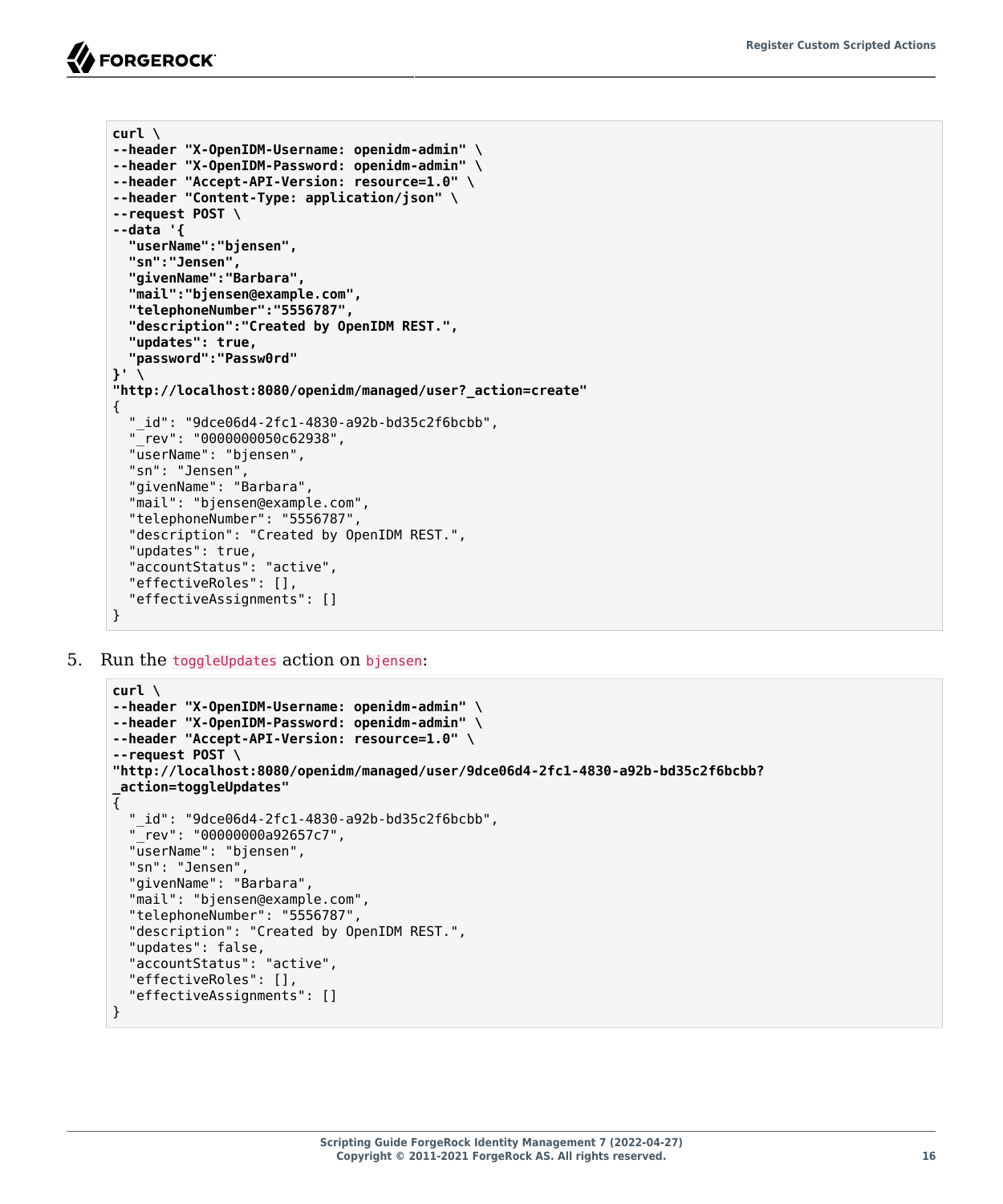

#### **Note**

Note in the command output that this action has set bjensen's updates property to false.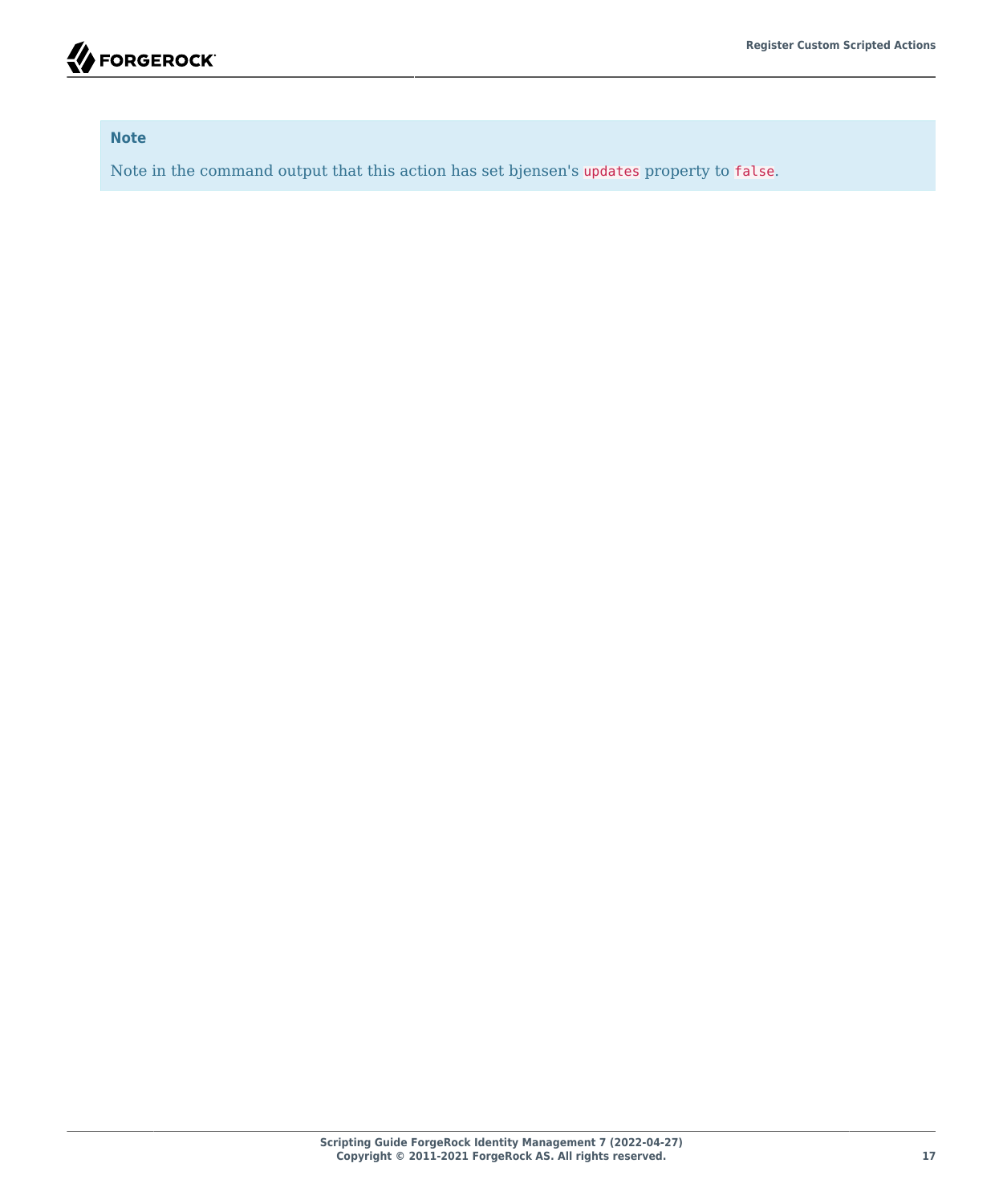# <span id="page-22-0"></span>**Chapter 6** Request Context Chain

The context chain of any request is established as follows:

- 1. The request starts with a *root context*, associated with a specific context ID.
- 2. The root context is wrapped in the *security context* that includes the authentication and authorization detail for the request.
- 3. The security context is further wrapped by the *HTTP context*, with the target URI. The HTTP context is associated with the normal parameters of the request, including a user agent, authorization token, and method.
- 4. The HTTP context is wrapped by one or more server/router context(s), with an endpoint URI. The request can have several layers of server and router contexts.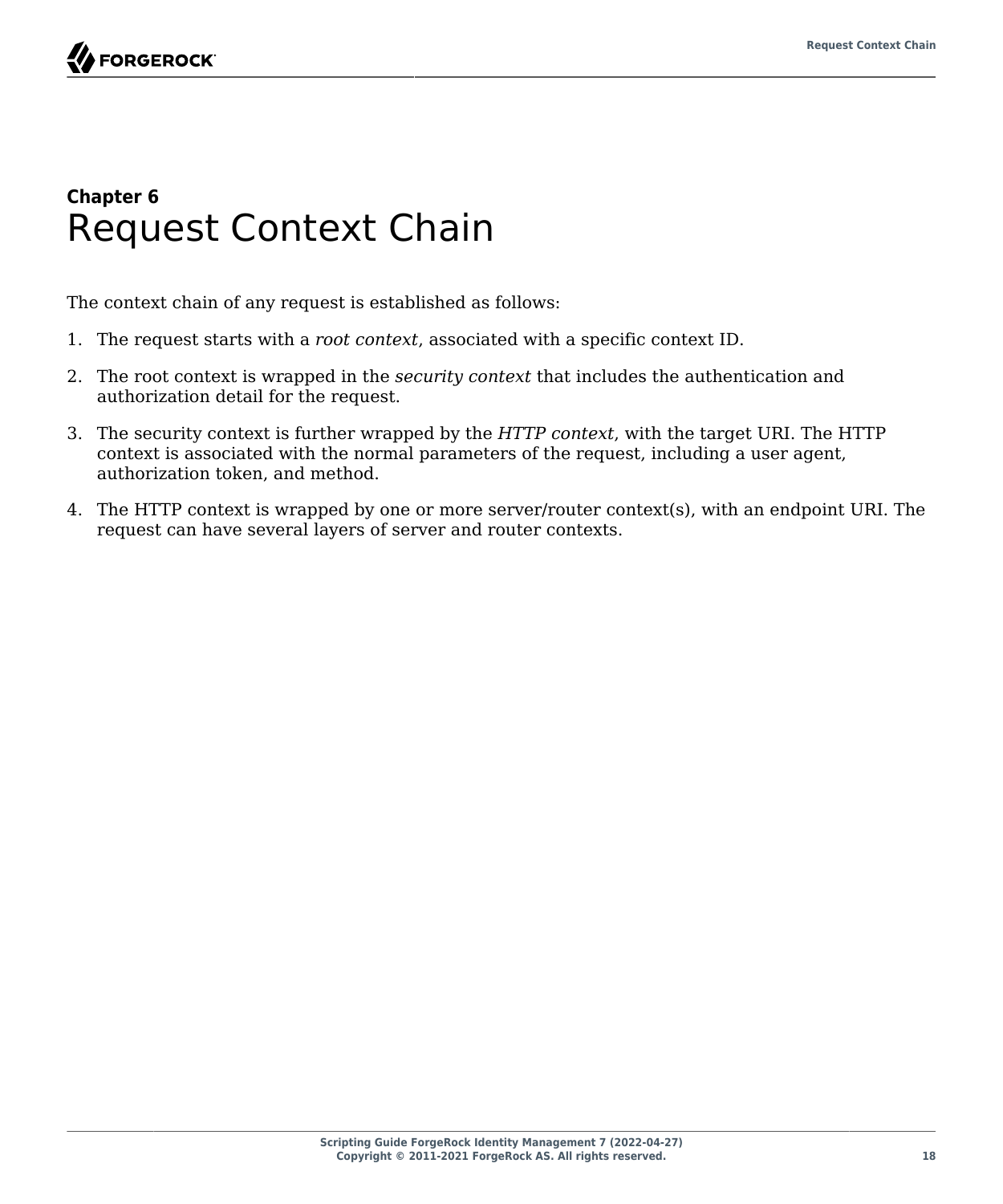# <span id="page-23-0"></span>**Chapter 7** Script Triggers

Scripts can be triggered in different places, and by different events. The following list indicates the configuration files in which scripts can be referenced, the events upon which the scripts can be triggered and the actual scripts that can be triggered on each of these files.

### **Scripts called in mappings**

### **Triggered by situation**

onCreate, onUpdate, onDelete, onLink, onUnlink

#### **Object filter**

validSource, validTarget

#### **Triggered when correlating objects**

correlationQuery, correlationScript

#### **Triggered on any reconciliation**

result

#### **Scripts inside properties**

condition, transform

sync.json supports only one script per hook. If multiple scripts are defined for the same hook, only the last one is kept.

#### **Scripts inside policies**

#### condition

Within a synchronization policy, you can use a condition script to apply different policies based on the link type, for example:

```
"condition" : {
   "type" : "text/javascript",
   "source" : "linkQualifier == \"user\""
}
```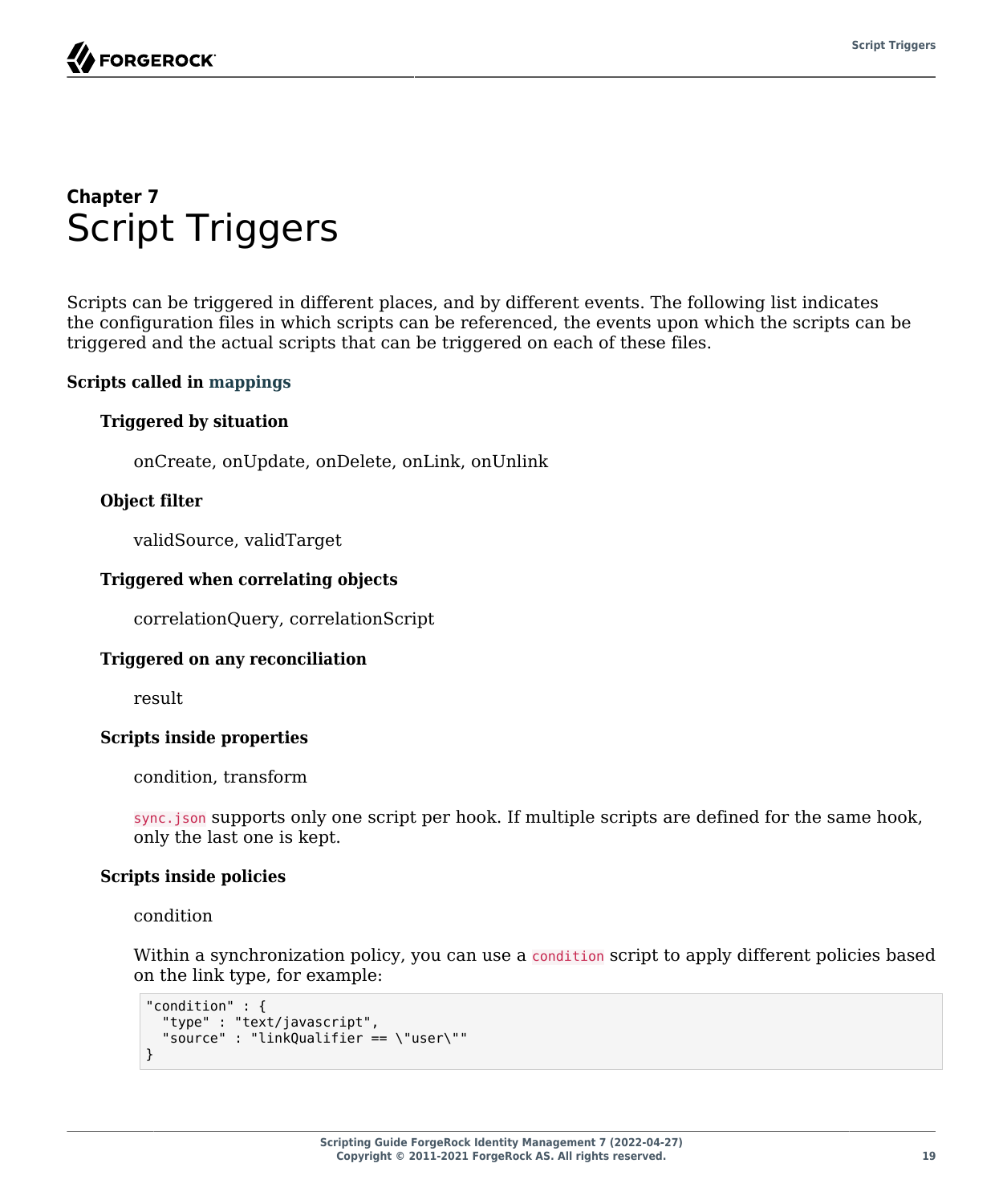#### **Scripts called in the managed object configuration (conf/managed.json) file**

onCreate, onRead, onUpdate, onDelete, onValidate, onRetrieve, onStore, onSync, postCreate, postUpdate, and postDelete

managed.json supports only one script per hook. If multiple scripts are defined for the same hook, only the last one is kept.

#### **Scripts called in the router configuration (conf/router.json) file**

onRequest, onResponse, onFailure

router.json supports multiple scripts per hook.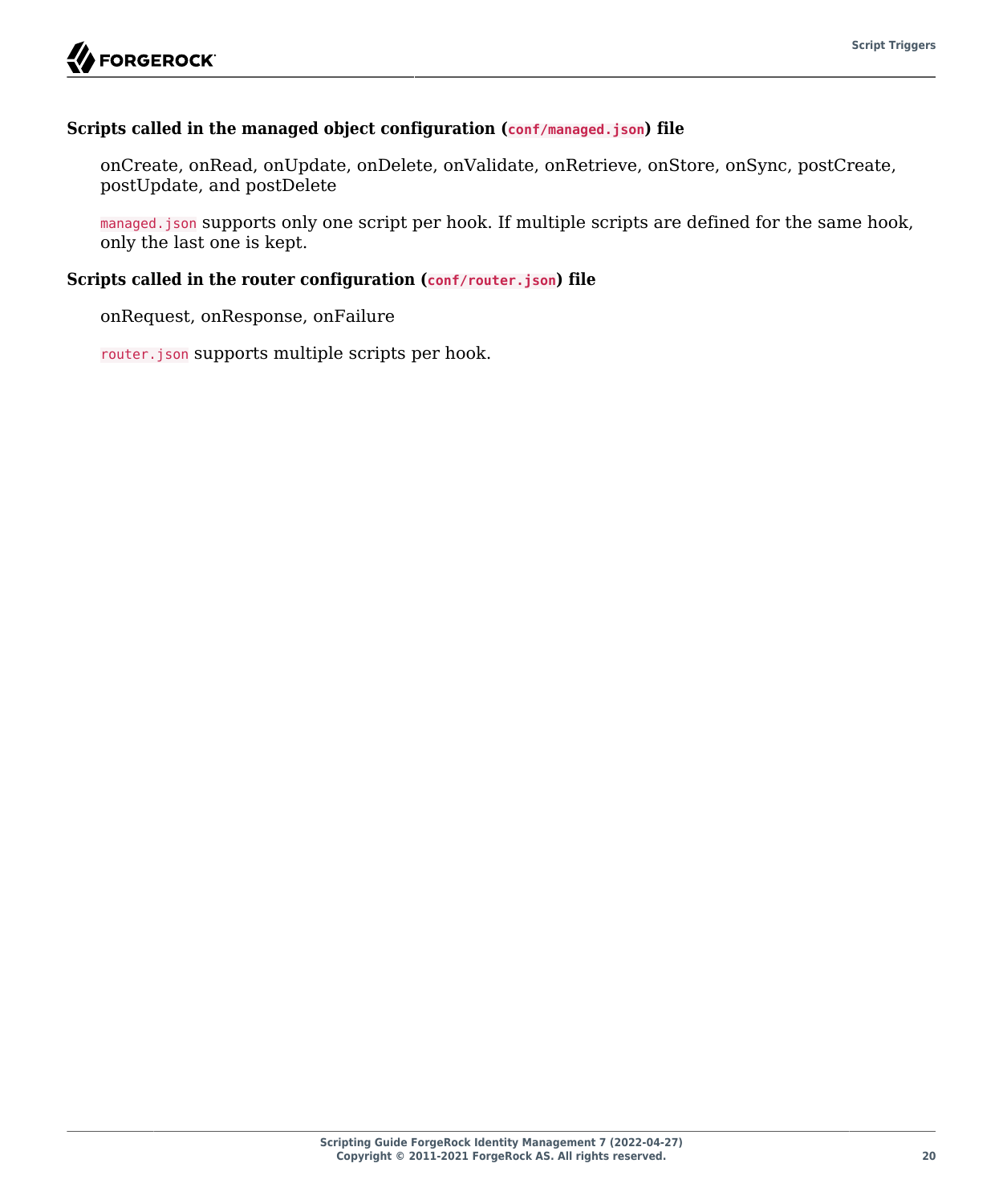

# <span id="page-25-0"></span>**Chapter 8** Script Variables

The variables available to a script depend on several factors:

- The trigger that launches the script
- The configuration file in which that trigger is defined
- The object type:
	- For a managed object (defined in managed.json), the object type is either a managed object configuration object, or a managed object property.
	- For a synchronization object (defined in sync.json), the object can be an object-mapping object, a property object, or a policy object. For more information, see "Policy Objects" in the *Synchronization Guide*).

<span id="page-25-1"></span>The following tables list the variables available to scripts, based on the configuration file in which the trigger is defined.

# Script Triggers Defined in managed.json

For information about how managed objects in managed.json are handled and what script triggers are available, see "*Managed Objects*" in the *Object Modeling Guide*.

| <b>Managed Object Configuration Object</b> |                                                                                                                                                                                                                                          |
|--------------------------------------------|------------------------------------------------------------------------------------------------------------------------------------------------------------------------------------------------------------------------------------------|
| <b>Trigger</b>                             | <b>Variable</b>                                                                                                                                                                                                                          |
| onCreate, postCreate                       | • object: The content of the object being created.                                                                                                                                                                                       |
|                                            | • newObject: The object after the create operation is complete.                                                                                                                                                                          |
|                                            | • context: Information related to the current request, such as client, end<br>user, and routing.                                                                                                                                         |
|                                            | • resourceName: The resource path of the object of the query. For<br>example, if you create a managed user with ID 42f8a60e-2019-4110-<br>a10d-7231c3578e2b, resourceName returns managed/user/42f8a60e-2019-<br>4110-a10d-7231c3578e2b. |
|                                            | • request: Information related to the request, such as headers,<br>credentials, and the desired action. Also includes the endpoint, and<br>payload to be processed.                                                                      |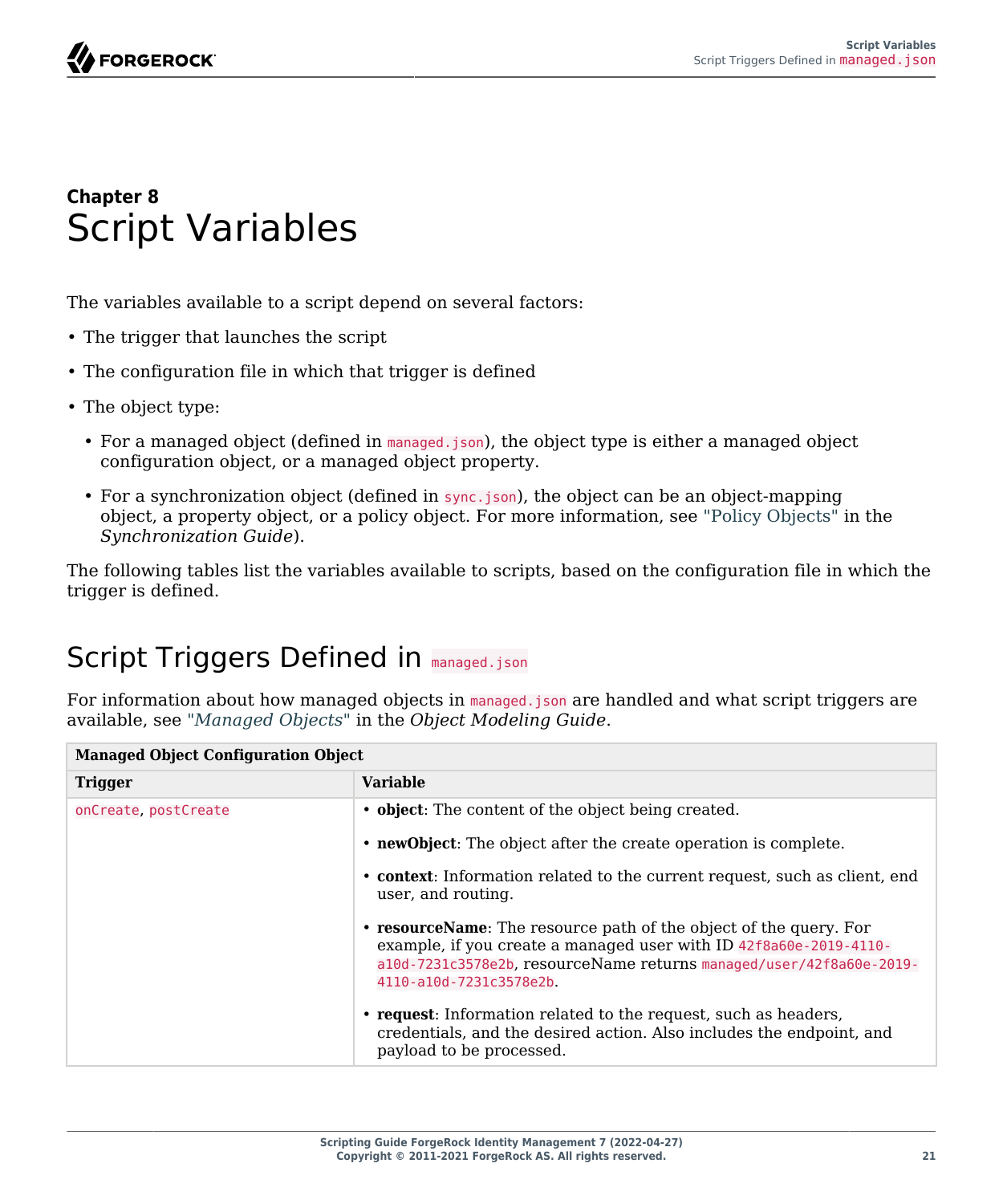| <b>Managed Object Configuration Object</b> |                                                                                                                                                                     |
|--------------------------------------------|---------------------------------------------------------------------------------------------------------------------------------------------------------------------|
| <b>Trigger</b>                             | <b>Variable</b>                                                                                                                                                     |
| onUpdate, postUpdate                       | • object: The content of the object being updated.                                                                                                                  |
| Returns JSON object                        | • <b>oldObject</b> : The state of the object, before the update.                                                                                                    |
|                                            | • newObject: Changes to be applied to the object. May continue with the<br>onUpdate trigger.                                                                        |
|                                            | • context: Information related to the current request, such as client, end<br>user, and routing.                                                                    |
|                                            | • resourceName: The resource path of the object the query.                                                                                                          |
|                                            | • request: Information related to the request, such as headers,<br>credentials, and the desired action. Also includes the endpoint, and<br>payload to be processed. |
| onDelete, onRetrieve, onRead               | • object: The content of the object.                                                                                                                                |
| Returns JSON object.                       | • context: Information related to the current request, such as client, end<br>user, and routing.                                                                    |
|                                            | • resource Name: The resource path of the object the query.                                                                                                         |
|                                            | • request: Information related to the request, such as headers,<br>credentials, and the desired action. Also includes the endpoint, and<br>payload to be processed. |
| postDelete                                 | · oldObject: Represents the deleted object.                                                                                                                         |
| Returns JSON object.                       | • context: Information related to the current request, such as client, end<br>user, and routing.                                                                    |
|                                            | • resourceName: The resource path of the object the query is performed<br>upon.                                                                                     |
|                                            | • request: Information related to the request, such as headers,<br>credentials, and the desired action. Also includes the endpoint, and<br>payload to be processed. |
| onSync                                     | • oldObject: Represents the object prior to sync. If sync has not been run<br>before, the value will be null.                                                       |
| Returns JSON object                        | • newObject: Represents the object after sync is completed.                                                                                                         |
|                                            | • context: Information related to the current request, such as client, end<br>user, and routing.                                                                    |
|                                            | • request: Information related to the request, such as headers,<br>credentials, and the desired action. Also includes the endpoint, and<br>payload to be processed. |
|                                            | • resource Name: An object representing the resource path the query is<br>performed upon.                                                                           |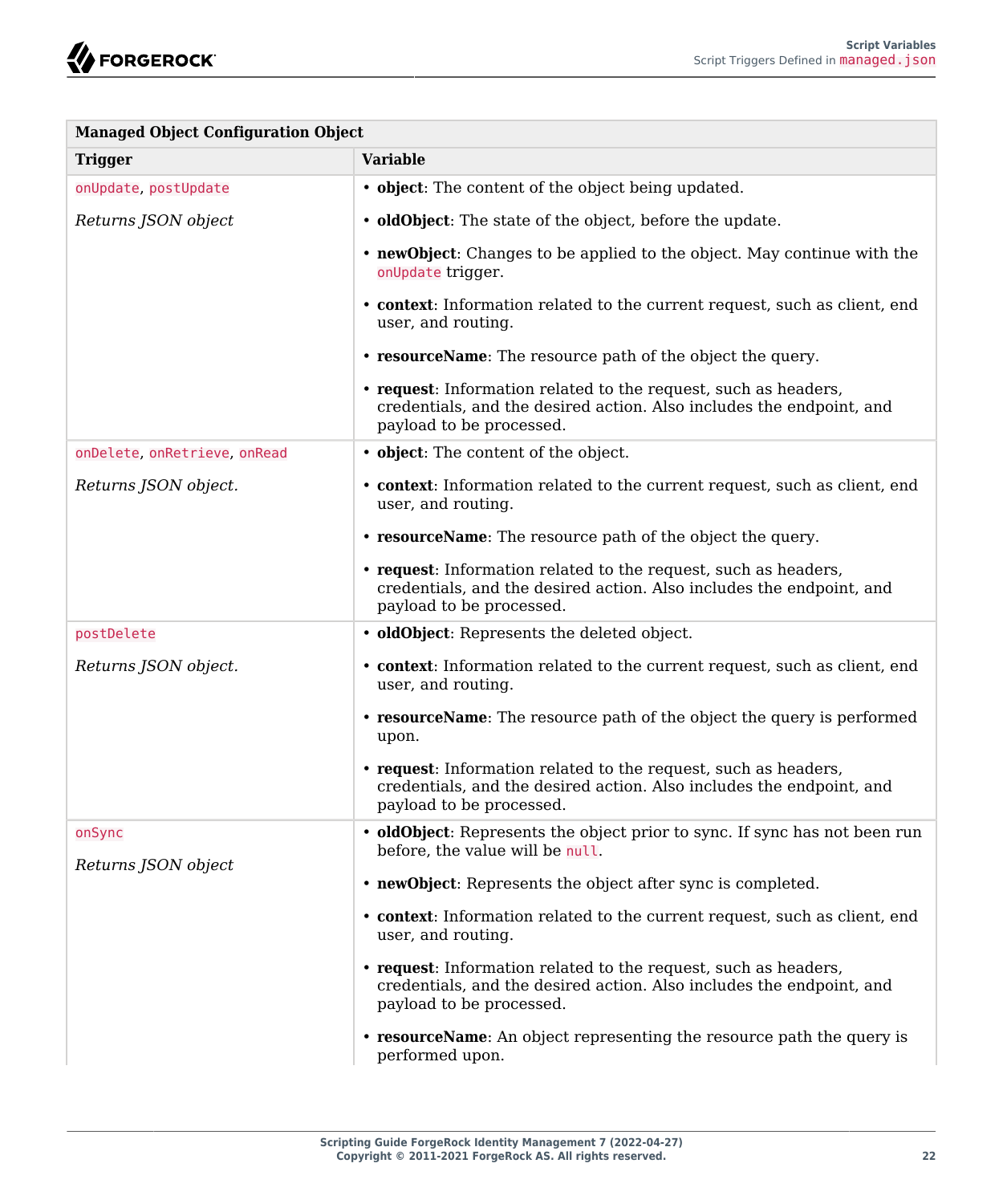| <b>Managed Object Configuration Object</b> |                                                                                                                                                                     |
|--------------------------------------------|---------------------------------------------------------------------------------------------------------------------------------------------------------------------|
| <b>Trigger</b>                             | <b>Variable</b>                                                                                                                                                     |
|                                            | • syncResults: A map containing the results and details of the sync.<br>including:                                                                                  |
|                                            | • success (boolean): Success or failure of the sync operation.                                                                                                      |
|                                            | • action: Returns the name of the action performed as a string.                                                                                                     |
|                                            | • syncDetails: The mappings attempted during synchronization.                                                                                                       |
| onStore onValidate                         | • object: Represents the object being stored or validated                                                                                                           |
| Returns JSON object                        | • value: The content to be stored or validated for the object                                                                                                       |
|                                            | • context: Information related to the current request, such as client, end<br>user, and routing.                                                                    |
|                                            | • resource Name: The resource path of the object the query is performed<br>upon.                                                                                    |
|                                            | • request: Information related to the request, such as headers,<br>credentials, and the desired action. Also includes the endpoint, and<br>payload to be processed. |

| property object     |                                                                                                                                                                     |
|---------------------|---------------------------------------------------------------------------------------------------------------------------------------------------------------------|
| <b>Trigger</b>      | <b>Variable</b>                                                                                                                                                     |
| onRetrieve, onStore | • <b>object</b> : Represents the object being operated upon                                                                                                         |
| Returns JSON object | • <b>property</b> : The value of the property being retrieved or stored                                                                                             |
|                     | • <b>propertyName</b> : The name of the property being retrieved or stored                                                                                          |
|                     | • context: Information related to the current request, such as client, end<br>user, and routing.                                                                    |
|                     | • resource Name: The resource path of the object the query is performed<br>upon.                                                                                    |
|                     | • request: Information related to the request, such as headers,<br>credentials, and the desired action. Also includes the endpoint, and<br>payload to be processed. |
| onValidate          | • <b>property</b> : The value of the property being validated                                                                                                       |
| Returns JSON object | • context: Information related to the current request, such as client, end<br>user, and routing.                                                                    |
|                     | • resource Name: The resource path of the object the query is performed<br>upon.                                                                                    |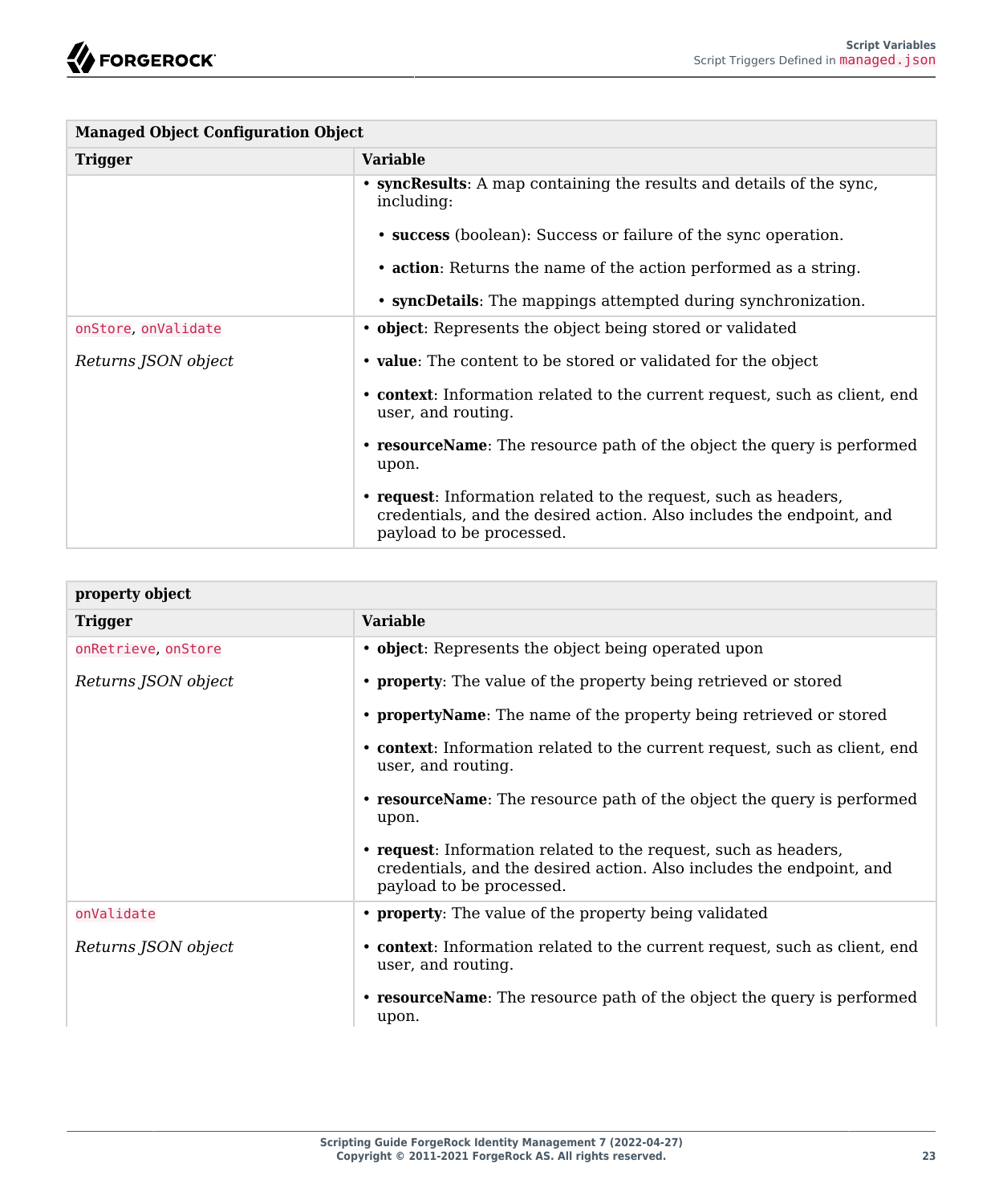| property object |                                                                                                                                                                     |
|-----------------|---------------------------------------------------------------------------------------------------------------------------------------------------------------------|
| <b>Trigger</b>  | <b>Variable</b>                                                                                                                                                     |
|                 | • request: Information related to the request, such as headers,<br>credentials, and the desired action. Also includes the endpoint, and<br>payload to be processed. |

# <span id="page-28-0"></span>Script Triggers Defined in Mappings

For information about how managed objects in mappings are handled, and the script triggers available, see "Object-Mapping Objects" in the *Synchronization Guide*.

| <b>Variable</b>                                                                                                                                                                                                                                                                                                                                                                                                                                                                                                                                                                                                                                                                                                                                                                                             |
|-------------------------------------------------------------------------------------------------------------------------------------------------------------------------------------------------------------------------------------------------------------------------------------------------------------------------------------------------------------------------------------------------------------------------------------------------------------------------------------------------------------------------------------------------------------------------------------------------------------------------------------------------------------------------------------------------------------------------------------------------------------------------------------------------------------|
| • source: Represents the source object.<br>• linkOualifier: The link qualifier associated with the current sync.<br>• context: Information related to the current request, such as source and<br>target.                                                                                                                                                                                                                                                                                                                                                                                                                                                                                                                                                                                                    |
| • mapping: The name of the current mapping.                                                                                                                                                                                                                                                                                                                                                                                                                                                                                                                                                                                                                                                                                                                                                                 |
| • object: The value of the source object. During a DELETE event, that<br>source object may not exist, and may be null.<br>• oldValue: The former value of the deleted source object, if any. If the<br>source object is new, oldValue will be null. When there are deleted<br>objects, oldValue is populated only if the source is a managed object.<br>• returnall (boolean): Link qualifier scripts must return every valid link<br>qualifier when returnall is true, independent of the source object. If<br>returnAll is true, the script must not attempt to use the object variable,<br>because it will be null. It's best practice to configure scripts to start<br>with a check for the value of returnAll.<br>• context: Information related to the current request, such as source and<br>target. |
| • source: Represents the source object.                                                                                                                                                                                                                                                                                                                                                                                                                                                                                                                                                                                                                                                                                                                                                                     |
| • target: Represents the target object.<br>• situation: The situation associated with the current sync operation.<br>• linkQualifier: The link qualifier associated with the current sync<br>operation.<br>• context: Information related to the current sync operation.<br>• sourceId: The object ID for the source object.                                                                                                                                                                                                                                                                                                                                                                                                                                                                                |
|                                                                                                                                                                                                                                                                                                                                                                                                                                                                                                                                                                                                                                                                                                                                                                                                             |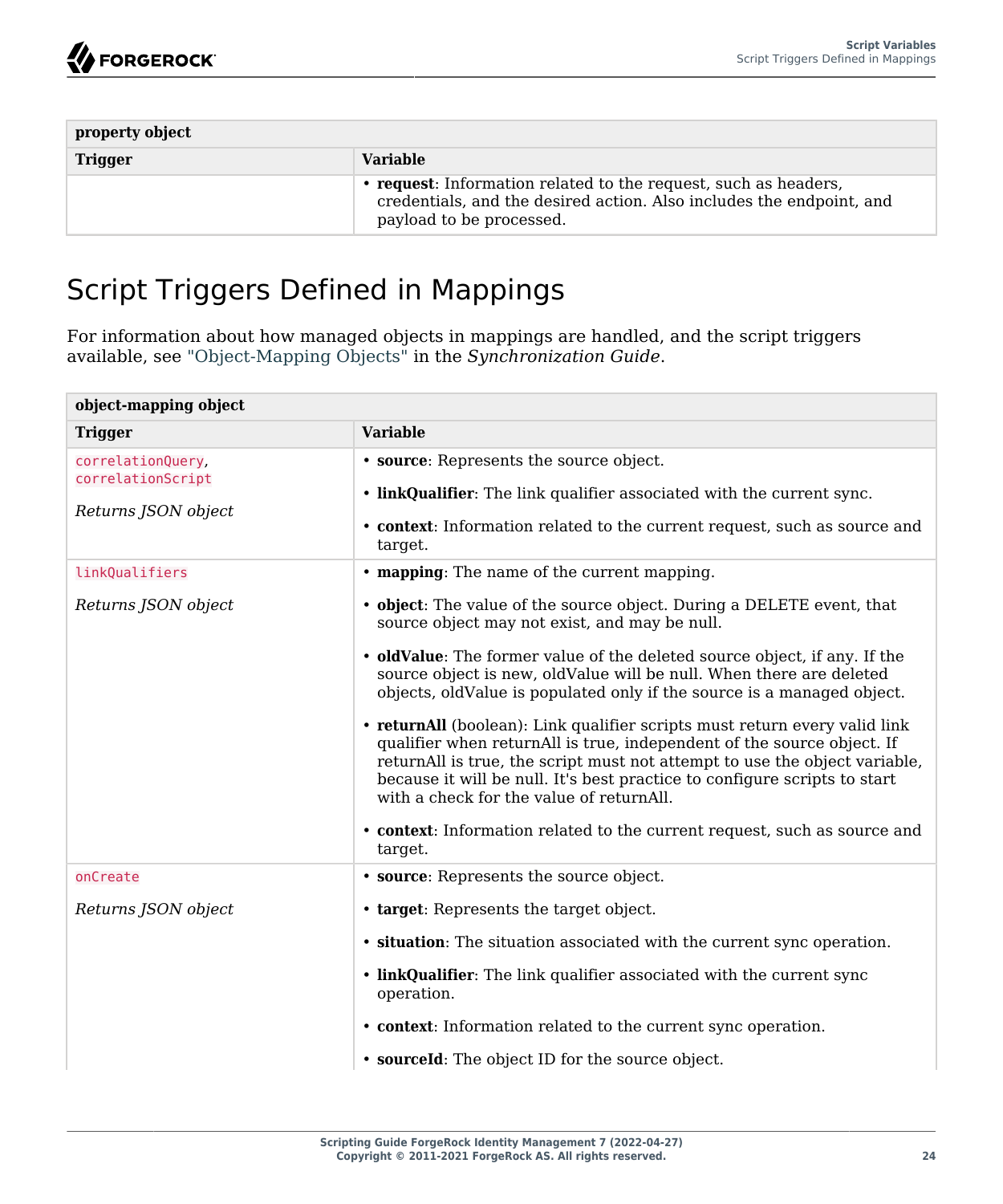| object-mapping object                            |                                                                                           |
|--------------------------------------------------|-------------------------------------------------------------------------------------------|
| <b>Trigger</b>                                   | <b>Variable</b>                                                                           |
|                                                  | • targetId: The object ID for the target object.                                          |
|                                                  | • mapping Config: A configuration object representing the mapping being<br>processed.     |
| onDelete, onUpdate                               | • source: Represents the source object.                                                   |
| Returns JSON object                              | • target: Represents the target object.                                                   |
|                                                  | • oldTarget: Represents the target object prior to the DELETE or<br><b>UPDATE</b> action. |
|                                                  | • situation: The situation associated with the current sync operation.                    |
|                                                  | • linkQualifier: The link qualifier associated with the current sync.                     |
|                                                  | • context: Information related to the current sync operation.                             |
|                                                  | • sourceId: The object ID for the source object.                                          |
|                                                  | • targetId: The object ID for the target object.                                          |
|                                                  | • mapping Config: A configuration object representing the mapping being<br>processed.     |
| onLink, onUnlink                                 | • source: Represents the source object.                                                   |
| Returns JSON object                              | • target: Represents the target object.                                                   |
|                                                  | • linkQualifier: The link qualifier associated with the current sync<br>operation.        |
|                                                  | • context: Information related to the current sync operation.                             |
|                                                  | • sourceId: The object ID for the source object.                                          |
|                                                  | • targetId: The object ID for the target object.                                          |
|                                                  | • mappingConfig: A configuration object representing the mapping being<br>processed.      |
| result                                           | • source: Provides statistics about the source phase of the reconciliation.               |
| Returns JSON object of<br>reconciliation results | • target: Provides statistics about the target phase of the reconciliation.               |
|                                                  | • context: Information related to the current operation, such as source<br>and target.    |
|                                                  | • global: Provides statistics about the entire reconciliation operation.                  |
| validSource                                      | • source: Represents the source object.                                                   |
| Returns boolean                                  | • linkQualifier: The link qualifier associated with the current sync<br>operation.        |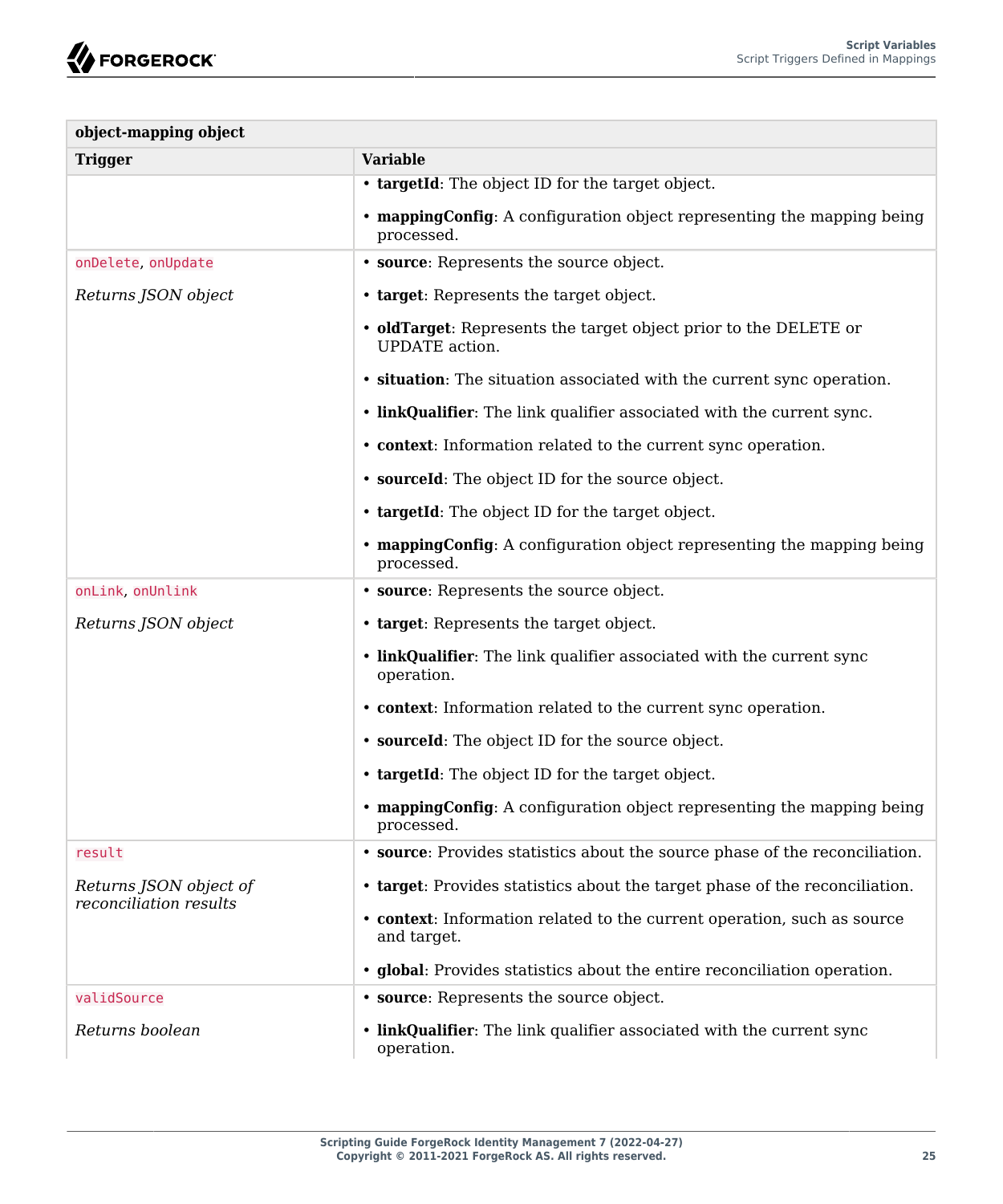| object-mapping object |                                                                                    |
|-----------------------|------------------------------------------------------------------------------------|
| <b>Trigger</b>        | <b>Variable</b>                                                                    |
|                       | • context: Information related to the current sync operation.                      |
| validTarget           | • target: Represents the target object.                                            |
| Returns boolean       | • linkQualifier: The link qualifier associated with the current sync<br>operation. |
|                       | • context: Information related to the current sync operation.                      |

| property object     |                                                                                                                                                                                                                                                                                                                                                                                                                                                                                                                                                                   |
|---------------------|-------------------------------------------------------------------------------------------------------------------------------------------------------------------------------------------------------------------------------------------------------------------------------------------------------------------------------------------------------------------------------------------------------------------------------------------------------------------------------------------------------------------------------------------------------------------|
| <b>Trigger</b>      | <b>Variable</b>                                                                                                                                                                                                                                                                                                                                                                                                                                                                                                                                                   |
| condition           | • object: The current object being mapped.                                                                                                                                                                                                                                                                                                                                                                                                                                                                                                                        |
| Returns boolean     | • context: Information related to the current operation, such as source<br>and target.                                                                                                                                                                                                                                                                                                                                                                                                                                                                            |
|                     | • linkQualifier: The link qualifier associated with the current sync<br>operation.                                                                                                                                                                                                                                                                                                                                                                                                                                                                                |
|                     | • target: Represents the target object.                                                                                                                                                                                                                                                                                                                                                                                                                                                                                                                           |
|                     | • <b>oldTarget</b> : Represents the target object prior to any changes.                                                                                                                                                                                                                                                                                                                                                                                                                                                                                           |
|                     | • oldSource: Available during UPDATE and DELETE operations<br>performed through implicit sync. With implicit synchronization, the<br>synchronization operation is triggered by a specific change to the<br>source object. As such, implicit sync can populate the old value within<br>the oldSource variable and pass it on to the sync engine.<br>During reconciliation operations oldSource will be undefined. A<br>reconciliation operation cannot populate the value of the oldSource<br>variable as it has no awareness of the specific change to the source |
|                     | object. Reconciliation simply synchronizes the static source object to<br>the target.                                                                                                                                                                                                                                                                                                                                                                                                                                                                             |
| transform           | • source: Represents the source object.                                                                                                                                                                                                                                                                                                                                                                                                                                                                                                                           |
| Returns ISON object | • linkQualifier: The link qualifier associated with the current sync<br>operation.                                                                                                                                                                                                                                                                                                                                                                                                                                                                                |
|                     | • context: Information related to the current sync operation.                                                                                                                                                                                                                                                                                                                                                                                                                                                                                                     |
| policy object       |                                                                                                                                                                                                                                                                                                                                                                                                                                                                                                                                                                   |
| Triaaer             | <b>Variable</b>                                                                                                                                                                                                                                                                                                                                                                                                                                                                                                                                                   |

| <b>Trigger</b>                | Variable                                                                                                                              |
|-------------------------------|---------------------------------------------------------------------------------------------------------------------------------------|
| action                        | <b>source:</b> Represents the source object.                                                                                          |
| Returns string OR JSON object | • target: Represents the target object.                                                                                               |
|                               | sourceAction (boolean): Indicates whether the action is being<br>processed during the source or target synchronization phase (true if |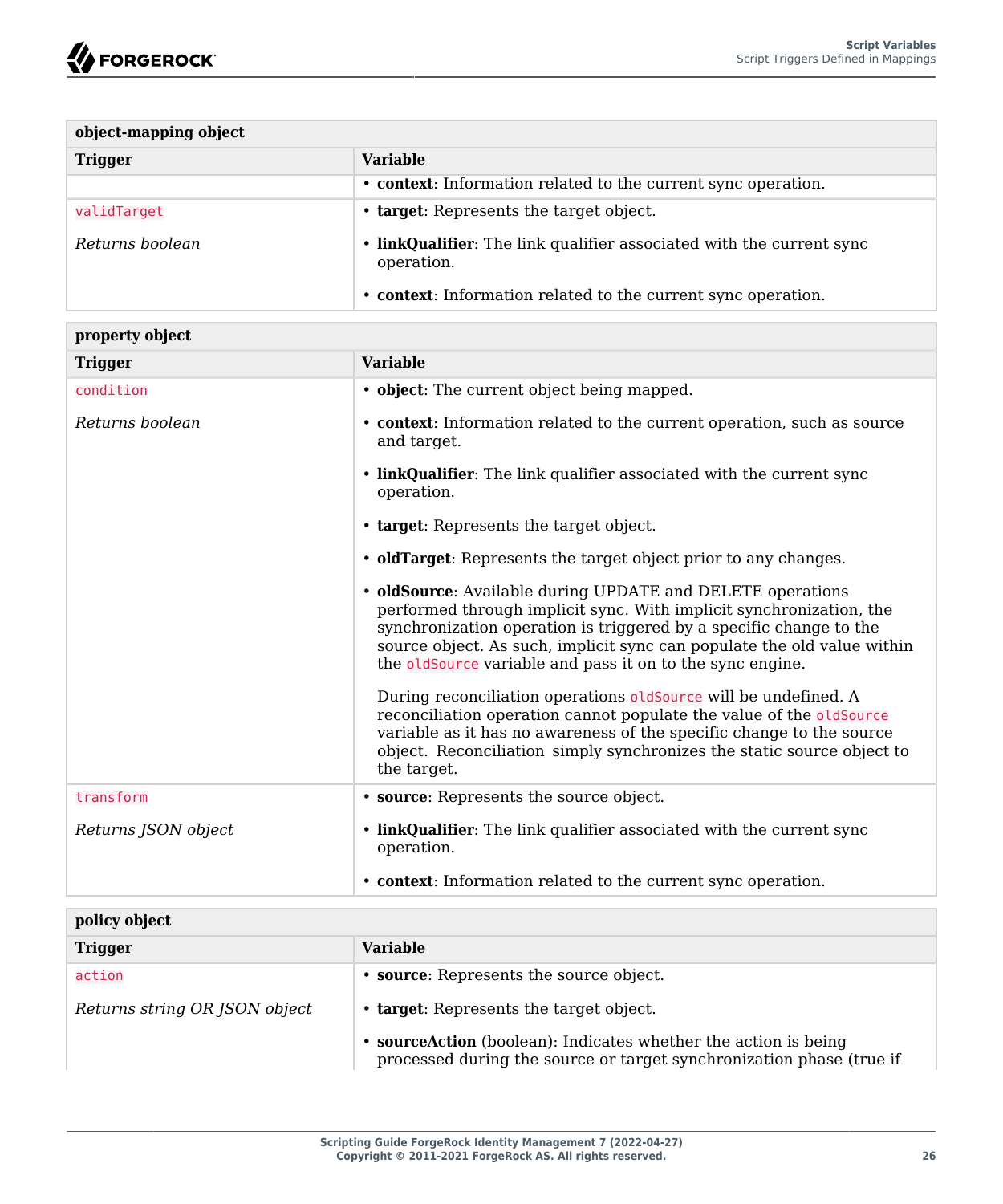| policy object       |                                                                                                                                                                                                                                                |
|---------------------|------------------------------------------------------------------------------------------------------------------------------------------------------------------------------------------------------------------------------------------------|
| <b>Trigger</b>      | <b>Variable</b>                                                                                                                                                                                                                                |
|                     | performed during a source synchronization, false if performed during a<br>target synchronization).                                                                                                                                             |
|                     | • linkQualifier: The link qualifier used for this operation (default if no<br>other link qualifier is specified).                                                                                                                              |
|                     | • context: Information related to the current sync operation.                                                                                                                                                                                  |
|                     | • recon: Represents the reconciliation operation.                                                                                                                                                                                              |
|                     | • The recon action Param object contains information about the current<br>reconciliation operation and includes the following variables:                                                                                                       |
|                     | • reconId: The ID of the reconciliation operation                                                                                                                                                                                              |
|                     | • mapping: The mapping for which the reconciliation was performed, for<br>example, systemLdapAccounts managedUser.                                                                                                                             |
|                     | · situation: The situation encountered, for example, AMBIGUOUS.                                                                                                                                                                                |
|                     | • action: The default action that would be used for this situation, if not<br>for this script. The script being executed replaces the default action<br>(and is used instead of any other named action).                                       |
|                     | • sourceId: The id value of the source record.                                                                                                                                                                                                 |
|                     | . linkQualifier: The link qualifier used for that mapping, (default if no<br>other link qualifier is specified).                                                                                                                               |
|                     | • ambiguous Target Ids: An array of the target object IDs that were found<br>in an AMBIGUOUS situation during correlation.                                                                                                                     |
|                     | • action: The synchronization action (only performaction is supported).                                                                                                                                                                        |
| postAction          | • source: Represents the source object.                                                                                                                                                                                                        |
| Returns JSON object | • target: Represents the target object.                                                                                                                                                                                                        |
|                     | • action: The sync action that was performed.                                                                                                                                                                                                  |
|                     | • source Action (boolean): Indicates whether the action is being<br>processed during the source or target synchronization phase (true if<br>performed during a source synchronization, false if performed during a<br>target synchronization). |
|                     | . linkQualifier: The link qualifier used for this operation (default if no<br>other link qualifier is specified).                                                                                                                              |
|                     | • reconid: Represents the ID of the reconciliation.                                                                                                                                                                                            |
|                     | • situation: Represents the situation for this policy.                                                                                                                                                                                         |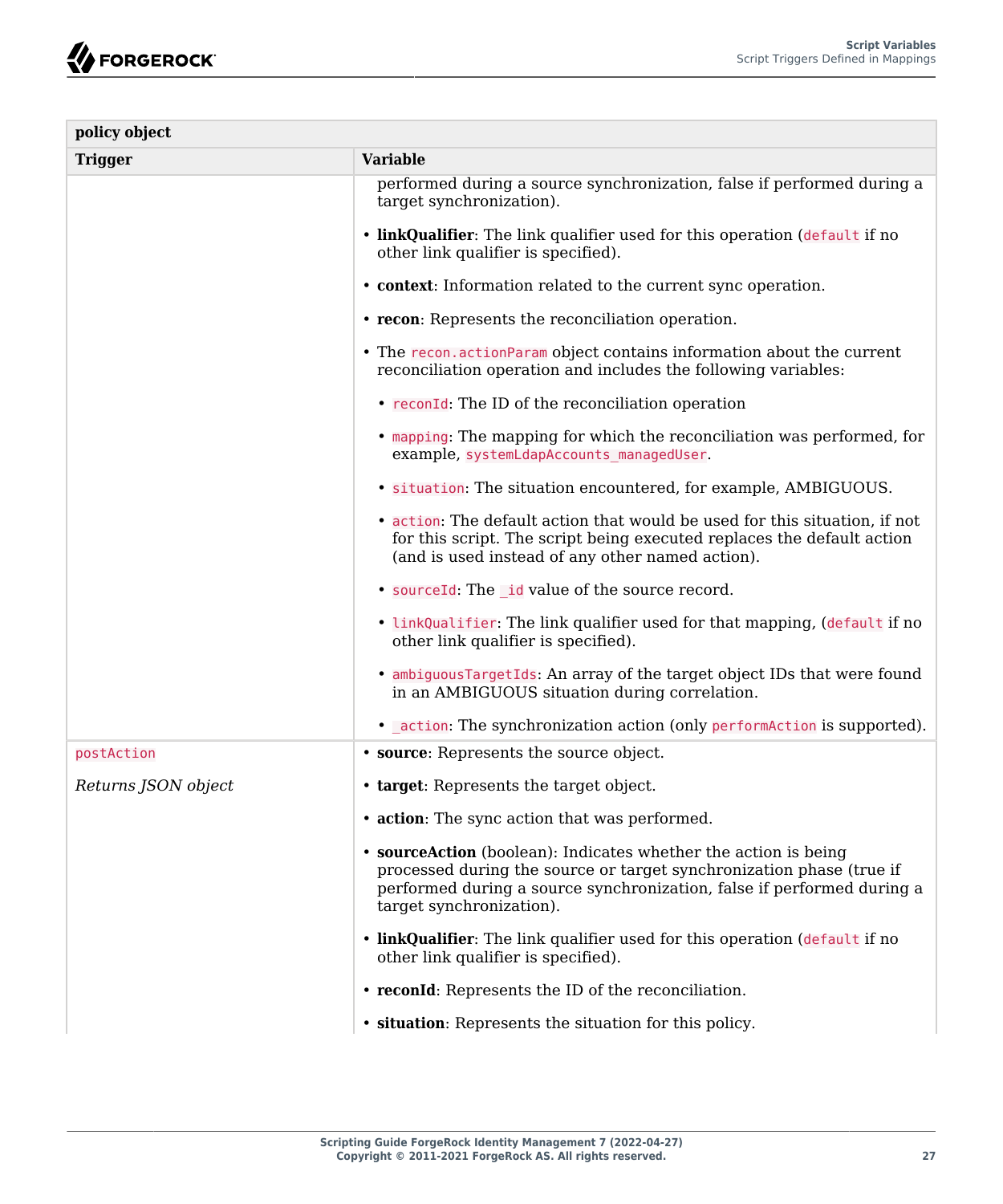| policy object  |                                                                                        |
|----------------|----------------------------------------------------------------------------------------|
| <b>Trigger</b> | <b>Variable</b>                                                                        |
|                | • context: Information related to the current operation, such as source<br>and target. |

# <span id="page-32-0"></span>Script Triggers Defined in router.json

| <b>Trigger</b> | <b>Variable</b> |
|----------------|-----------------|
| onFailure      | exception       |
| onRequest      | request         |
| onResponse     | response        |

# <span id="page-32-1"></span>Variables Available to Scripts in Custom Endpoints

All custom endpoint scripts have a request variable in their scope, which is a JSON object containing all information about the request. The parameters found in this object vary depending on the request method. The request may include headers, credentials, and the desired action. The request normally also includes the endpoint as well as the payload to be processed.

For more details about writing custom endpoint scripts, see ["Custom Endpoint Scripts"](#page-14-0).

| <b>Variable</b> | <b>Variable Parameters</b>                                                                                               |
|-----------------|--------------------------------------------------------------------------------------------------------------------------|
| request         | • method: The type of request, such as query, create, or delete.                                                         |
|                 | • resourceName: The name of the resource associated with the request.                                                    |
|                 | • revision: The revision number of the requested object.                                                                 |
|                 | • parameters: JSON object mapping any additional parameters sent in<br>the request.                                      |
|                 | • content: The contents of the requested object.                                                                         |
|                 | • context: Information related to the current request, such as client, end<br>user, and routing.                         |
|                 | Only available in query requests                                                                                         |
|                 | • pagedResultsCookie: Represents the cookie used for queryFilter<br>operations to track the results of a filtered query. |
|                 | • pagedResultsOffset: Specifies how many records to skip before<br>returning a set of results.                           |
|                 | • <b>pageSize</b> : Specifies how many results to return per page.                                                       |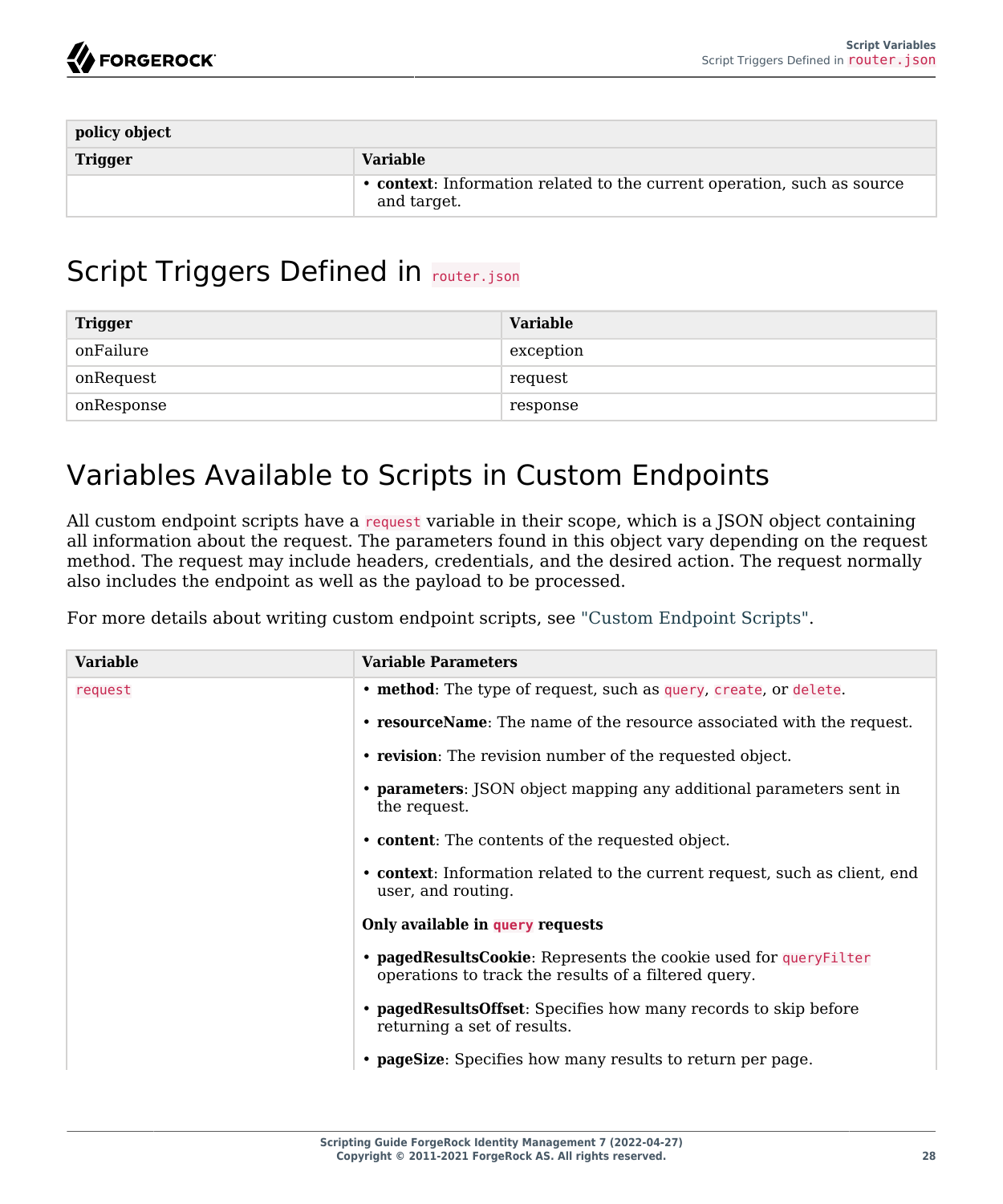| <b>Variable</b> | <b>Variable Parameters</b>                                                                                                  |
|-----------------|-----------------------------------------------------------------------------------------------------------------------------|
|                 | • query Expression: A string containing a native query to query a system<br>resource directly.                              |
|                 | • queryId: A string using the id of a predefined query object to return a<br>specific set of results from a queried object. |
|                 | • query Filter: A string with a common expression used to filter the<br>results of a queried object.                        |
|                 | Only available in create requests                                                                                           |
|                 | • newResourceId: The ID of the new object. Only available in create<br>requests.                                            |

# <span id="page-33-0"></span>Variables Available to Role Assignment Scripts

The optional onAssignment and onUnassignment event scripts specify what should happen to attributes that are affected by role assignments in the *Object Modeling Guide* when those assignments are applied to a user, or removed from a user.

These scripts have access to the following variables:

- sourceObject
- targetObject
- existingTargetObject
- linkQualifier

The standard assignment scripts, replaceTarget.js, mergeWithTarget.js, removeFromTarget.js, and noOp.js have access to all the variables in the previous list, as well as the following:

- attributeName
- attributeValue
- attributesInfo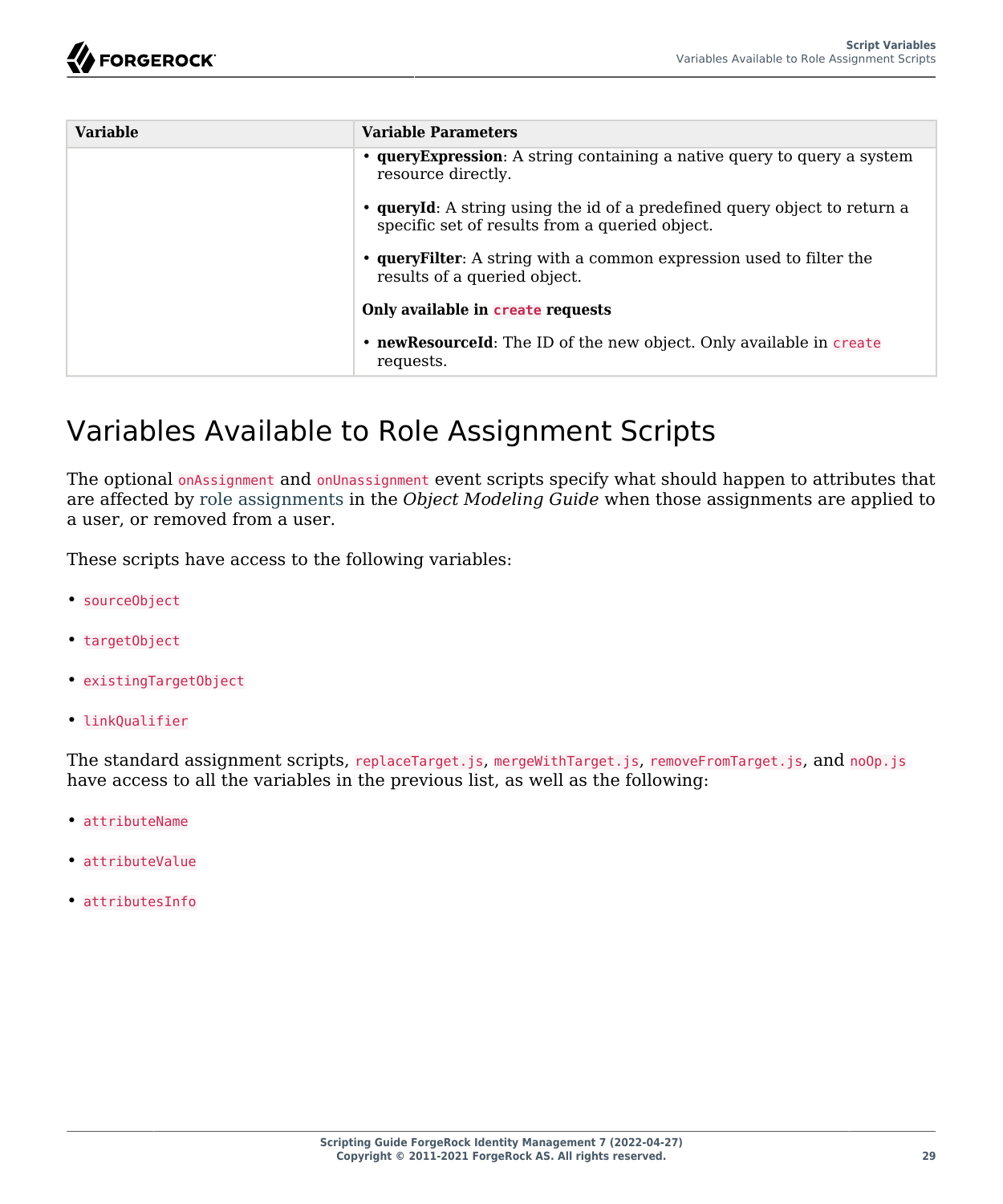#### **Note**

Role assignment scripts must always return targetObject, otherwise other scripts and code that occur downstream of your script will not work as expected.

# <span id="page-34-0"></span>The augmentSecurityContext Trigger

The augment Security Context trigger, defined in authentication.json, can reference a script that is executed after successful authentication. Such scripts can populate the security context of the authenticated user. If the authenticated user is not found in the resource specified by queryOnResource, the augment Security Context can provide the required authorization map.

Such scripts have access to the following bindings:

• security - includes the authenticationId and the authorization key, which includes the moduleId.

The main purpose of an augmentSecurityContext script is to modify the authorization map that is part of this security binding. The authentication module determines the value of the authenticationId, and IDM attempts to populate the authorization map with the details that it finds, related to that authenticationId value. These details include the following:

- security.authorization.component the resource that contains the account (this will always will be the same as the value of queryOnResource by default).
- security.authorization.id the internal id value that is associated with the account.
- security.authorization.roles any roles that were determined, either from reading the userRoles property of the account or from calculation.
- security.authorization.moduleId the authentication module responsible for performing the original authentication.

You can use the augment Security Context script to change any of these authorization values. The script can also add new values to the authorization map, which will be available for the lifetime of the session.

- properties corresponds to the properties map of the related authentication module.
- httpRequest a reference to the Request object that was responsible for handling the incoming HTTP request.

This binding is useful to the augment script because it has access to all of the raw details from the HTTP request, such as the headers. The following code snippet shows how you can access a header using the httpRequest binding. This example accesses the authToken request header:

httpRequest.getHeaders().getFirst('authToken').toString()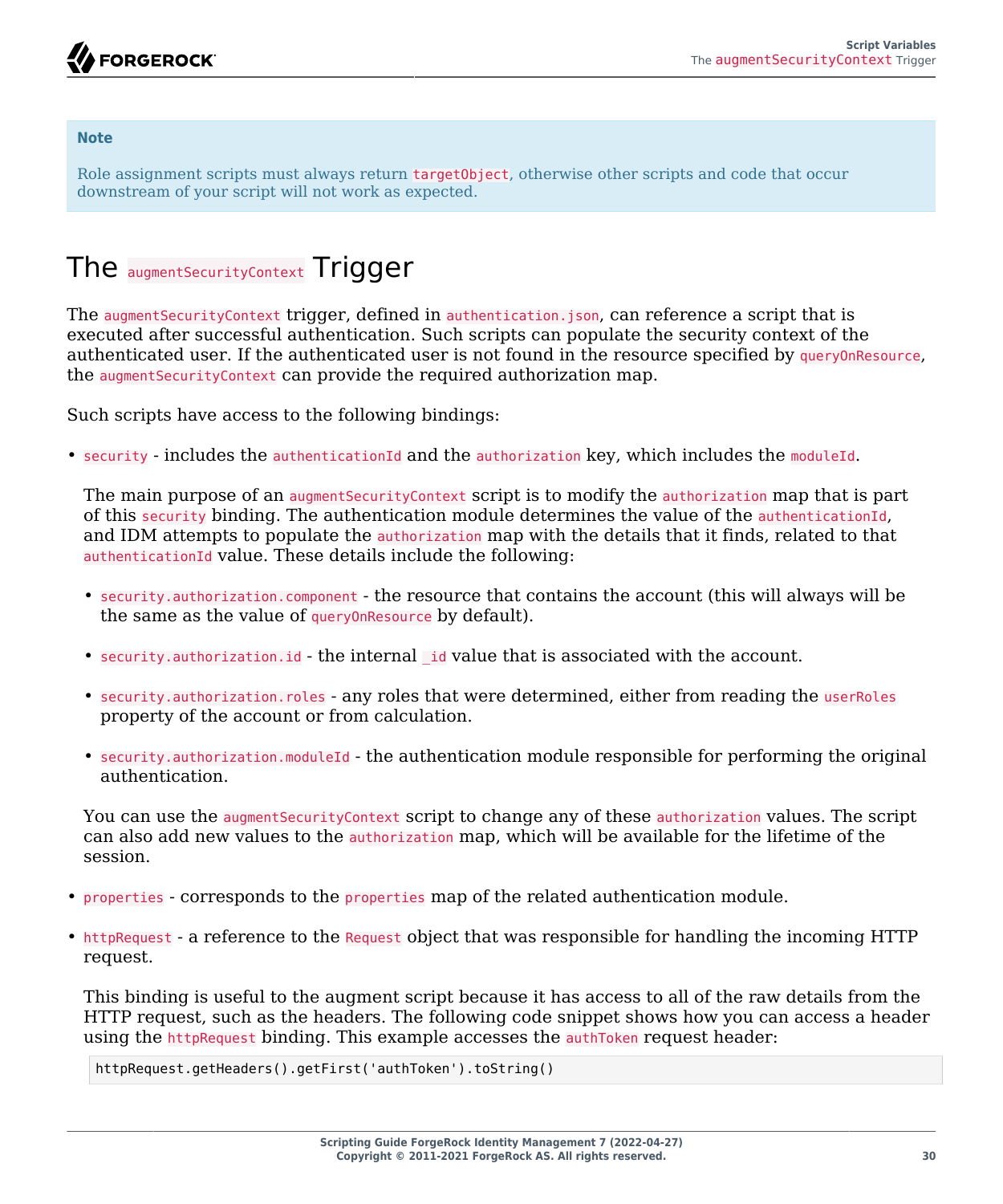# <span id="page-35-0"></span>The identityServer Variable

IDM provides an additional variable, named identityServer, to scripts. You can use this variable in several ways. The ScriptRegistryService, described in "*[Validate Scripts Over REST](#page-11-0)*", binds this variable to:

• getProperty

Retrieves property information from system configuration files. Takes up to three parameters:

- The name of the property you are requesting.
- *(Optional)* The default result to return if the property wasn't set.
- *(Optional)* Boolean to determine whether or not to use property substitution when getting the property. For more information about property substitution, see "Property Value Substitution" in the *Setup Guide*.

Returns the first property found following the same order of precedence IDM uses to check for properties: environment variables, system.properties, boot.properties, then other configuration files. For more information, see "*Configure the Server*" in the *Setup Guide*.

For example, you can retrieve the value of the openidm.config.crypto.alias property with the following code: alias = identityServer.getProperty("openidm.config.crypto.alias", "true", true);

• getInstallLocation

Retrieves the IDM installation path, such as /path/to/openidm. May be superseded by an absolute path.

• getProjectLocation

Retrieves the directory used when you started IDM. That directory includes configuration and script files for your project.

For more information on the project location, see "Specify the Startup Configuration" in the *Installation Guide*.

• getWorkingLocation

Retrieves the directory associated with database cache and audit logs. You can find db/ and audit/ subdirectories there.

For more information on the working location, see "Specify the Startup Configuration" in the *Installation Guide*.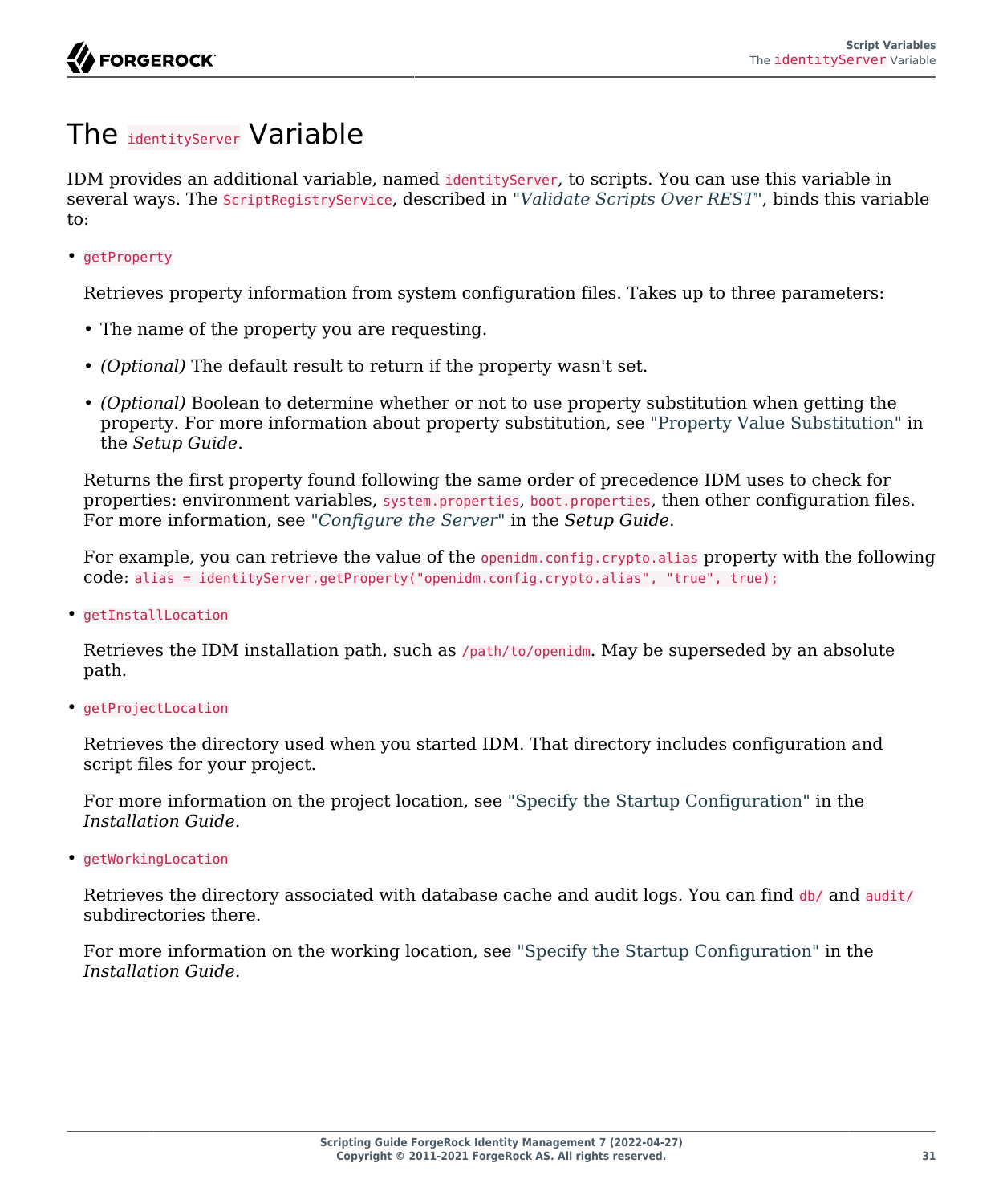# <span id="page-36-0"></span>**Appendix A. Router Configuration**

The router service provides the uniform interface to all IDM objects: managed objects, system objects, configuration objects, and so on.

The router object as shown in conf/router.json defines an array of filter objects.

```
{
   "filters": [ filter object, ... ]
}
```
# <span id="page-36-1"></span>Filter Objects

The required filters array defines a list of filters to be processed on each router request. Filters are processed in the order in which they are specified in this array.

Filter objects are defined as follows.

```
{
   "pattern": string,
   "methods": [ string, ... ],
   "condition": script object,
 "onRequest": script object,
 "onResponse": script object,
   "onFailure": script object
}
```
#### **pattern**

string, optional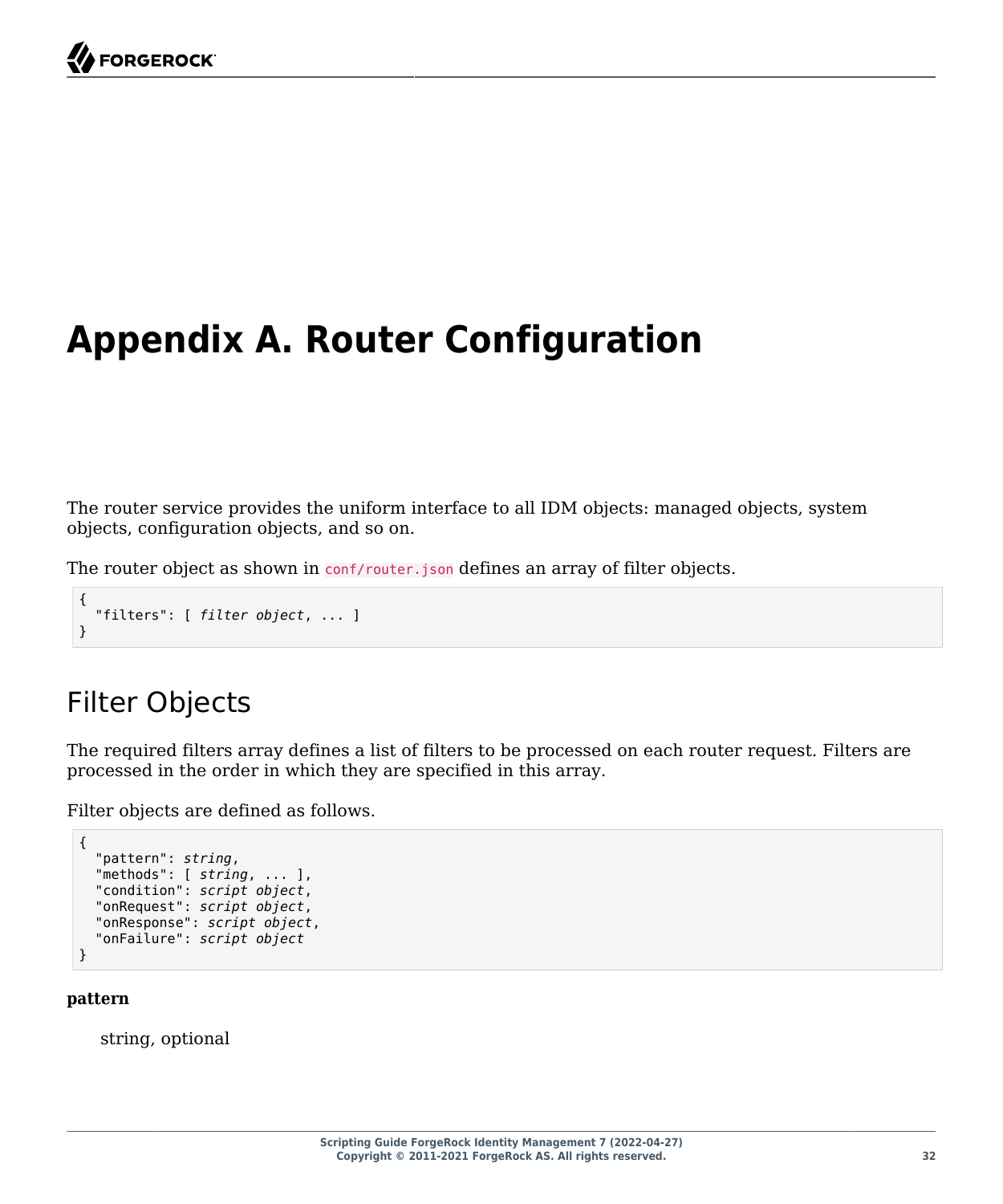Specifies a regular expression pattern matching the JSON pointer of the object to trigger scripts. If not specified, all identifiers (including null) match. Pattern matching is done on the resource name, rather than on individual objects.

#### **methods**

array of strings, optional

One or more methods for which the script(s) should be triggered. Supported methods are: "create", "read", "update", "delete", "patch", "query", "action". If not specified, all methods are matched.

#### **condition**

script object, optional

Specifies a script that is called first to determine if the script should be triggered. If the condition yields "true", the other script(s) are executed. If no condition is specified, the script(s) are called unconditionally.

#### **onRequest**

script object, optional

Specifies a script to execute before the request is dispatched to the resource. If the script throws an exception, the method is not performed, and a client error response is provided.

#### **onResponse**

script object, optional

Specifies a script to execute after the request is successfully dispatched to the resource and a response is returned. Throwing an exception from this script does not undo the method already performed.

#### **onFailure**

script object, optional

Specifies a script to execute if the request resulted in an exception being thrown. Throwing an exception from this script does not undo the method already performed.

# Pattern Matching in the router.json File

Pattern matching can minimize overhead in the router service. For example, the default router, json file includes instances of the pattern filter object, which limits script requests to specified methods and endpoints.

Based on the following code snippet, the router service would trigger the policyFilter.js script for CREATE and UPDATE calls to managed, system, and internal objects: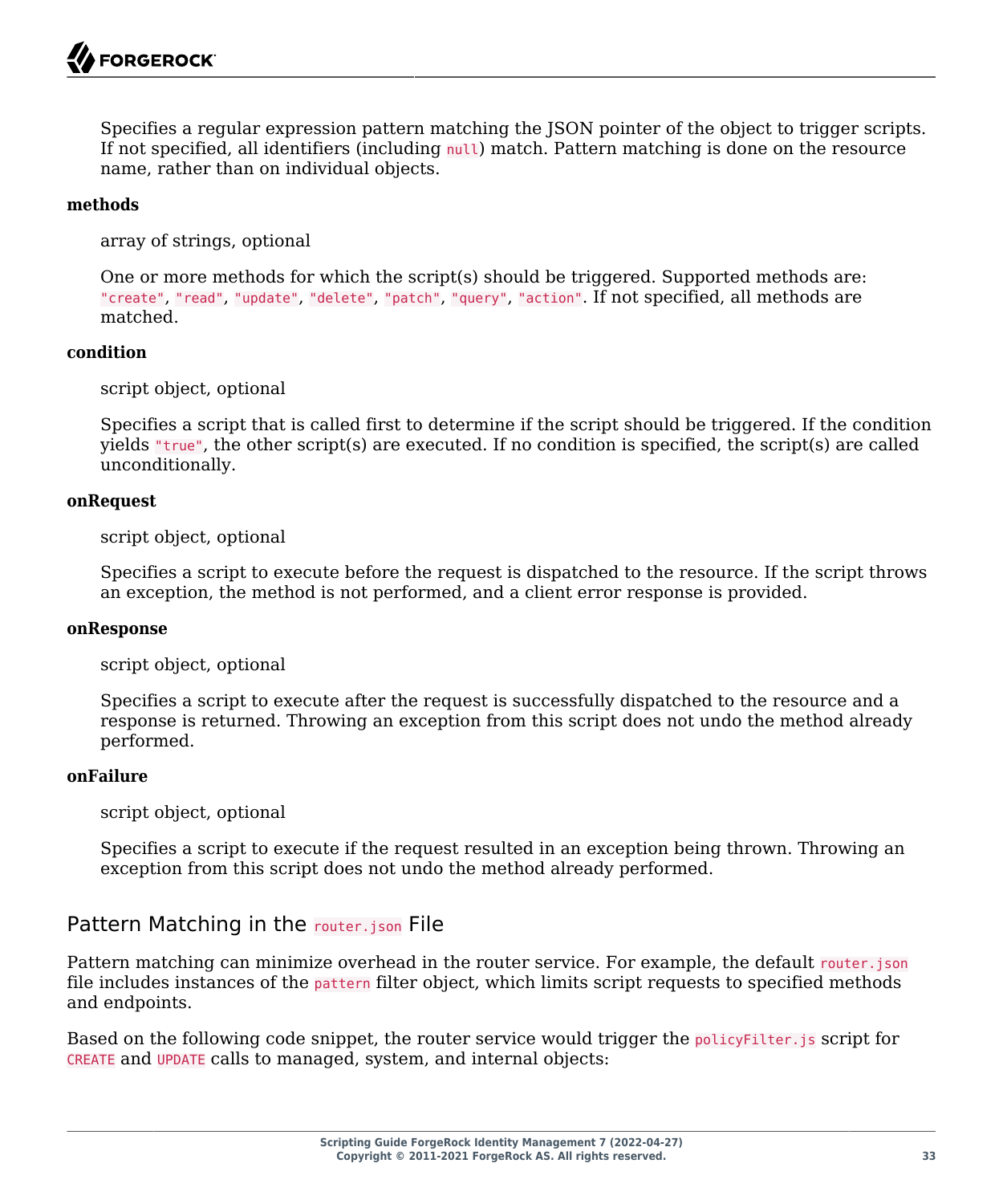```
{
     "pattern" : "^(managed|system|internal)($|(/.+))",
     "onRequest" : {
          "type" : "text/javascript",
          "source" : "require('policyFilter').runFilter()"
     },
     "methods" : [
          "create",
          "update"
    \mathbf{I}}
```
<span id="page-38-0"></span>Without this pattern, IDM would apply the policy filter to additional objects such as the audit service, which may affect performance.

# Script Execution Sequence

All onRequest and onResponse scripts are executed in sequence. First, the onRequest scripts are executed from the top down, then the onResponse scripts are executed from the bottom up.

```
client -> filter 1 onRequest -> filter 2 onRequest -> resource
client <- filter 1 onResponse <- filter 2 onResponse <- resource
```
The following sample router.json file shows the order in which the scripts would be executed:

```
{
     "filters" : [
        {
             "onRequest" : {
                 "type" : "text/javascript",
                 "source" : "require('router-authz').testAccess()"
 }
        },
         {
             "pattern" : "^managed/user",
             "methods" : [
                 "read"
             ],
             "onRequest" : {
                 "type" : "text/javascript",
            "source" : "console.log('requestFilter 1');"
 }
 },
\overline{\mathcal{L}} "pattern" : "^managed/user",
             "methods" : [
                 "read"
             ],
             "onResponse" : {
                 "type" : "text/javascript",
            "source" : "console.log('responseFilter 1');"
 }
 },
```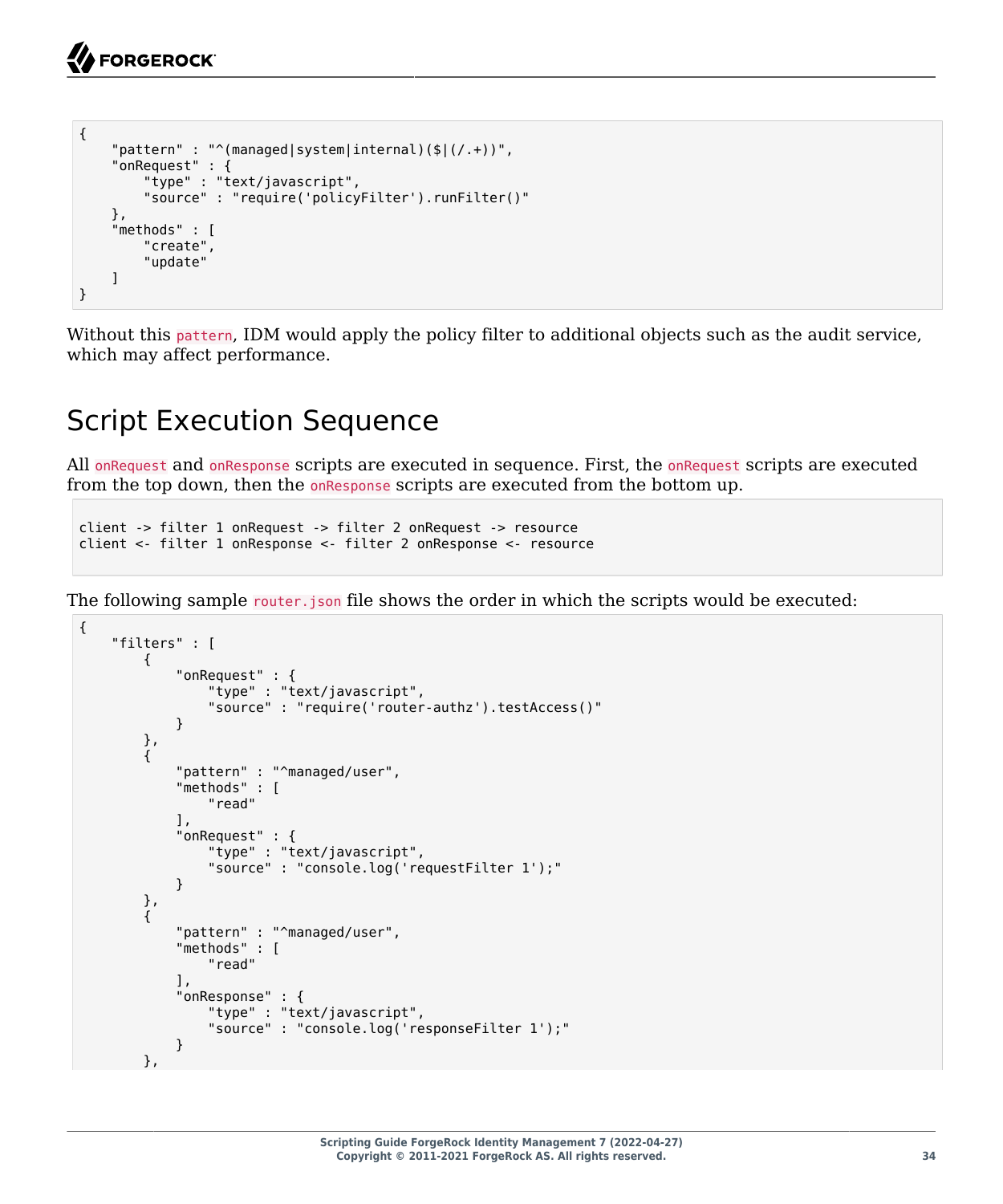```
 {
 "pattern" : "^managed/user",
 "methods" : [
               "read"
            ],
            "onRequest" : {
               "type" : "text/javascript",
               "source" : "console.log('requestFilter 2');"
 }
        },
\overline{\mathcal{L}} "pattern" : "^managed/user",
 "methods" : [
               "read"
            ],
            "onResponse" : {
               "type" : "text/javascript",
           "source" : "console.log('responseFilter 2');"
 }
       }
    ]
}
```
Will produce a log like:

requestFilter 1 requestFilter 2 responseFilter 2 responseFilter 1

*+ Example*

The following example executes a script after a managed user object is created or updated:

```
{
     "filters": [
         {
             "pattern": "^managed/user",
             "methods": [
                 "create",
                 "update"
             ],
             "onResponse": {
                 "type": "text/javascript",
             "file": "scripts/afterUpdateUser.js"
 }
         }
     ]
}
```
# <span id="page-39-0"></span>Script Scope

Scripts are provided with the following scope: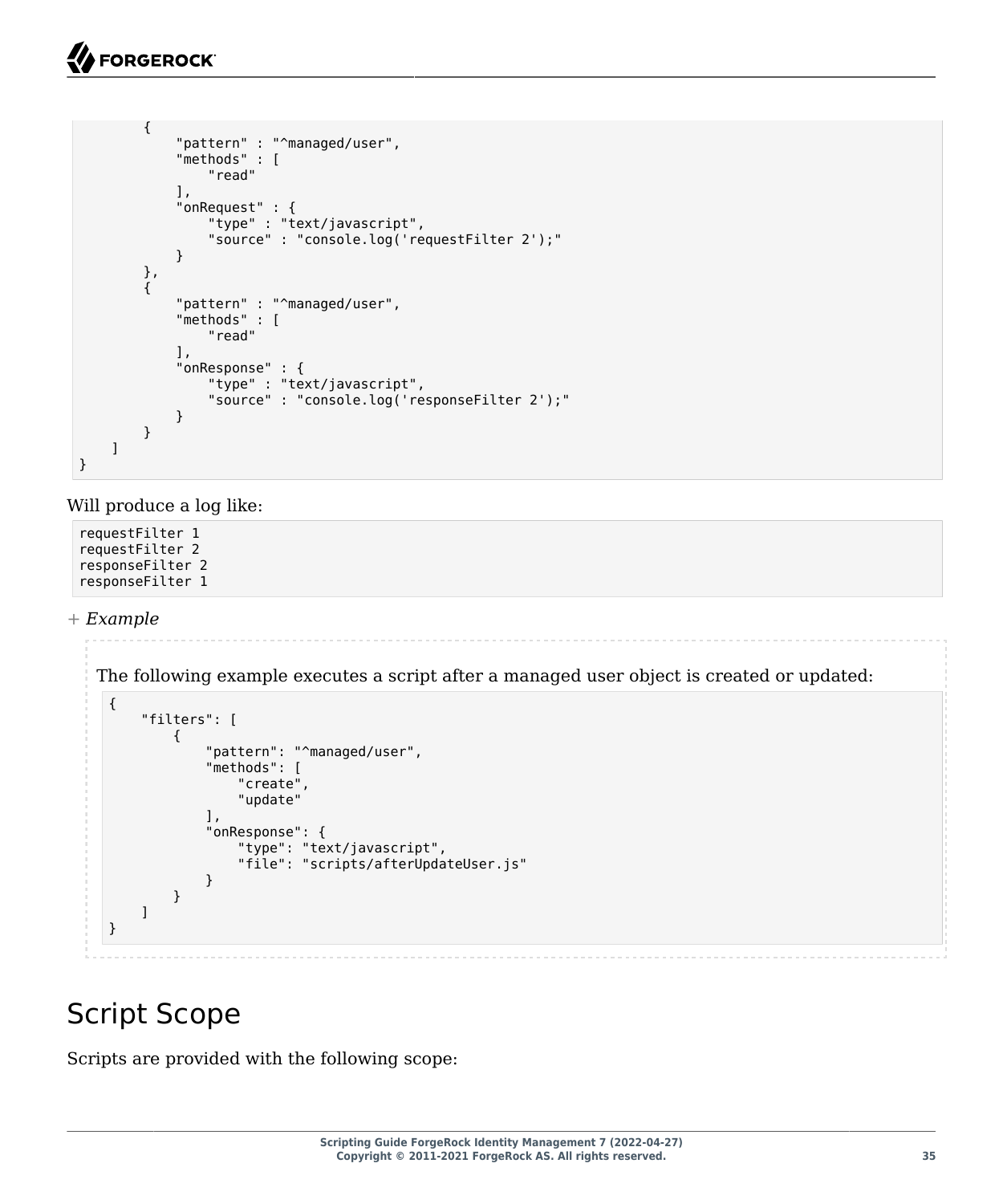```
{
   "openidm": openidm-functions object,
   "request": resource-request object,
   "response": resource-response object,
   "exception": exception object
}
```
#### **openidm**

[openidm-functions object](#page-42-0)

Provides access to IDM resources.

#### **request**

resource-request object

The resource-request context, which has one or more parent contexts. Provided in the scope of all scripts. For more information about the request context, see "*[Request Context Chain](#page-22-0)*".

#### **response**

resource-response object

The response to the resource-request. Only provided in the scope of the "onResponse" script.

#### **exception**

exception object

The exception value that was thrown as a result of processing the request. Only provided in the scope of the "onFailure" script. An exception object is defined as:

```
{
   "code": integer,
   "reason": string,
   "message": string,
   "detail": string
}
```
#### **code**

integer

The numeric HTTP code of the exception.

#### **reason**

string

The short reason phrase of the exception.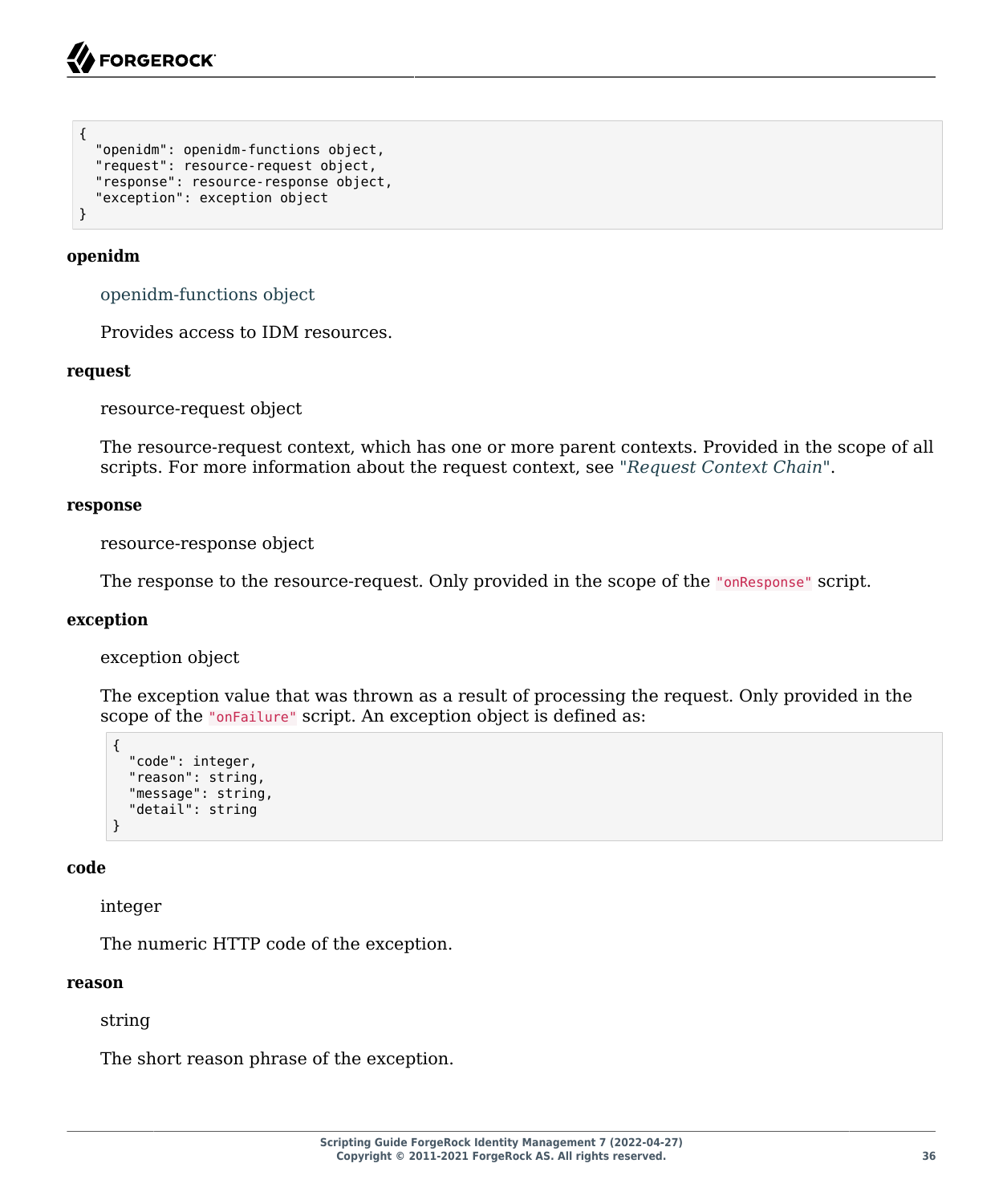#### **message**

string

A brief message describing the exception.

#### **detail**

(optional), string

A detailed description of the exception, in structured JSON format, suitable for programmatic evaluation.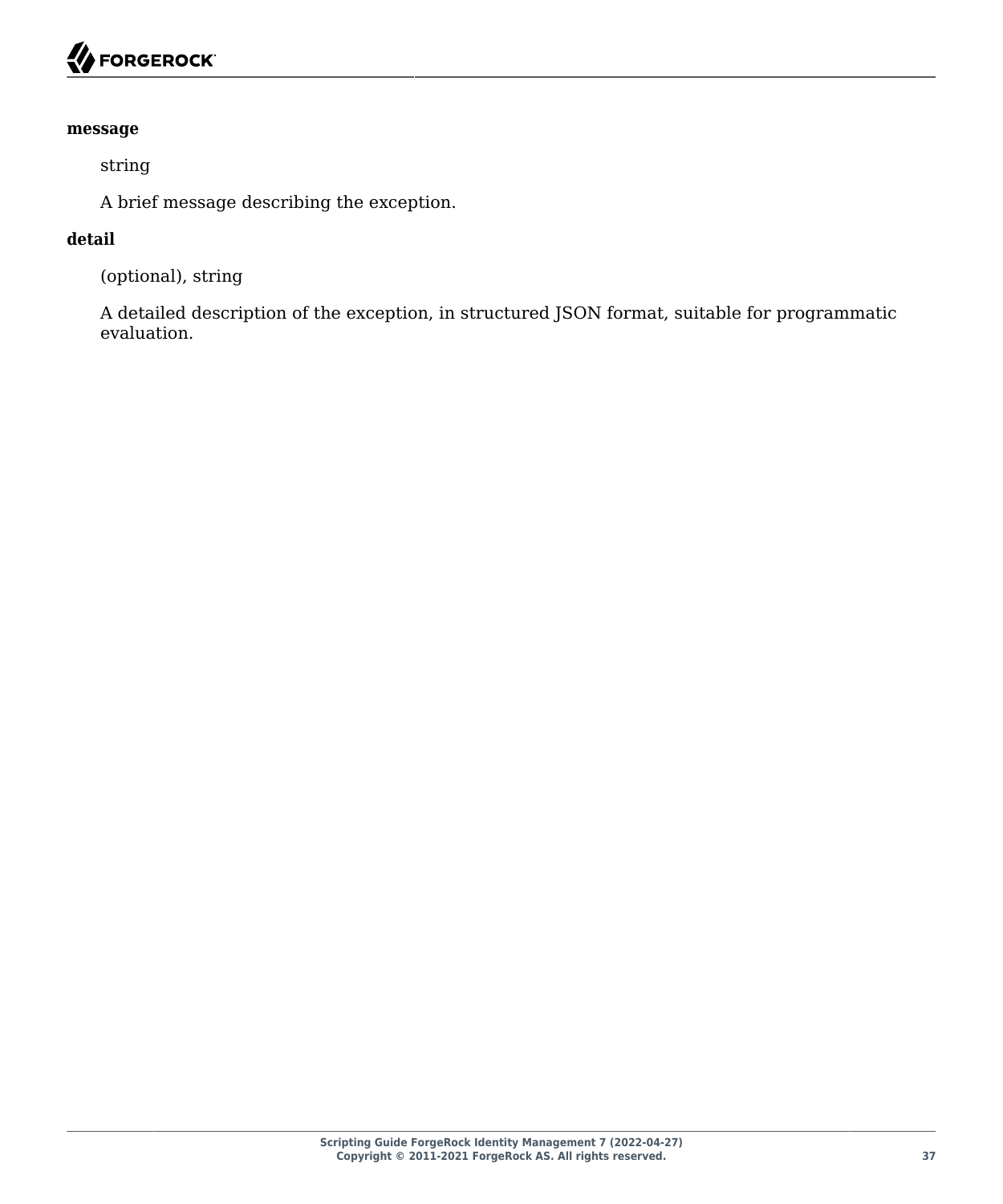# <span id="page-42-0"></span>**Appendix B. Scripting Function Reference**

#### **Note**

If you need to request specific resource versions, see "*REST API Versioning*" in the *REST API Reference*.

Functions (access to managed objects, system objects, and configuration objects) within IDM are accessible to scripts via the openidm object, which is included in the top-level scope provided to each script.

The script engine supports the following functions:

*+ openidm.create(resourceName, newResourceId, content, params, fields)*

This function creates a new resource object.

*Parameters*

**resourceName**

string

The container in which the object will be created, for example, managed/user.

**newResourceId**

string

The identifier of the object to be created, if the client is supplying the ID. If the server should generate the ID, pass null here.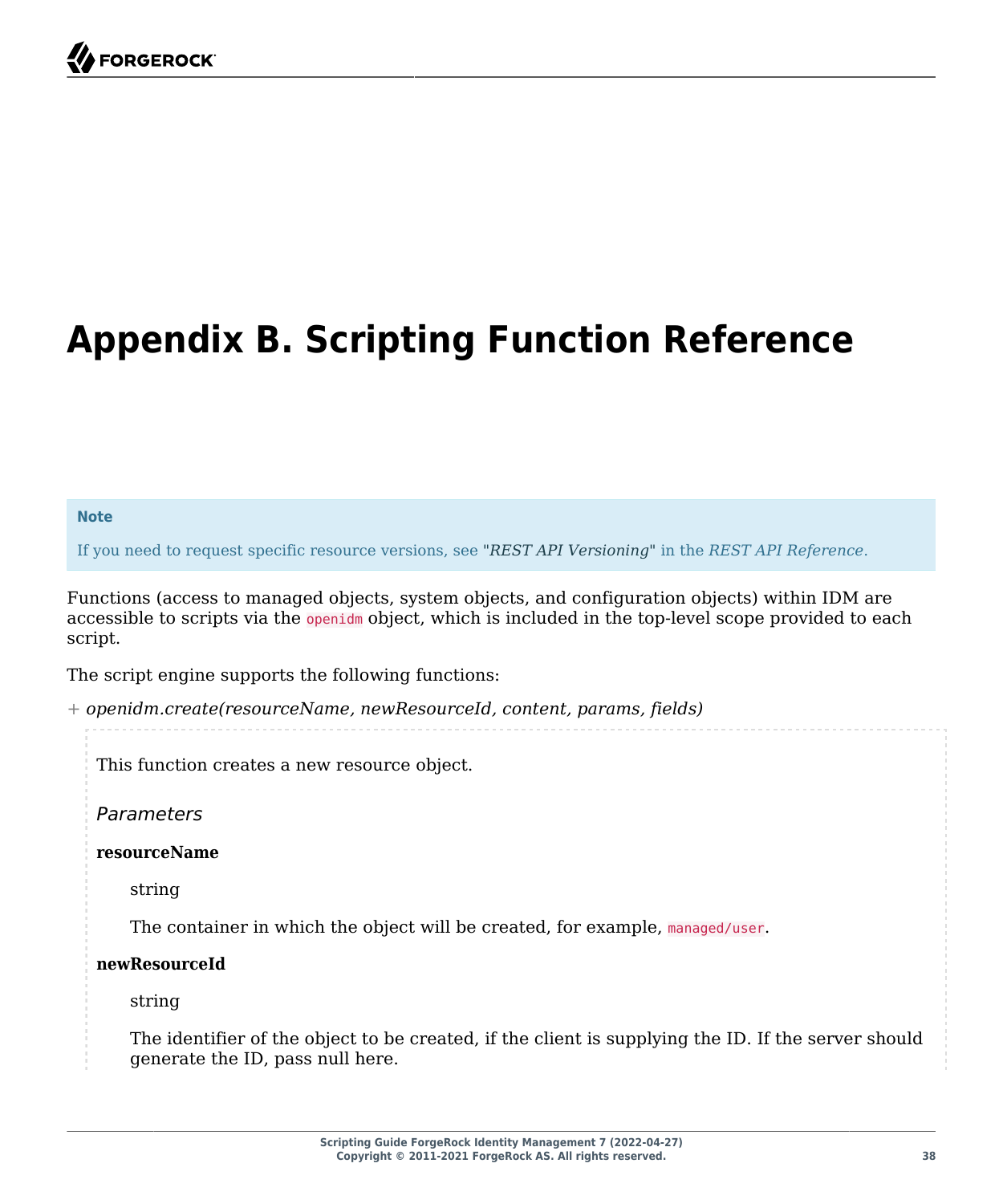#### **content**

JSON object

The content of the object to be created.

#### **params**

JSON object (optional)

Additional parameters that are passed to the create request.

### **fields**

JSON array (optional)

An array of the fields that should be returned in the result. The list of fields can include wild cards, such as  $*$  or  $*$  ref. If no fields are specified, the entire new object is returned.

### *Returns*

The created resource object.

*Throws*

An exception is thrown if the object could not be created.

# *Example*

openidm.create(*"managed/user"*, *ID*, *JSON object*);

*+ openidm.patch(resourceName, rev, value, params, fields)*

This function performs a partial modification of a managed or system object. Unlike the update function, only the modified attributes are provided, not the entire object.

*Parameters*

**resourceName**

string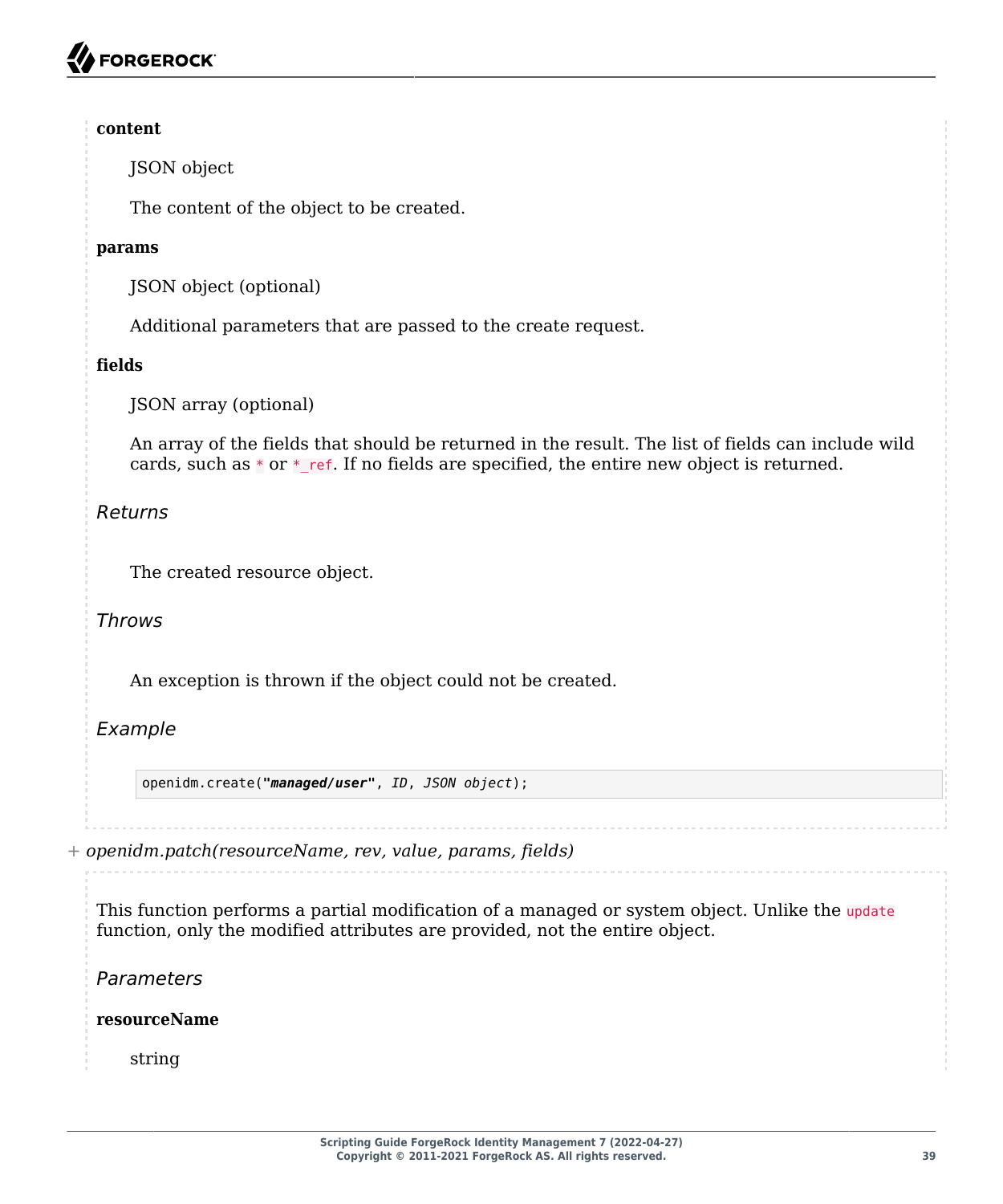The full path to the object being updated, including the ID.

**rev**

string

The revision of the object to be updated. Use null if the object is not subject to revision control, or if you want to skip the revision check and update the object, regardless of the revision.

### **value**

An array of one or more JSON objects

The value of the modifications to be applied to the object. The patch set includes the operation type, the field to be changed, and the new values. A PATCH request can add, remove, replace, or increment an attribute value.

A remove operation removes a property if the value of that property equals the specified value, or if no value is specified in the request. The following example value removes the marital status property from the object, *if* the value of that property is single:

```
[
     {
          "operation": "remove",
          "field": "marital_status",
          "value": "single"
     }
]
```
For fields whose value is an array, it's not necessary to know the position of the value in the array, as long as you specify the full object. If the full object is found in the array, that value is removed. The following example removes user adonnelly from bjensen's reports:

```
{
     "operation": "remove",
     "field": "/manager",
     "value": {
       "_ref": "managed/user/adonnelly",
         "_refResourceCollection": "managed/user",
       "_refResourceId": "adonnelly",
        "_refProperties": {
          "_id": "ed6620e4-98ba-410c-abc0-e06dc1be7aa7",
          "_rev": "000000008815942b"
       }
     }
}
```
If an invalid value is specified (that is a value that does not exist for that property in the current object) the patch request is silently ignored.

A replace operation replaces an existing value, or adds a value if no value exists.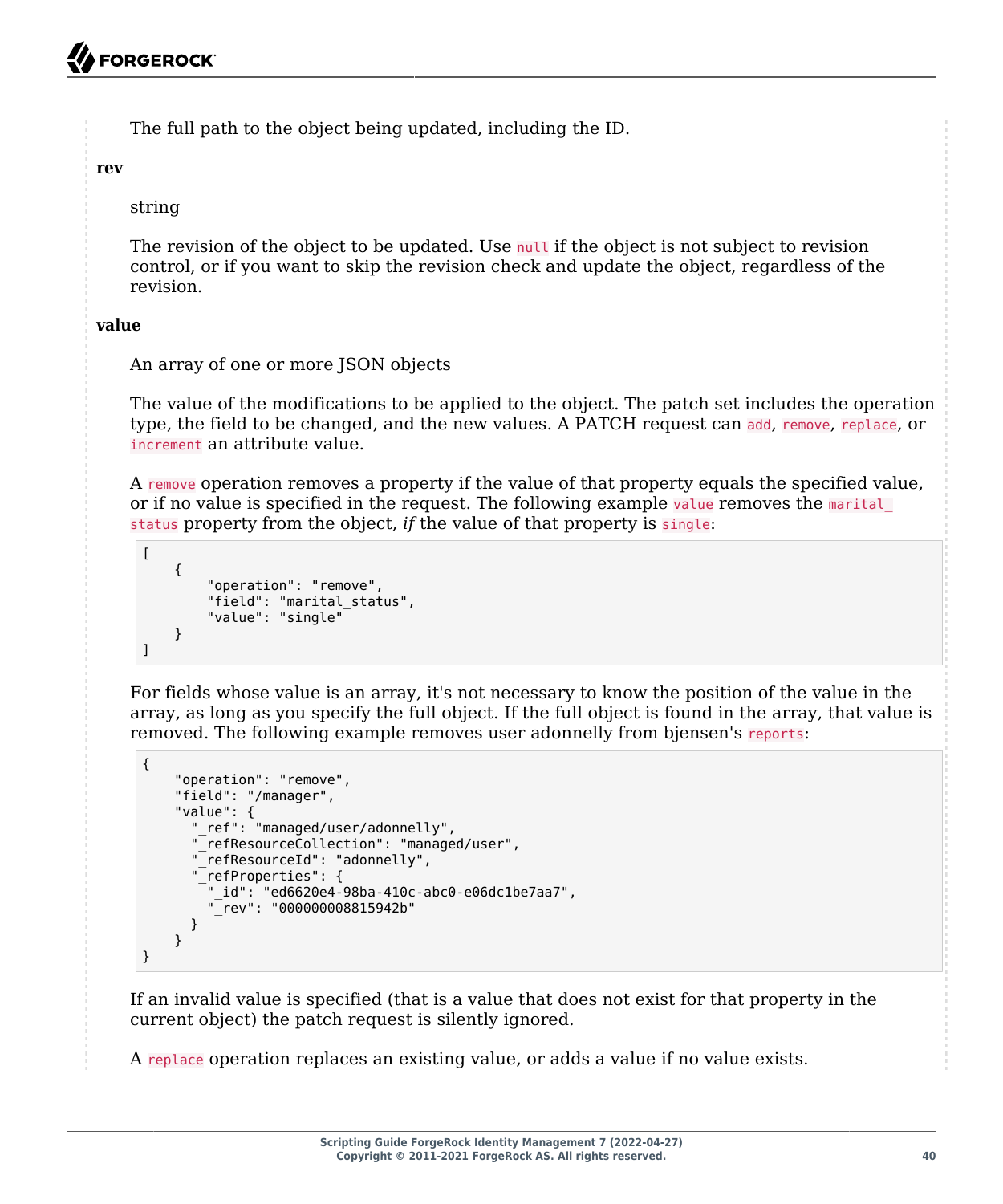#### **params**

JSON object (optional)

Additional parameters that are passed to the patch request.

#### **fields**

JSON array (optional)

An array of the fields that should be returned in the result. The list of fields can include wild cards, such as  $*$  or  $*$  ref. If no fields are specified, the entire new object is returned.

#### *Returns*

The modified resource object.

#### *Throws*

An exception is thrown if the object could not be updated.

### *Examples*

Patching an object to add a value to an array:

```
openidm.patch("managed/role/" + role._id, null, [{"operation":"add", "field":"/
members/-", "value": {"_ref":"managed/user/" + user._id}}]);
```
Patching an object to remove an existing property:

```
openidm.patch("managed/user/" + user._id, null,
 [{"operation":"remove", "field":"marital_status", "value":"single"}]);
```
Patching an object to replace a field value:

```
openidm.patch("managed/user/" + user._id, null, [{"operation":"replace", "field":"/
password", "value":"Passw0rd"}]);
```
Patching an object to increment an integer value:

```
openidm.patch("managed/user/" + user._id, null, [{"operation":"increment","field":"/
age","value":1}]);
```
*+ openidm.read(resourceName, params, fields)*

This function reads and returns a resource object.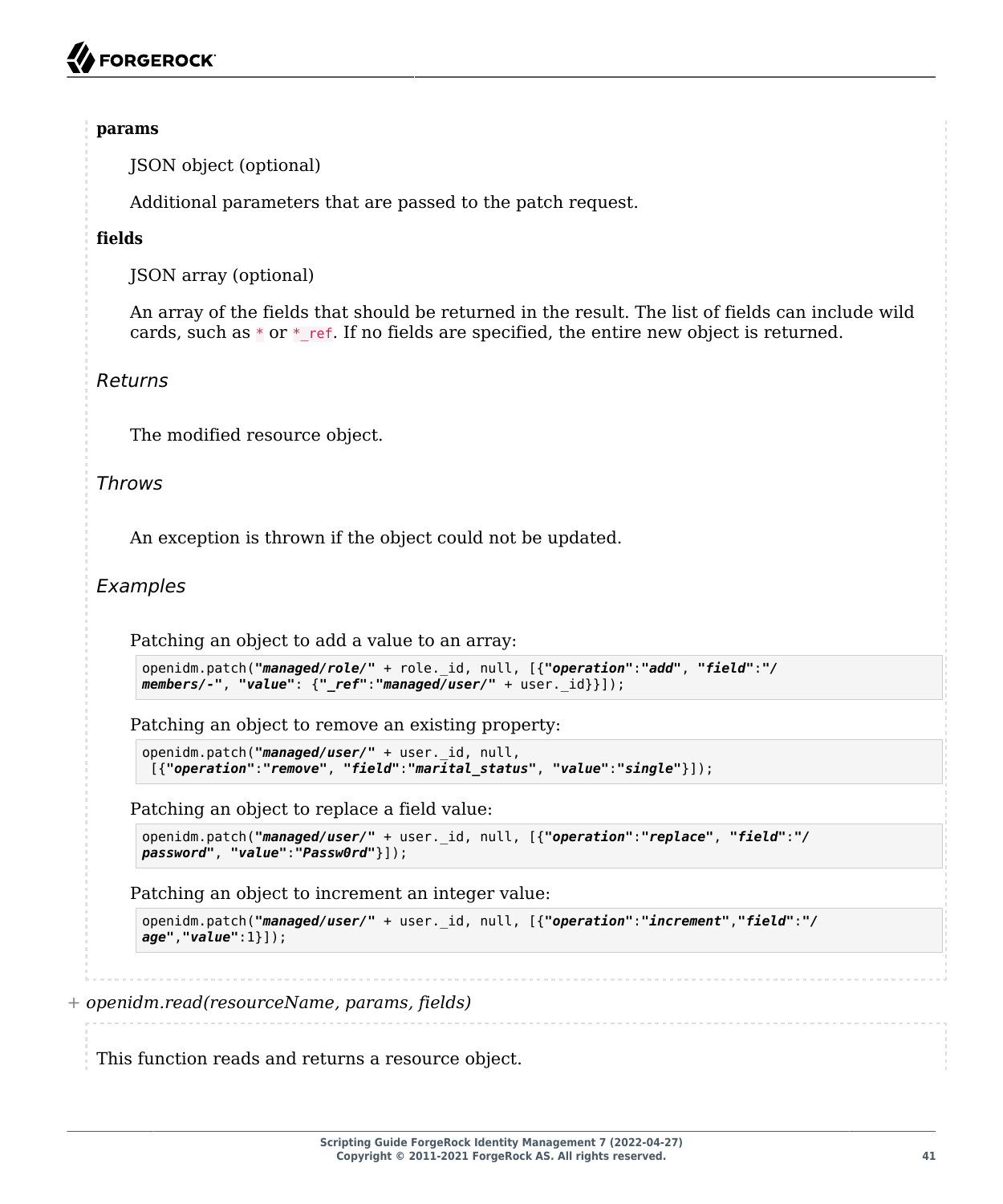# *Parameters*

### **resourceName**

string

The full path to the object to be read, including the ID.

### **params**

JSON object (optional)

The parameters that are passed to the read request. Generally, no additional parameters are passed to a read request, but this might differ, depending on the request. If you need to specify a list of fields as a third parameter, and you have no additional params to pass, you must pass null here. Otherwise, you simply omit both parameters.

### **fields**

JSON array (optional)

An array of the fields that should be returned in the result. The list of fields can include wild cards, such as  $*$  or  $*$  ref. If no fields are specified, the entire object is returned.

# *Returns*

The resource object, or null if not found.

# *Example*

openidm.read(*"managed/user/"*+userId, null, [*"\*"*, *"manager"*]);

*+ openidm.update(resourceName, rev, value, params, fields)*

This function updates an entire resource object.

*Parameters*

**id**

string

The complete path to the object to be updated, including its ID.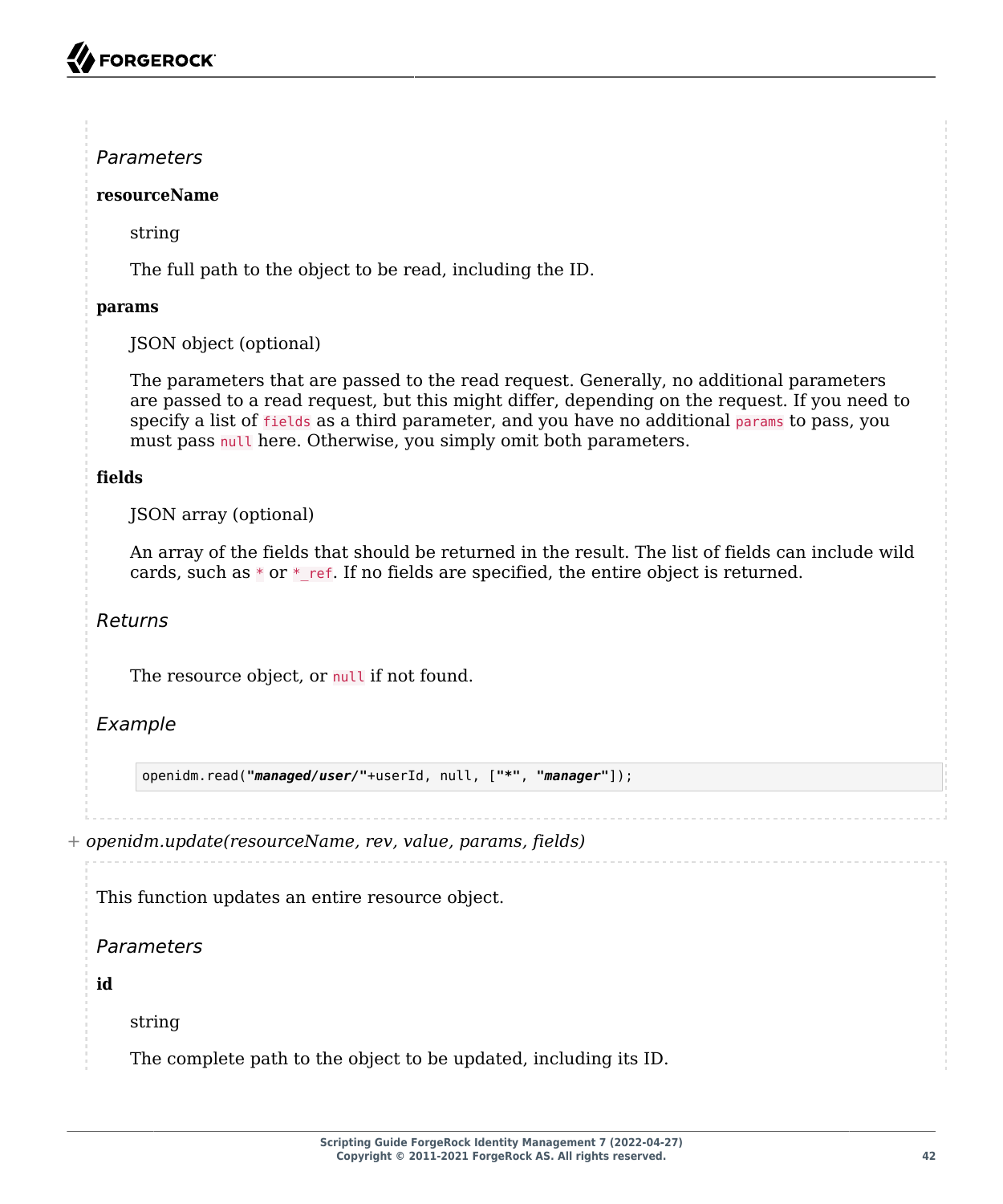#### **rev**

#### string

The revision of the object to be updated. Use null if the object is not subject to revision control, or if you want to skip the revision check and update the object, regardless of the revision.

#### **value**

object

The complete replacement object.

#### **params**

JSON object (optional)

The parameters that are passed to the update request.

#### **fields**

JSON array (optional)

An array of the fields that should be returned in the result. The list of fields can include wild cards, such as  $*$  or  $*$  ref. If no fields are specified, the entire object is returned.

### *Returns*

The modified resource object.

### *Throws*

An exception is thrown if the object could not be updated.

### *Example*

In this example, the managed user entry is read (with an openidm. read, the user entry that has been read is updated with a new description, and the entire updated object is replaced with the new value.

```
var user read = openidm.read('managed/user/' + source. id);
user read<sup>[</sup> 'description'] = 'The entry has been updated<sup>1</sup>;
openidm.update('managed/user/' + source. id, null, user read);
```
*+ openidm.delete(resourceName, rev, params, fields)*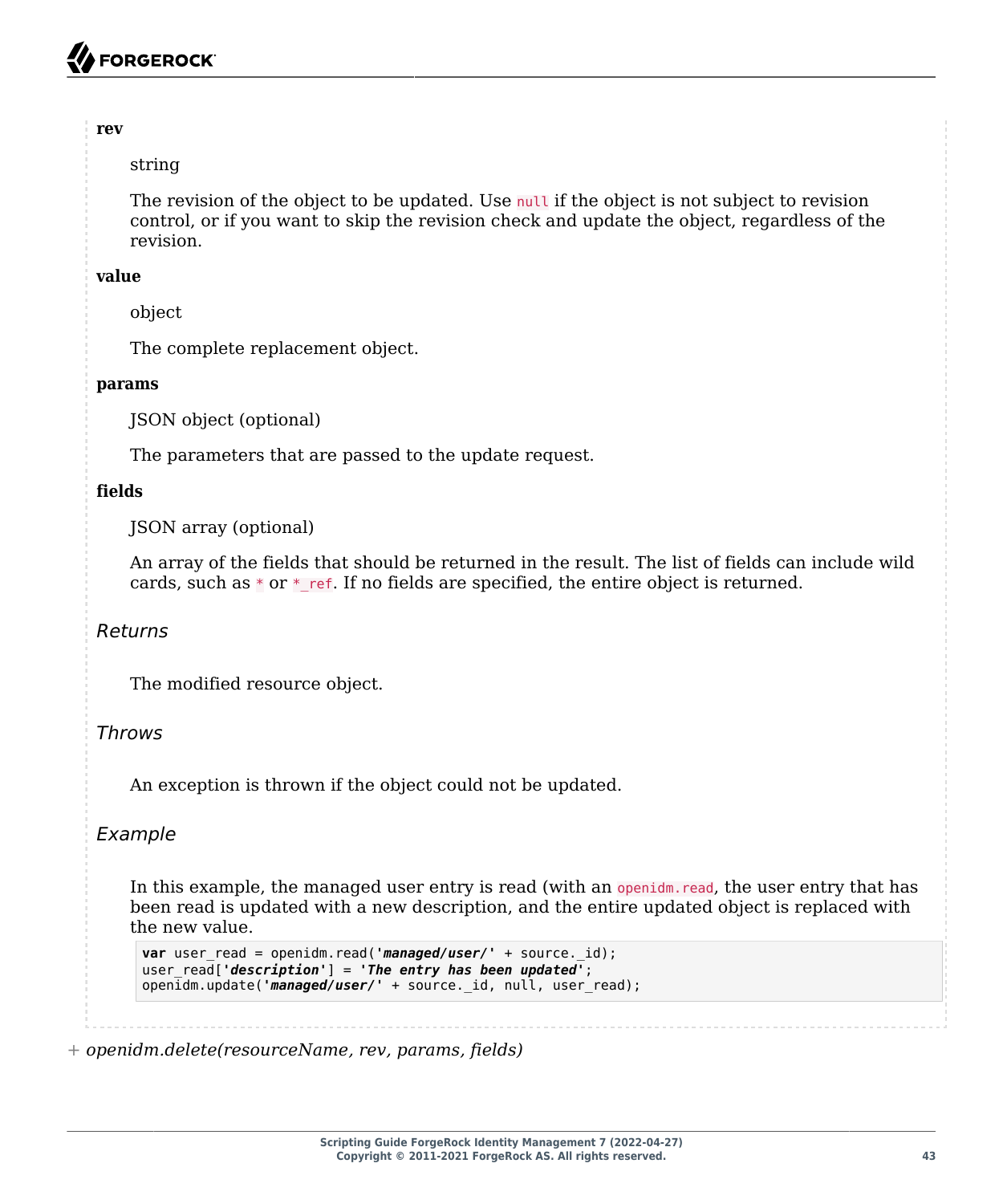This function deletes a resource object.

# *Parameters*

#### **resourceName**

string

The complete path to the to be deleted, including its ID.

#### **rev**

### string

The revision of the object to be deleted. Use null if the object is not subject to revision control, or if you want to skip the revision check and delete the object, regardless of the revision.

#### **params**

JSON object (optional)

The parameters that are passed to the delete request.

### **fields**

JSON array (optional)

An array of the fields that should be returned in the result. The list of fields can include wild cards, such as  $*$  or  $*$  ref. If no fields are specified, the entire object is returned.

# *Returns*

Returns the deleted object if successful.

# *Throws*

An exception is thrown if the object could not be deleted.

# *Example*

openidm.**delete**(*'managed/user/'*+ user.\_id, user.\_rev);

*+ openidm.query(resourceName, params, fields)*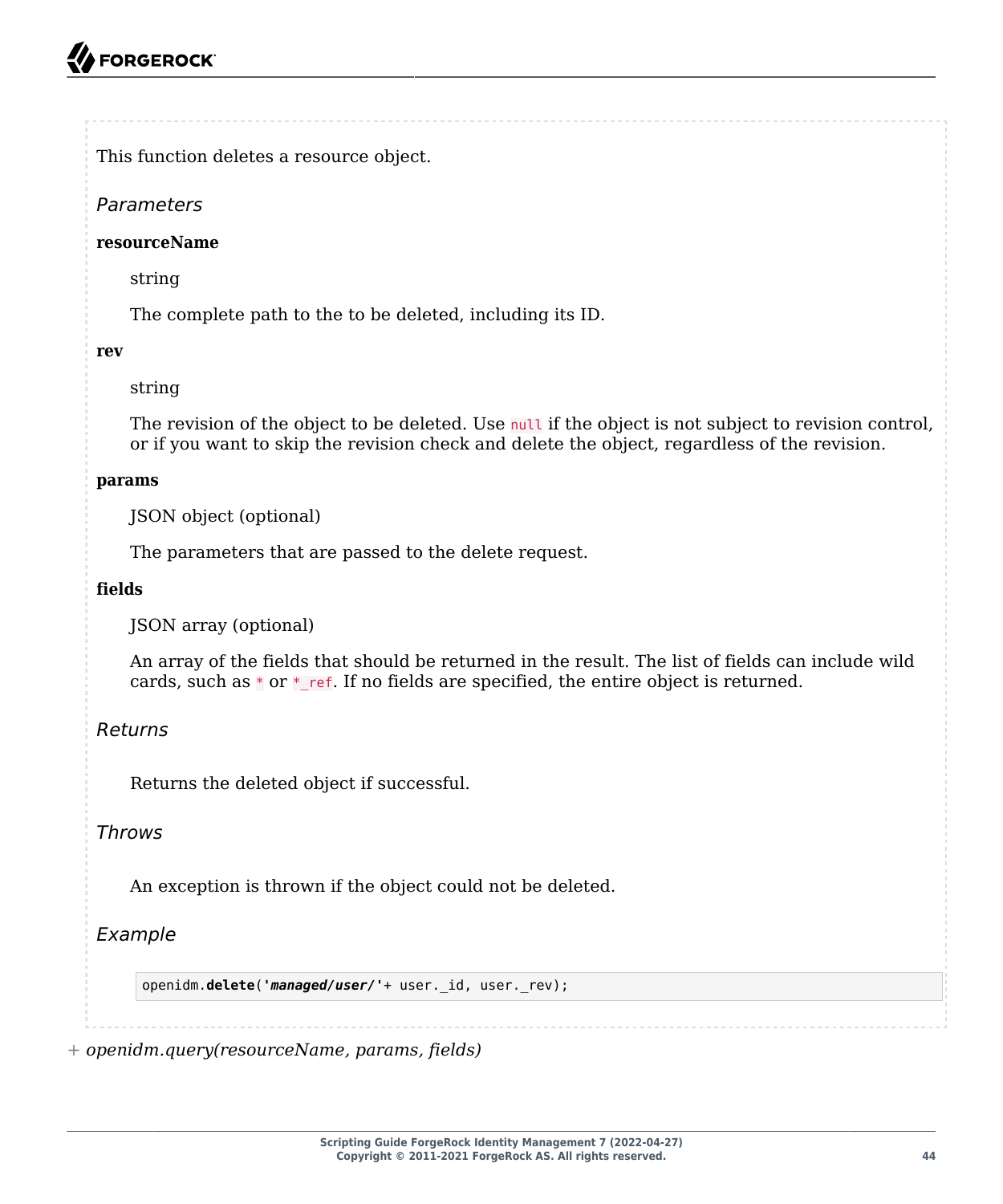This function performs a query on the specified resource object. For more information, see "Construct Queries" in the *Object Modeling Guide*.

# *Parameters*

#### **resourceName**

string

The resource object on which the query should be performed, for example, "managed/user", or "system/ldap/account".

#### **params**

JSON object

The parameters that are passed to the query ( $_q$ ueryFilter, or  $_q$ ueryId). Additional parameters passed to the query will differ, depending on the query.

Certain common parameters can be passed to the query to restrict the query results. The following sample query passes paging parameters and sort keys to the query.

```
reconAudit = openidm.query("audit/recon", {
 "_queryFilter": queryFilter,
 "_pageSize": limit,
 "_pagedResultsOffset": offset,
 "_pagedResultsCookie": string,
     "_sortKeys": "-timestamp"
});
```
For more information about queryFilter syntax, see "Common Filter Expressions" in the *Object Modeling Guide*. For more information about paging, see "Page Query Results" in the *Object Modeling Guide*.

### **fields**

list

A list of the fields that should be returned in the result. The list of fields can include wild cards, such as  $*$  or  $*$  ref. The following example returns only the userName and id fields:

openidm.query(*"managed/user"*, { *"\_queryFilter"*: *"/userName sw \"user.1\""*}, [*"userName"*, *"\_id"*]);

This parameter is particularly useful in enabling you to return the response from a query without including intermediary code to massage it into the right format.

Fields are specified as JSON pointers.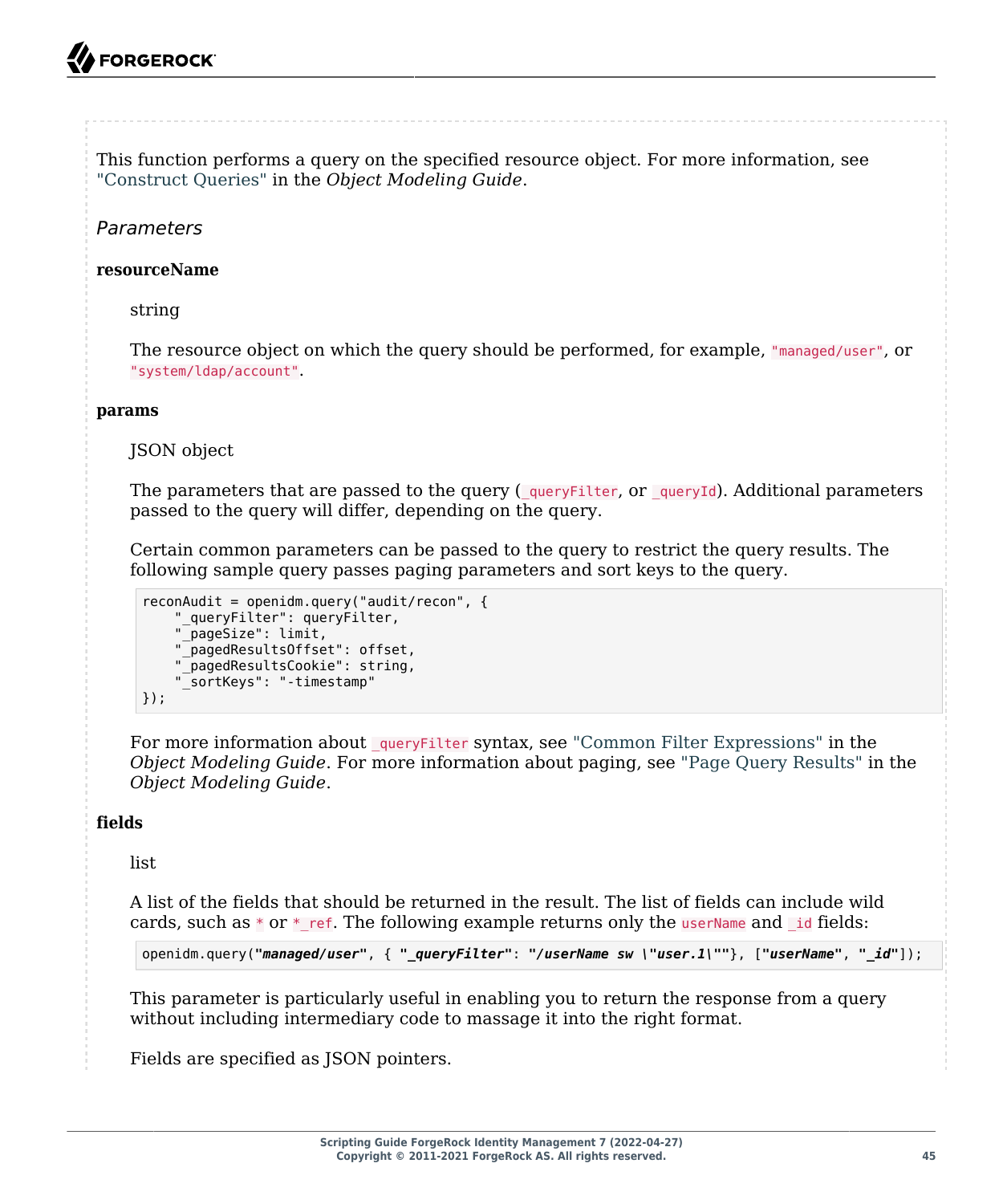# *Returns*

The result of the query. A query result includes the following parameters:

#### **query-time-ms**

(For JDBC repositories only) the time, in milliseconds, that IDM took to process the query.

#### **result**

The list of entries retrieved by the query. The result includes the properties that were requested in the query.

The following example shows the result of a custom query that requests the ID, user name, and email address of all managed users in the repository.

```
{
   "result": [
     {
 "_id": "9dce06d4-2fc1-4830-a92b-bd35c2f6bcbb",
 "_rev": "00000000a059dc9f",
       "userName": "bjensen",
       "mail": "bjensen@example.com"
     },
\left\{ \begin{array}{c} \end{array} \right. "_id": "42f8a60e-2019-4110-a10d-7231c3578e2b",
       "_rev": "00000000d84ade1c",
       "userName": "scarter",
       "mail": "scarter@example.com"
     }
   ],
   "resultCount": 2,
   "pagedResultsCookie": null,
   "totalPagedResultsPolicy": "NONE",
   "totalPagedResults": -1,
   "remainingPagedResults": -1
}
```
# *Throws*

An exception is thrown if the given query could not be processed.

# *Examples*

The following sample query uses a queryFilter to query the managed user repository:

```
openidm.query("managed/user", {'_queryFilter': userIdPropertyName + ' eq "' +
 security.authenticationId + '"'});
```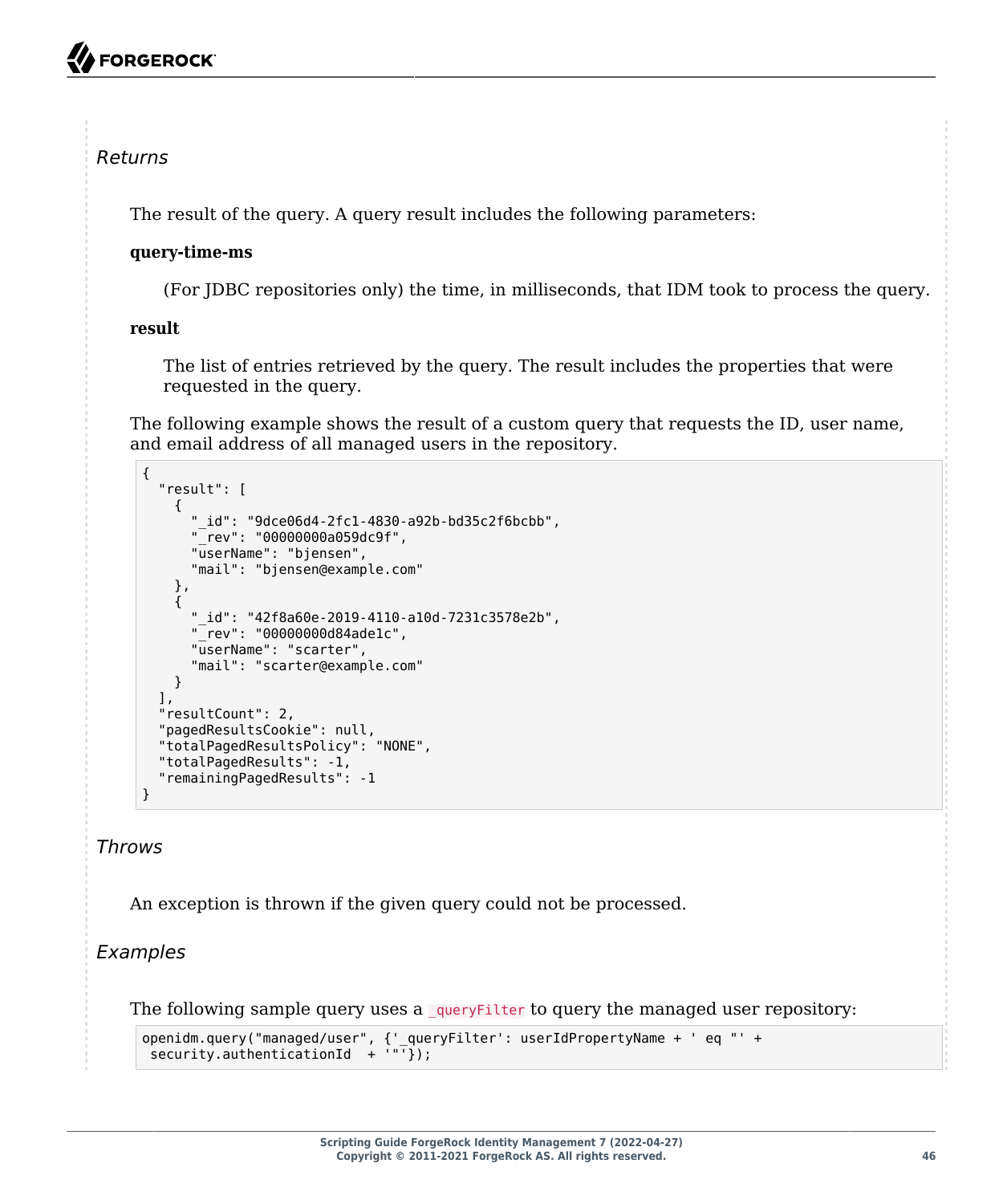The following sample query references the for-userName query, defined in the repository configuration, to query the managed user repository:

```
openidm.query("managed/user", {"_queryId": "for-userName", "uid":
 request.additionalParameters.uid });
```
*+ openidm.action(resource, actionName, content, params, fields)*

This function performs an action on the specified resource object. The resource and actionName are required. All other parameters are optional.

#### *Parameters*

#### **resource**

string

The resource that the function acts upon, for example, managed/user.

#### **actionName**

string

The action to execute. Actions are used to represent functionality that is not covered by the standard methods for a resource (create, read, update, delete, patch, or query). In general, you should not use the openidm.action function for create, read, update, patch, delete or query operations. Instead, use the corresponding function specific to the operation (for example, openidm.create).

Using the operation-specific functions lets you benefit from the well-defined REST API, which follows the same pattern as all other standard resources in the system. Using the REST API enhances usability for your own API, and enforces the established patterns.

IDM-defined resources support a fixed set of actions. For user-defined resources (scriptable endpoints) you can implement whatever actions you require.

### *Supported Actions Per Resource*

The following list outlines the supported actions for each resource or endpoint. The actions listed here are also supported over the REST interface.

#### **Actions supported on the authentication endpoint (authentication/\*)**

reauthenticate

#### **Actions supported on the configuration resource (config/)**

No action parameter applies.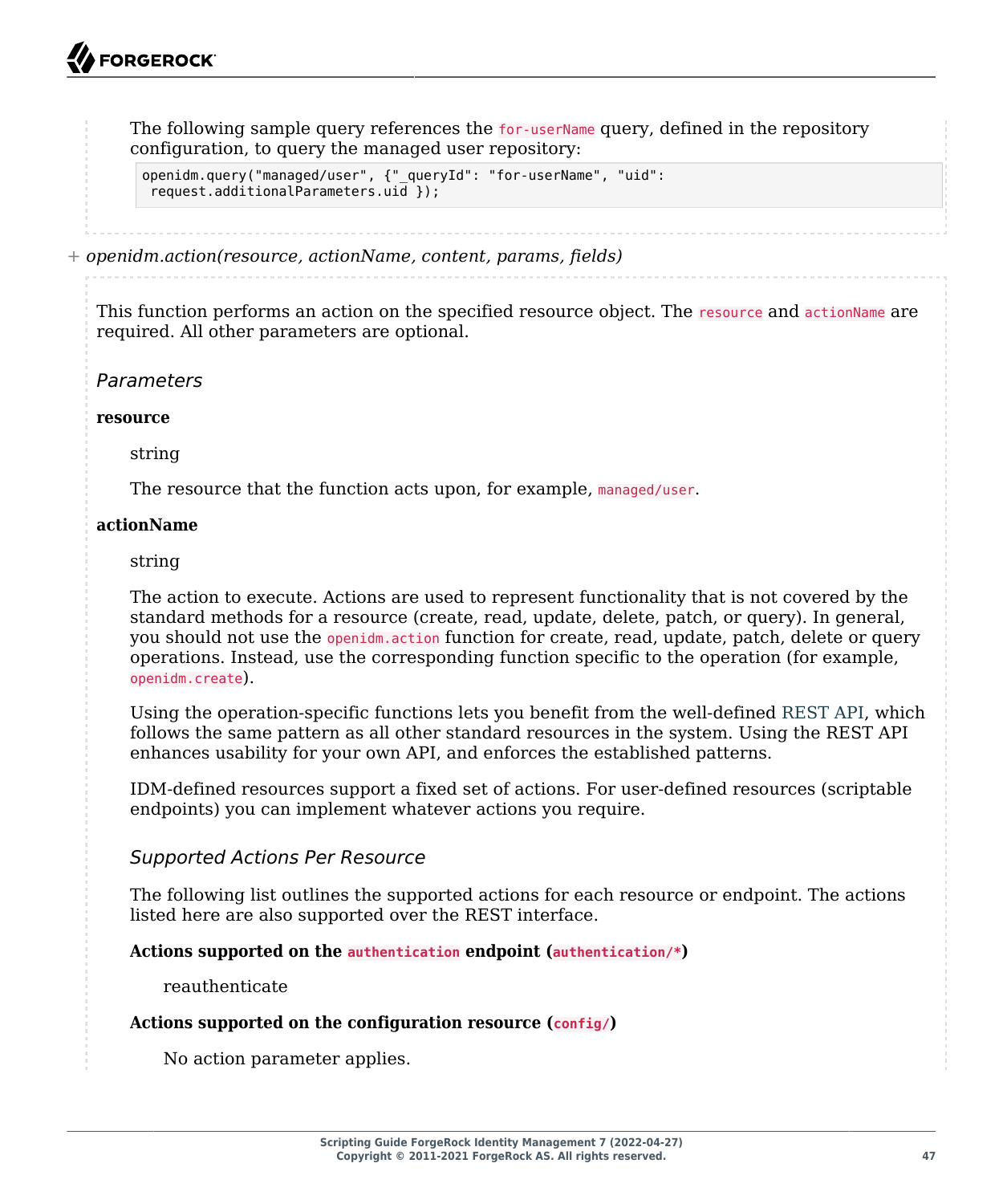#### **Actions supported on custom endpoints**

Custom endpoints enable you to run arbitrary scripts through the REST URI, and are routed at endpoint/*name*, where name generally describes the purpose of the endpoint. For more information on custom endpoints, see "*[Create Custom Endpoints to Launch](#page-13-0) [Scripts](#page-13-0)*". You can implement whatever actions you require on a custom endpoint. IDM uses custom endpoints in its workflow implementation. Those endpoints, and their actions are as follows:

endpoint/getprocessforuser - create, complete endpoint/gettasksview - create, complete

#### **Actions supported on the external endpoint**

```
• external/email - send, for example:
```

```
{
     emailParams = {
         "from" : 'admin@example.com',
         "to" : user.mail,
         "subject" : 'Password expiry notification',
         "type" : 'text/plain',
         "body" : 'Your password will expire soon. Please change it!'
 }
     openidm.action("external/email", "send", emailParams);
}
```
• external/rest - call, for example:

openidm.action(*"external/rest"*, *"call"*, params);

#### **Actions supported on the info endpoint (info/\*)**

No action parameter applies.

#### **Actions supported on managed resources (managed/***\****)**

patch, triggerSyncCheck

#### **Actions supported on the policy resource (policy)**

validateObject, validateProperty

For example:

```
openidm.action("policy/" + fullResourcePath, "validateObject", request.content, { "external"
  : "true" });
```
#### **Actions supported on the reconciliation resource (recon)**

recon, reconById, cancel

For example: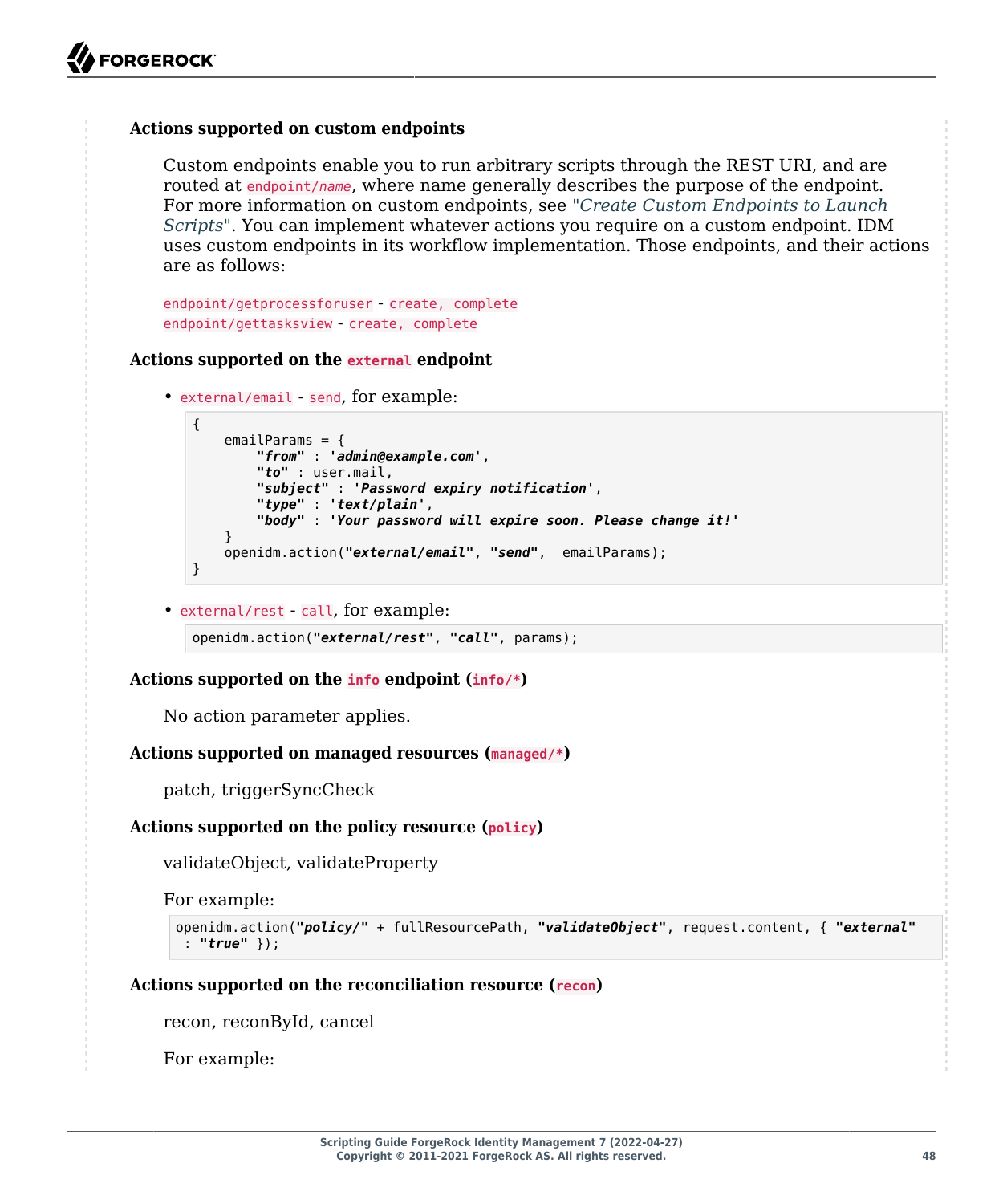```
openidm.action("recon", "cancel", content, params);
```
#### **Actions supported on the repository (repo)**

command

For example:

```
var r, command = {
     "commandId": "purge-by-recon-number-of",
     "numberOf": numOfRecons,
     "includeMapping": includeMapping,
     "excludeMapping": excludeMapping
};
r = openidm.action("repo/audit/recon", "command", {}, command);
```
#### **Actions supported on the script resource (script)**

eval

For example:

openidm.action(*"script"*, *"eval"*, getConfig(scriptConfig), {});

#### **Actions supported on the synchronization resource (sync)**

getLinkedResources, notifyCreate, notifyDelete, notifyUpdate, performAction

For example:

openidm.action(*'sync'*, *'performAction'*, content, params);

#### **Actions supported on system resources (system/***\****)**

availableConnectors, createCoreConfig, createFullConfig, test, testConfig, liveSync, authenticate, script

For example:

```
openidm.action("system/ldap/account", "authenticate", {"username" : "bjensen", "password"
  : "Passw0rd"});
```
#### **Actions supported on the task scanner resource (taskscanner)**

execute, cancel

#### **Actions supported on the workflow resource (workflow/\*)**

On workflow/processdefinition create, complete

On workflow/processinstance create, complete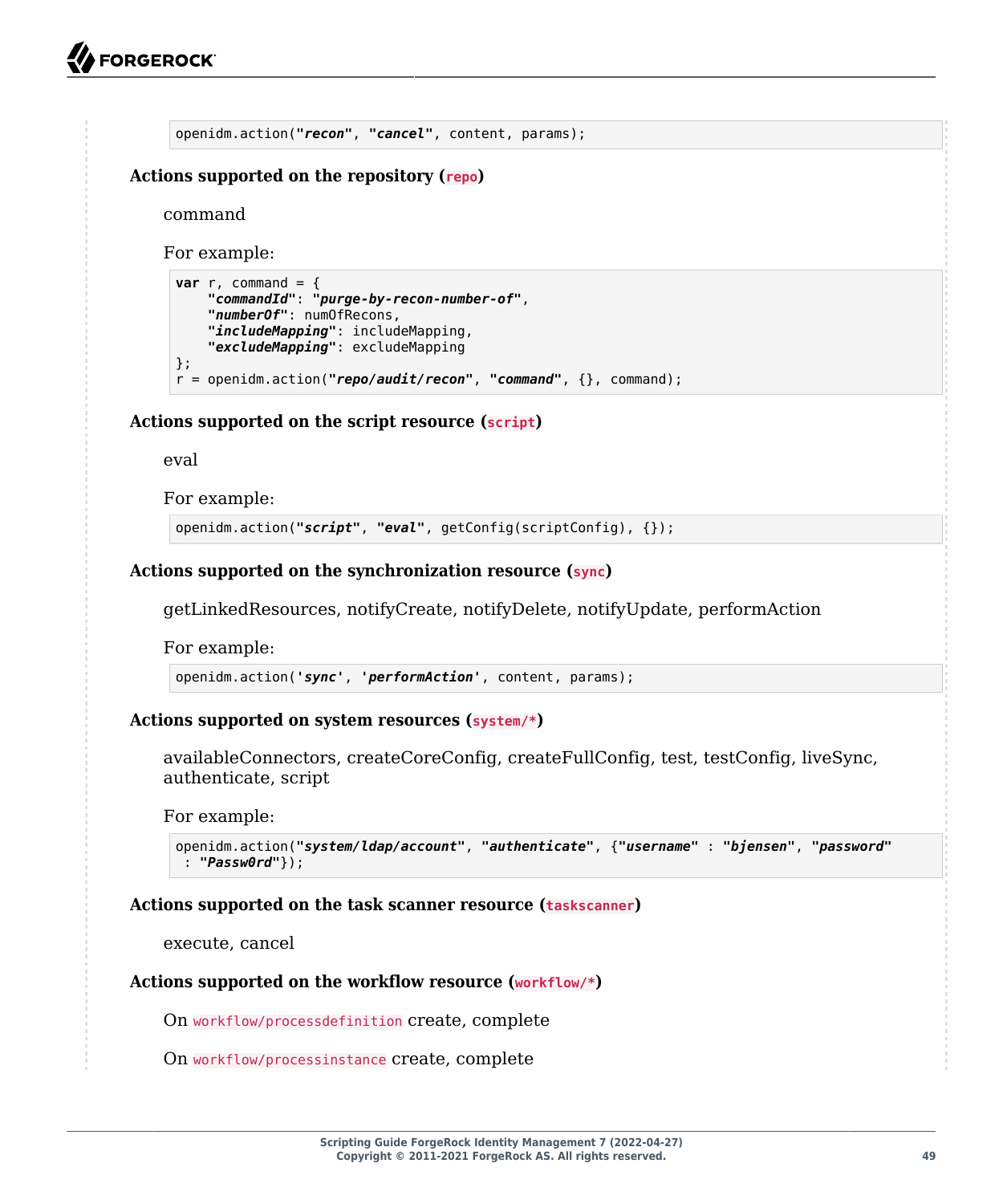For example:

```
var params = {
     "_key":"contractorOnboarding"
};
openidm.action('workflow/processinstance', 'create', params);
```
On workflow/taskinstance claim, create, complete

For example:

```
var params = {
     "userId":"manager1"
};
openidm.action('workflow/taskinstance/15', 'claim', params);
```
#### **content**

#### object

Content given to the action for processing.

#### **params**

object (optional)

Additional parameters passed to the script. The params object must be a set of simple key:value pairs, and cannot include complex values. The parameters must map directly to URL variables, which take the form namel=val1&name2=val2&....

### **fields**

JSON array (optional)

An array of the fields that should be returned in the result. The list of fields can include wild cards, such as  $*$  or  $*$  ref. If no fields are specified, the entire object is returned.

# *Returns*

The result of the action may be null.

# *Throws*

If the action cannot be executed, an exception is thrown.

*+ openidm.encrypt(value, cipher, alias)*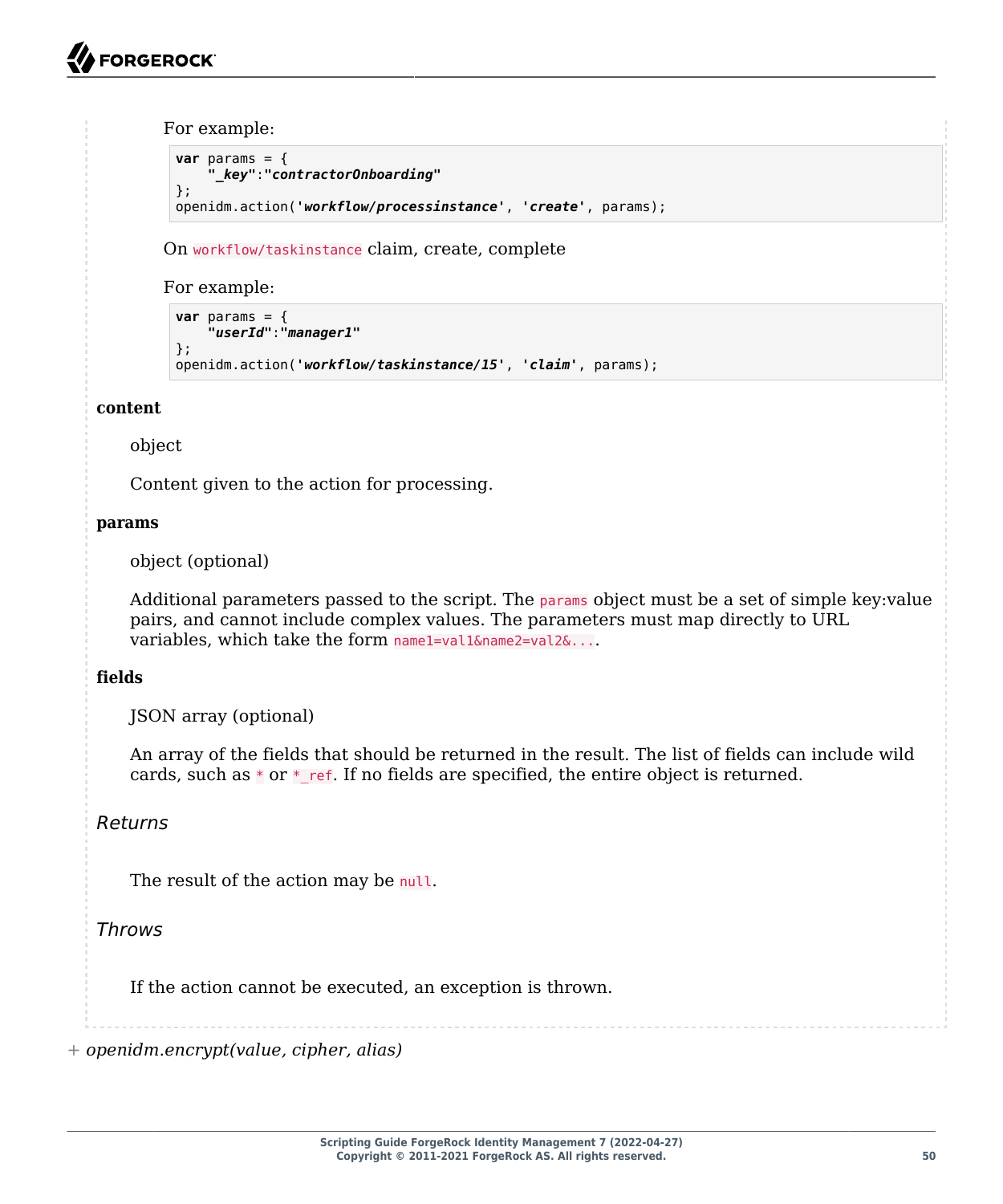# *Parameters*

### **value**

any

The value to be encrypted.

# **cipher**

# string

The cipher with which to encrypt the value, using the form "algorithm/mode/padding" or just "algorithm". Example: AES/CBC/PKCS5Padding.

# **alias**

# string

The key alias in the keystore, such as openidm-sym-default (deprecated) or a purpose defined in the secrets.json file, such as idm.password.encryption.

# *Returns*

The value, encrypted with the specified cipher and key.

# *Throws*

An exception is thrown if the object could not be encrypted.

*+ openidm.decrypt(value)*

This function decrypts a value.

*Parameters*

**value**

object

The value to be decrypted.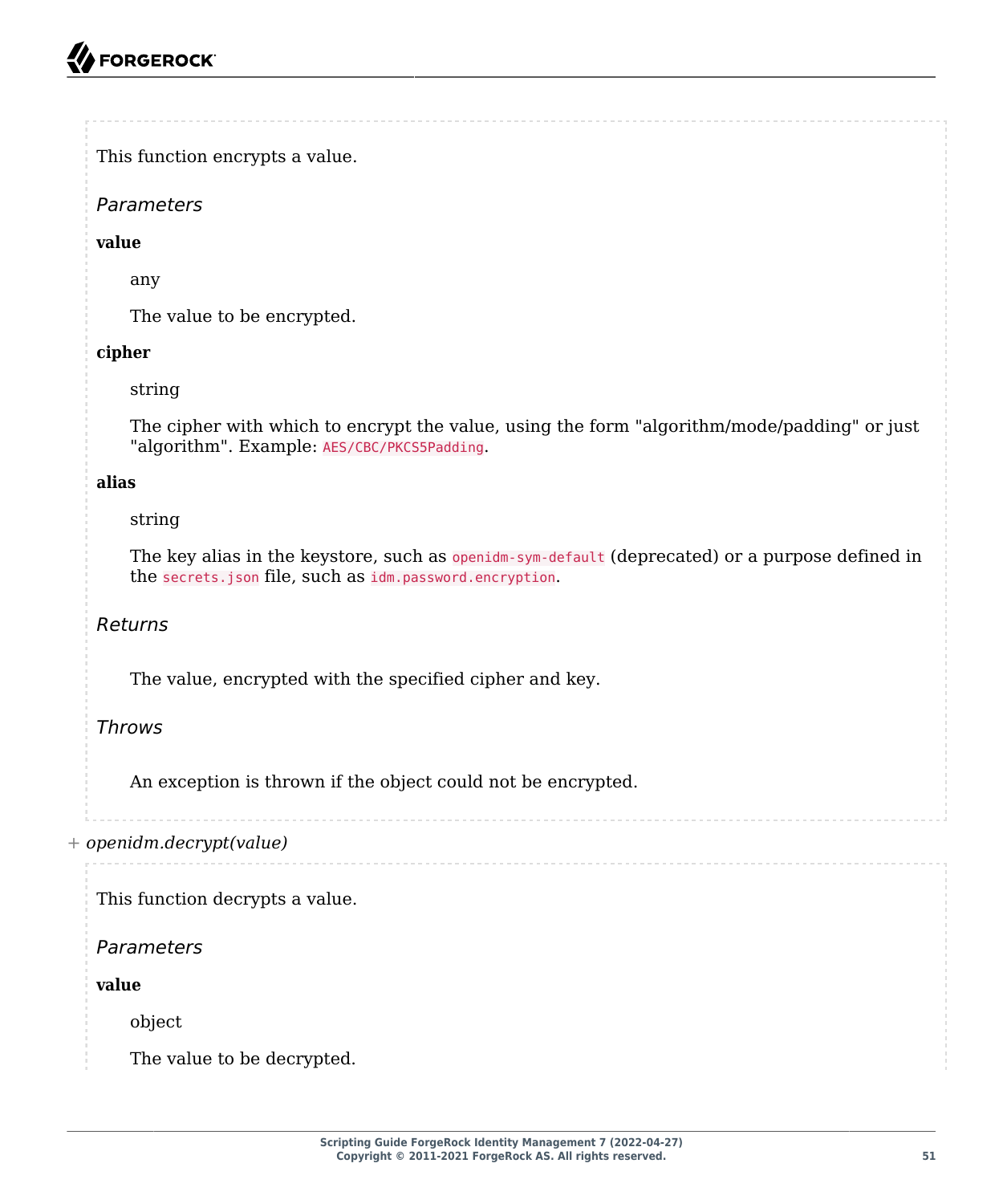# FORGEROCK

# *Returns*

A deep copy of the value, with any encrypted value decrypted.

# *Throws*

An exception is thrown if the object could not be decrypted for any reason. An error is thrown if the value is passed in as a string - it must be passed in an object.

# *+ openidm.isEncrypted(object)*

This function determines if a value is encrypted.

# *Parameters*

### **object to check**

any

The object whose value should be checked to determine if it is encrypted.

# *Returns*

Boolean, true if the value is encrypted, and false if it is not encrypted.

# *Throws*

An exception is thrown if the server is unable to detect whether the value is encrypted, for any reason.

*+ openidm.hash(value, algorithm)*

This function calculates a value using a salted hash algorithm.

*Parameters*

**value**

any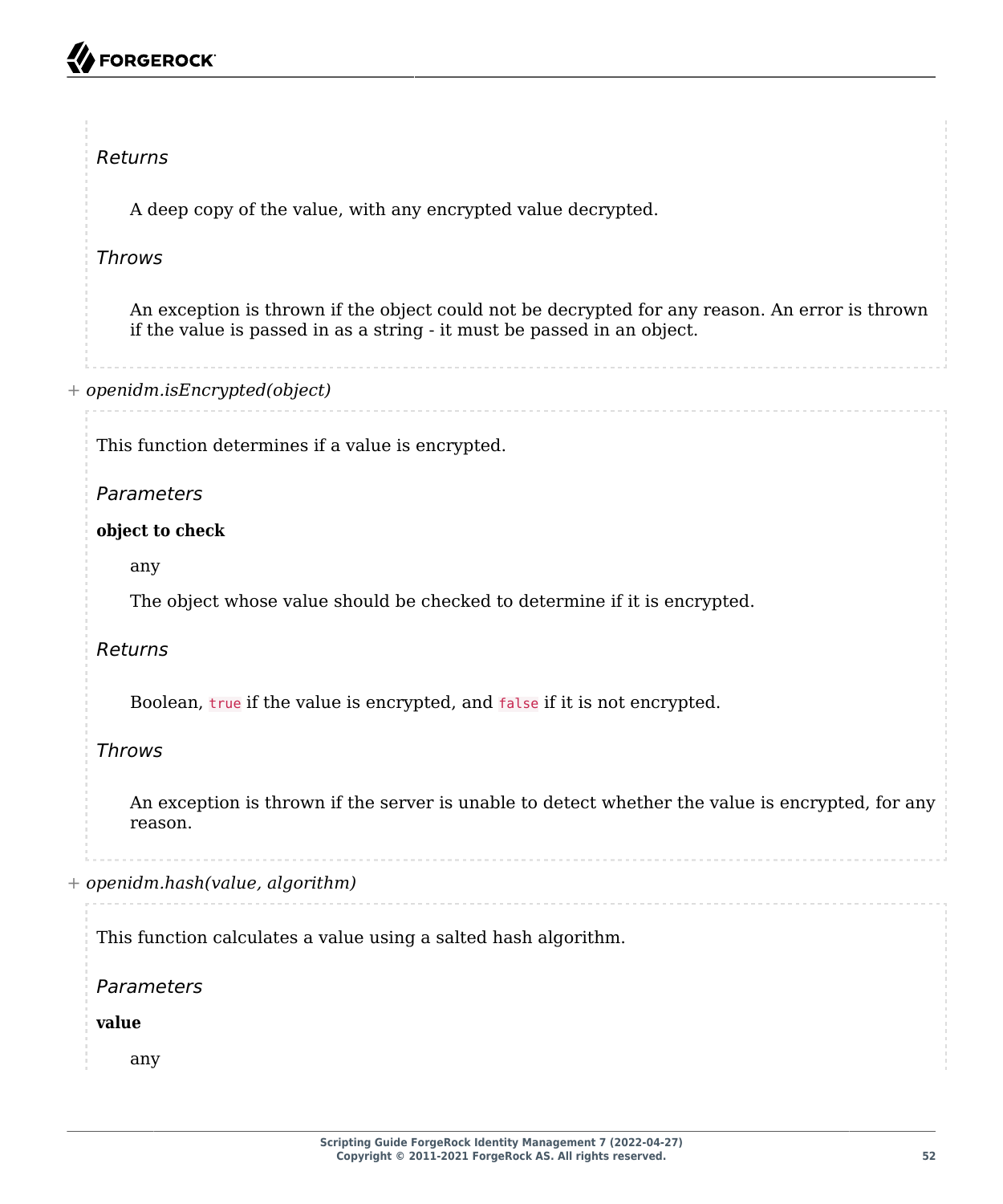The value to be hashed.

### **algorithm**

string (optional)

The algorithm with which to hash the value. Example: SHA-512. If no algorithm is provided, a null value must be passed, and the algorithm defaults to SHA-256. For a list of supported hash algorithms, see "Encoding Attribute Values by Using Salted Hash Algorithms" in the *Security Guide*.

# *Returns*

The value, calculated with the specified hash algorithm.

# *Throws*

An exception is thrown if the object could not be hashed for any reason.

### *+ openidm.isHashed(value)*

This function detects whether a value has been calculated with a salted hash algorithm.

# *Parameters*

### **value**

any

The value to be reviewed.

### *Returns*

Boolean, true if the value is hashed, and false otherwise.

# *Throws*

An exception is thrown if the server is unable to detect whether the value is hashed, for any reason.

*+ openidm.matches(string, value)*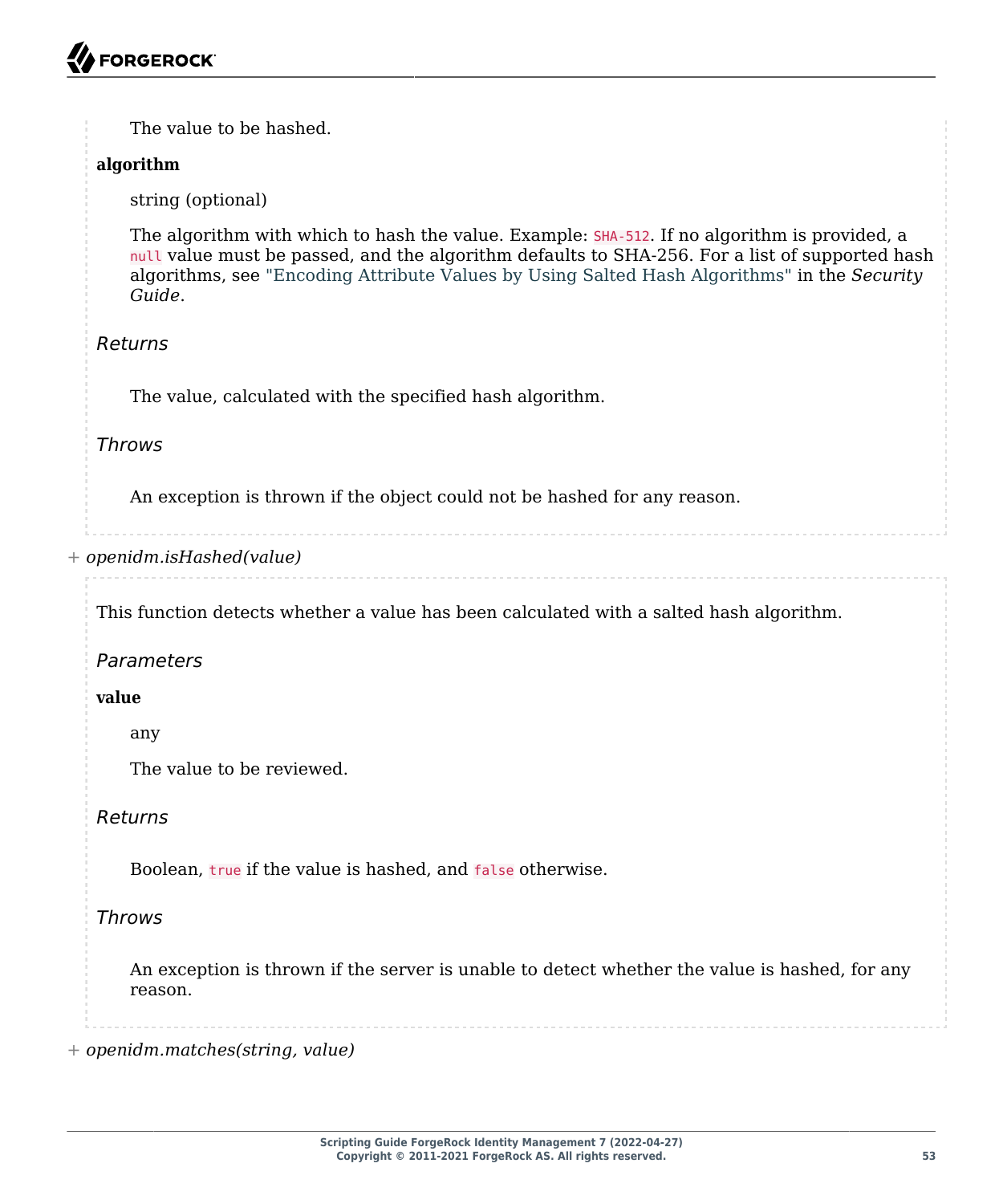# **FORGEROCK**

```
This function detects whether a string, when hashed, matches an existing hashed value.
Parameters
string
    any
   A string to be hashed.
value
    any
    A hashed value to compare to the string.
Returns
    Boolean, true if the hash of the string matches the hashed value, and false otherwise.
Throws
    An exception is thrown if the string could not be hashed.
```
# <span id="page-58-0"></span>Log Functions

IDM also provides a logger object to access the Simple Logging Facade for Java (SLF4J) facilities. The following code shows an example of the logger object.

logger.info(*"Parameters passed in: {} {} {}"*, param1, param2, param3);

To set the log level for JavaScript scripts, add the following property to your project's conf/ logging.properties file:

org.forgerock.openidm.script.javascript.JavaScript.level

The level can be one of SEVERE (highest value), WARNING, INFO, CONFIG, FINE, FINER, or FINEST (lowest value). For example:

org.forgerock.openidm.script.javascript.JavaScript.level=WARNING

In addition, JavaScript has a useful logging function named console.log(). This function provides an easy way to dump data to the IDM standard output (usually the same output as the OSGi console).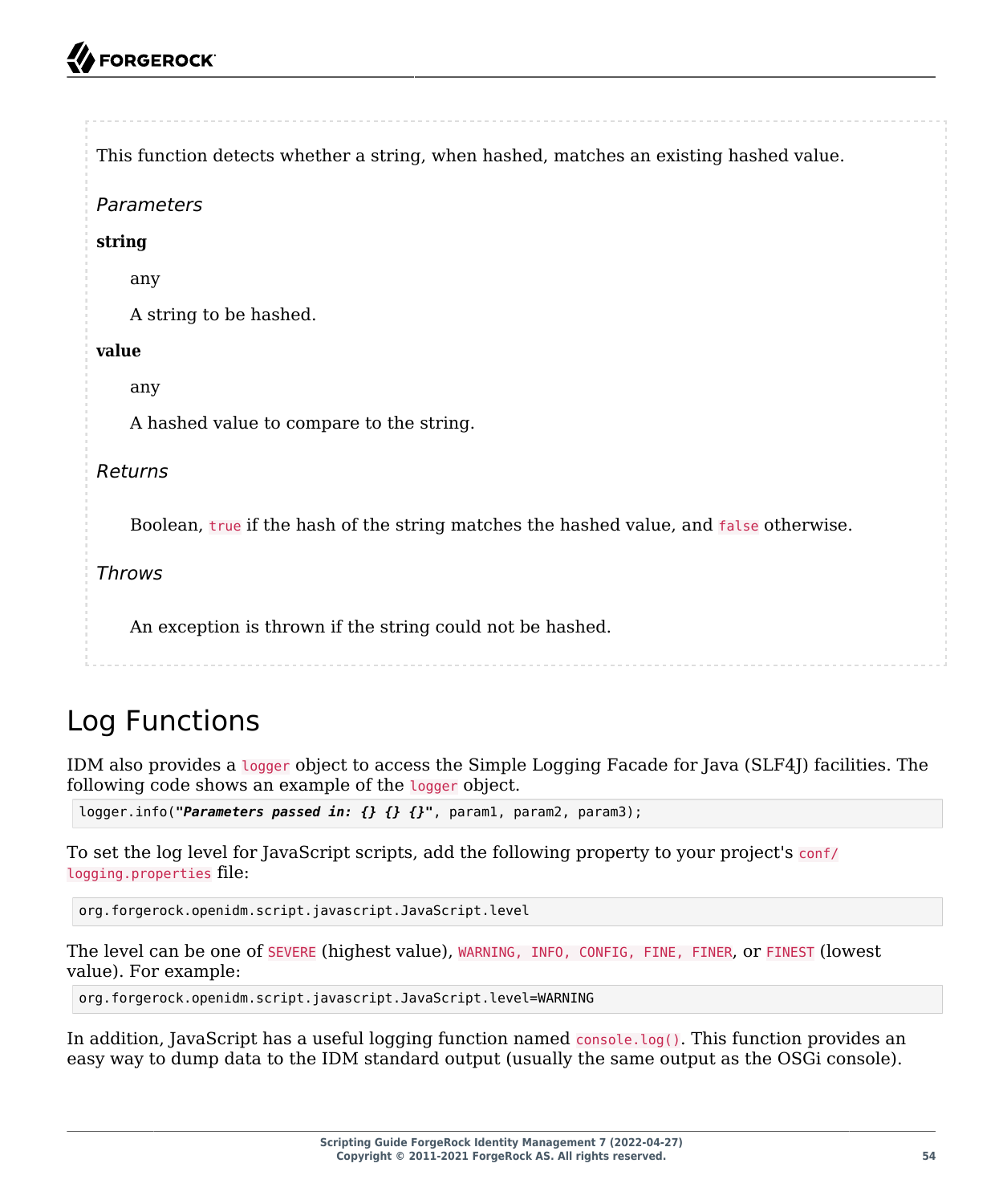The function works well with the JavaScript built-in function J<sub>50N</sub>. stringify and provides fine-grained details about any given object. For example, the following line will print a formatted JSON structure that represents the HTTP request details to STDOUT.

```
console.log(JSON.stringify(context.http, null, 4));
```
#### **Note**

These logging functions apply only to JavaScript scripts. To use the logging functions in Groovy scripts, the following lines must be added to the Groovy scripts:

```
import org.slf4j.*;
logger = LoggerFactory.getLogger('logger');
```
The script engine supports the following log functions:

```
+ logger.debug(string message, object... params)
```
Logs a message at DEBUG level.

#### *Parameters*

#### **message**

string

The message format to log. Params replace  $\{ \}$  in your message.

#### **params**

object

Arguments to include in the message.

#### *Returns*

A null value if successful.

#### *Throws*

An exception is thrown if the message could not be logged.

*+ logger.error(string message, object... params)*

Logs a message at ERROR level.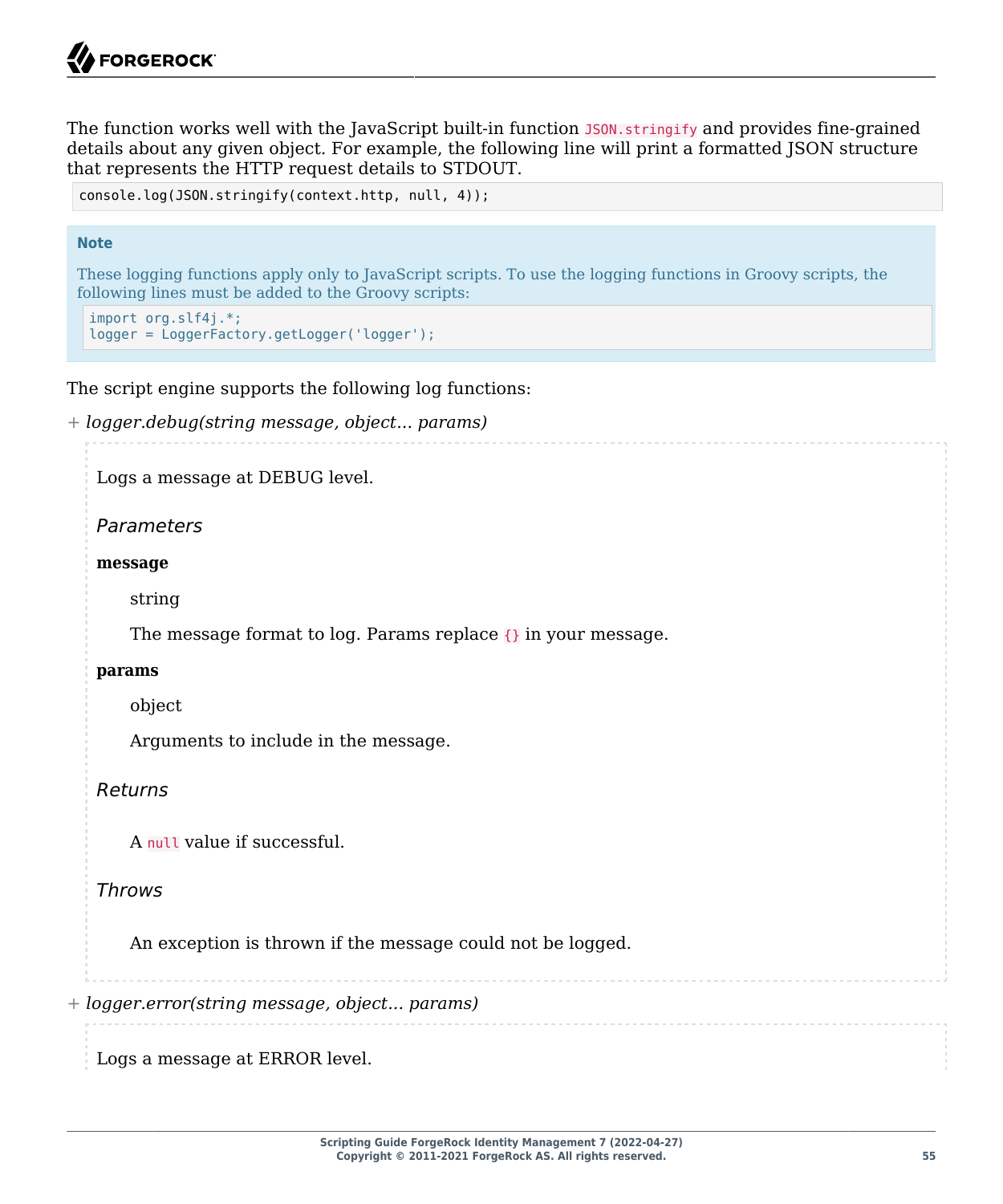# **A** FORGEROCK

# *Parameters*

### **message**

string

The message format to log. Params replace {} in your message.

### **params**

object

Arguments to include in the message.

# *Returns*

A null value if successful.

# *Throws*

An exception is thrown if the message could not be logged.

```
+ logger.info(string message, object... params)
```
Logs a message at INFO level.

# *Parameters*

### **message**

string

The message format to log. Params replace {} in your message.

### **params**

object

Arguments to include in the message.

# *Returns*

A null value if successful.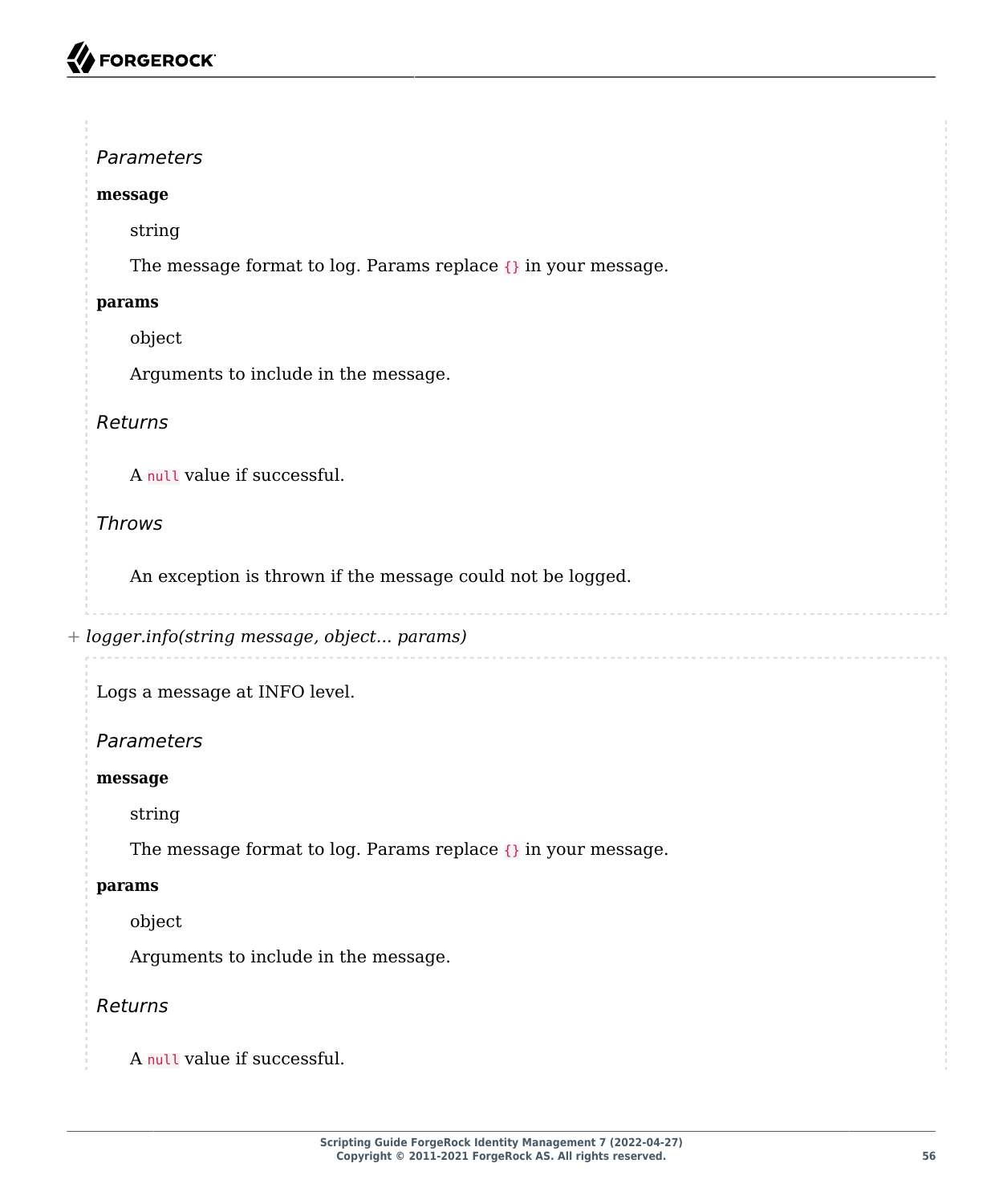# **A** FORGEROCK

### *Throws*

An exception is thrown if the message could not be logged.

*+ logger.trace(string message, object... params)*

Logs a message at TRACE level.

*Parameters*

#### **message**

string

The message format to log. Params replace {} in your message.

#### **params**

object

Arguments to include in the message.

### *Returns*

A null value if successful.

### *Throws*

An exception is thrown if the message could not be logged.

*+ logger.warn(string message, object... params)*

Logs a message at WARN level.

*Parameters*

**message**

string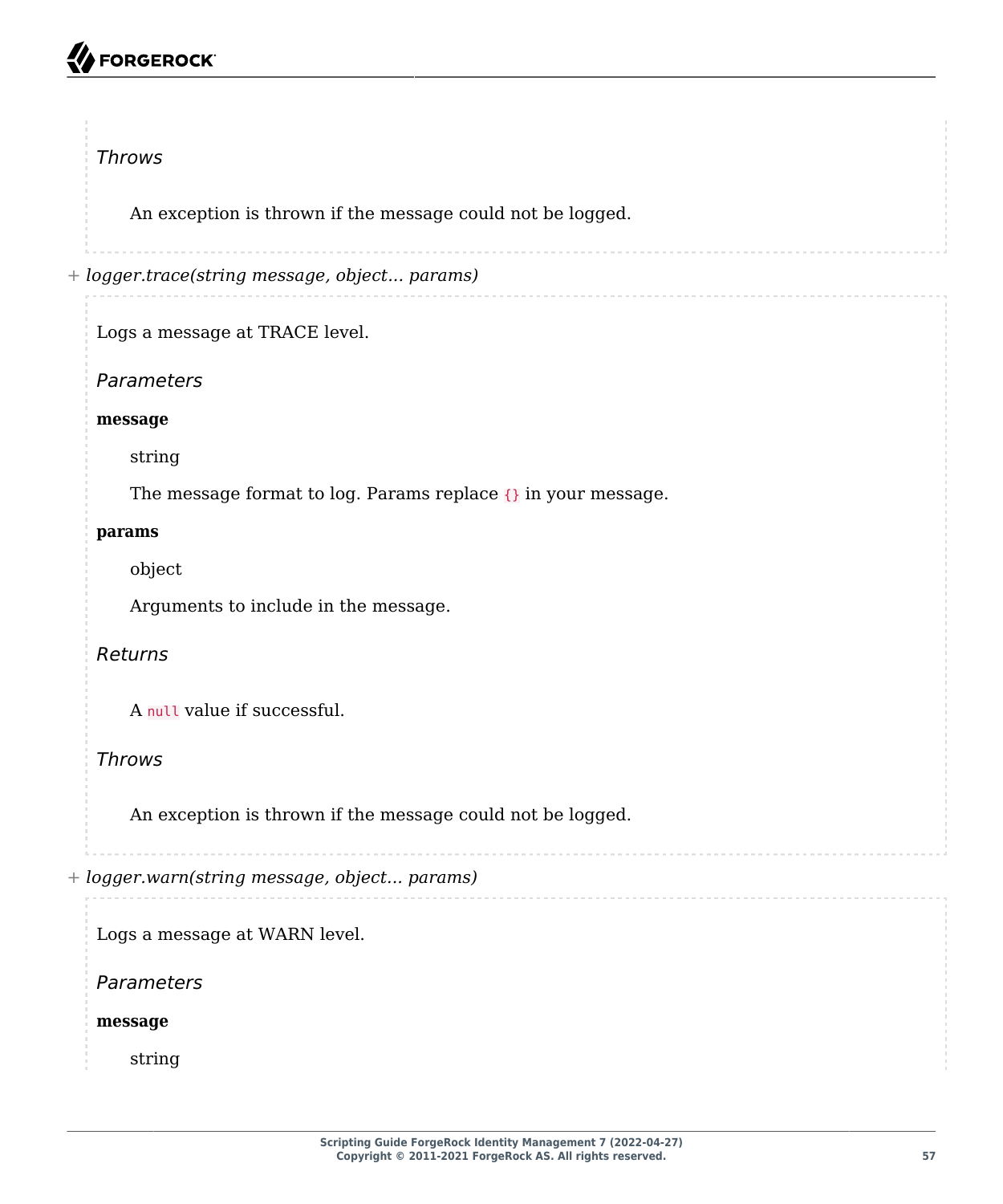The message format to log. Params replace  $\{\}$  in your message.

#### **params**

object

Arguments to include in the message.

#### *Returns*

A null value if successful.

# *Throws*

An exception is thrown if the message could not be logged.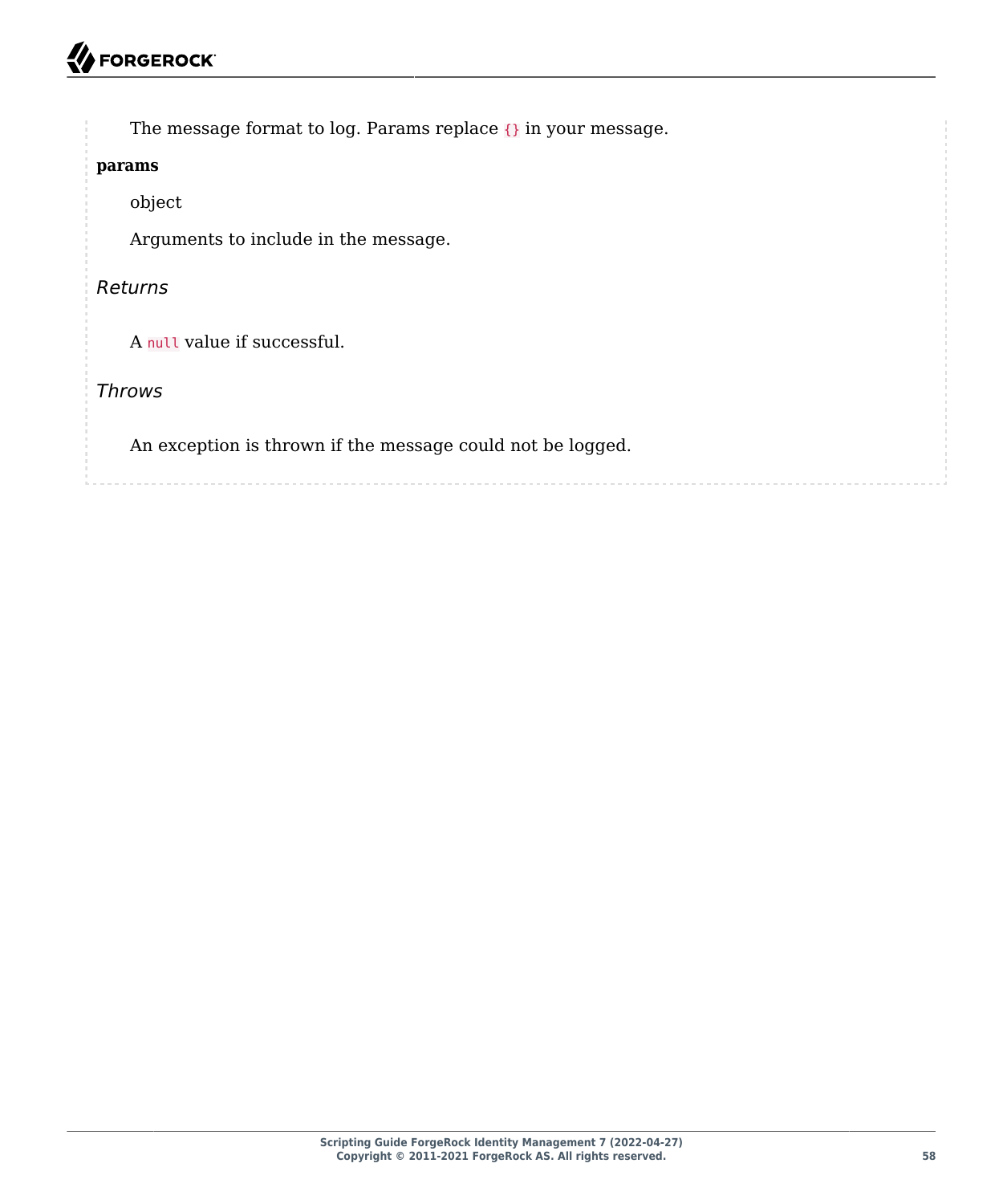# <span id="page-63-0"></span>**IDM Glossary**

| correlation query  | A correlation query specifies an expression that matches existing<br>entries in a source repository to one or more entries in a target<br>repository. A correlation query might be built with a script, but it<br>is not the same as a correlation script. For more information, see<br>"Correlating Source Objects With Existing Target Objects" in the<br>Synchronization Guide. |
|--------------------|------------------------------------------------------------------------------------------------------------------------------------------------------------------------------------------------------------------------------------------------------------------------------------------------------------------------------------------------------------------------------------|
| correlation script | A correlation script matches existing entries in a source repository,<br>and returns the IDs of one or more matching entries on a target<br>repository. While it skips the intermediate step associated with a<br>correlation query, a correlation script can be relatively complex, based<br>on the operations of the script.                                                     |
| entitlement        | An entitlement is a collection of attributes that can be added to a user<br>entry via roles. As such, it is a specialized type of assignment. A user or<br>device with an entitlement gets access rights to specified resources.<br>An entitlement is a property of a managed object.                                                                                              |
| JCE                | Java Cryptographic Extension, which is part of the Java Cryptography<br>Architecture, provides a framework for encryption, key generation,<br>and digital signatures.                                                                                                                                                                                                              |
| <b>JSON</b>        | JavaScript Object Notation, a lightweight data interchange format<br>based on a subset of JavaScript syntax. For more information, see the<br>JSON site.                                                                                                                                                                                                                           |
| JSON Pointer       | A JSON Pointer defines a string syntax for identifying a specific value<br>within a JSON document. For information about JSON Pointer syntax,<br>see the JSON Pointer RFC.                                                                                                                                                                                                         |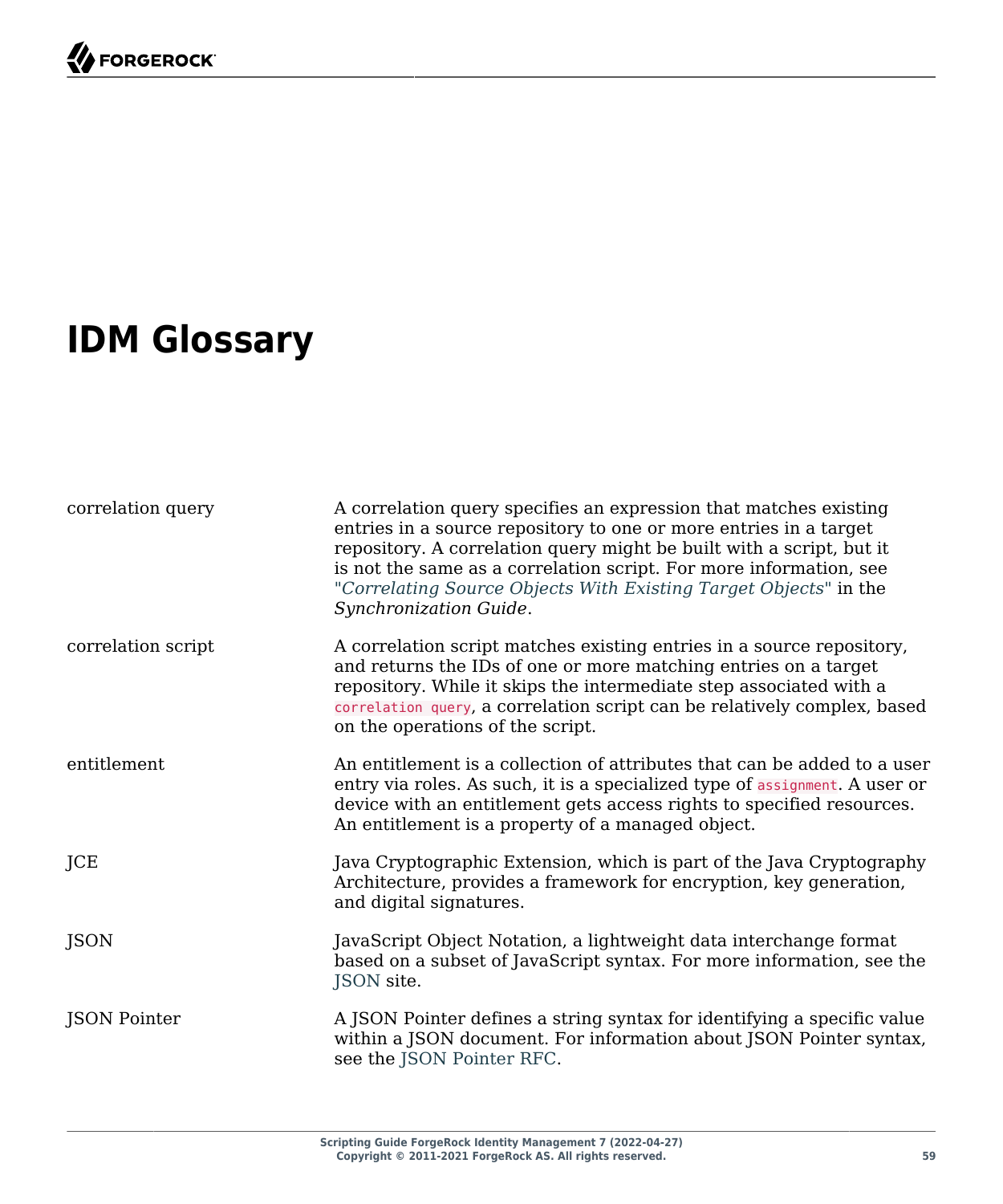| JWT             | JSON Web Token. As noted in the JSON Web Token draft IETF Memo,<br>"JSON Web Token (JWT) is a compact URL-safe means of representing<br>claims to be transferred between two parties." For IDM, the JWT is<br>associated with the JWT SESSION authentication module.                                                                    |
|-----------------|-----------------------------------------------------------------------------------------------------------------------------------------------------------------------------------------------------------------------------------------------------------------------------------------------------------------------------------------|
| managed object  | An object that represents the identity-related data managed by IDM.<br>Managed objects are configurable, JSON-based data structures that<br>IDM stores in its pluggable repository. The default configuration of<br>a managed object is that of a user, but you can define any kind of<br>managed object, for example, groups or roles. |
| mapping         | A policy that is defined between a source object and a target object<br>during reconciliation or synchronization. A mapping can also define a<br>trigger for validation, customization, filtering, and transformation of<br>source and target objects.                                                                                  |
| OSGi            | A module system and service platform for the Java programming<br>language that implements a complete and dynamic component model.<br>For more information, see What is OSGi? Currently, only the Apache<br>Felix container is supported.                                                                                                |
| reconciliation  | During reconciliation, comparisons are made between managed<br>objects and objects on source or target systems. Reconciliation can<br>result in one or more specified actions, including, but not limited to,<br>synchronization.                                                                                                       |
| resource        | An external system, database, directory server, or other source of<br>identity data to be managed and audited by the identity management<br>system.                                                                                                                                                                                     |
| <b>REST</b>     | Representational State Transfer. A software architecture style for<br>exposing resources, using the technologies and protocols of the World<br>Wide Web. REST describes how distributed data objects, or resources,<br>can be defined and addressed.                                                                                    |
| role            | IDM distinguishes between two distinct role types - provisioning roles<br>and authorization roles. For more information, see "Managed Roles"<br>in the Object Modeling Guide.                                                                                                                                                           |
| source object   | In the context of reconciliation, a source object is a data object<br>on the source system, that IDM scans before attempting to find a<br>corresponding object on the target system. Depending on the defined<br>mapping, IDM then adjusts the object on the target system (target<br>object).                                          |
| synchronization | The synchronization process creates, updates, or deletes objects on a<br>target system, based on the defined mappings from the source system.<br>Synchronization can be scheduled or on demand.                                                                                                                                         |